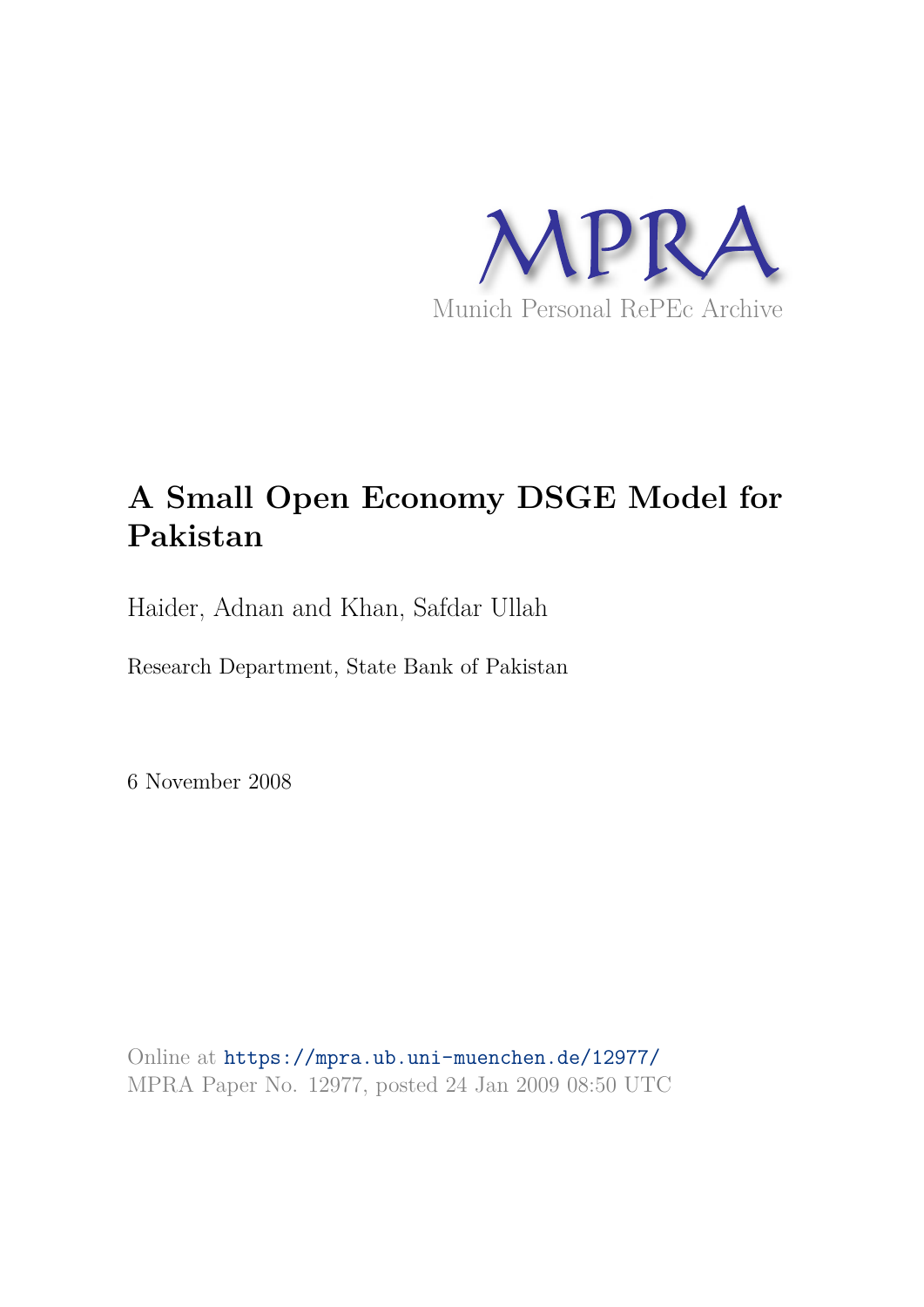# A Small Open Economy DSGE Model for Pakistan

Adnan Haider, Safdar Ullah khan Research Department State Bank of Pakistan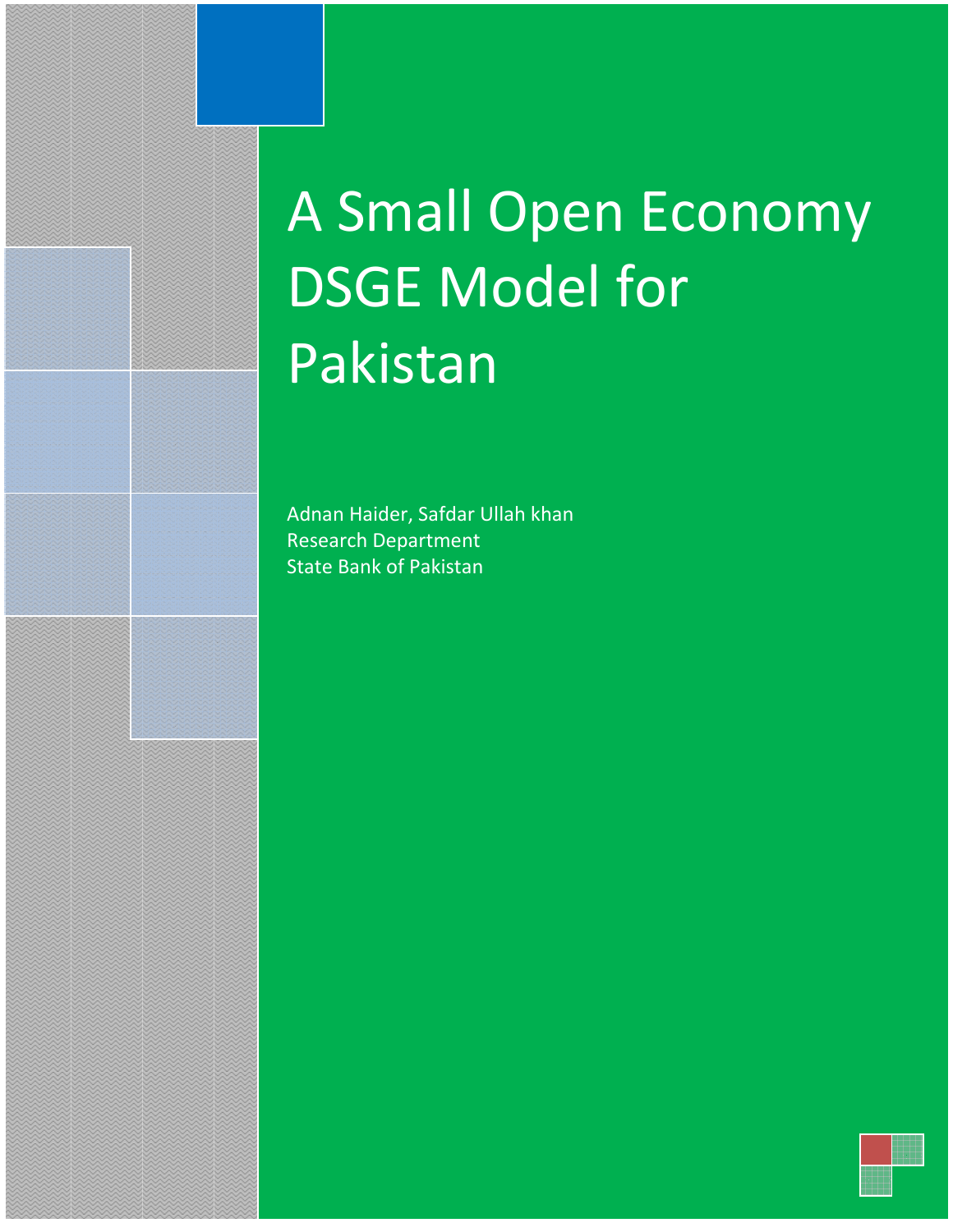# **A Small Open Economy DSGE Model for Pakistan**

† Adnan Haider Economic Modeling Division Research Department State Bank of Pakistan adnan.haider@sbp.org.pk

Safdar Ullah Khan Faculty of Business, Technology and Sustainable Development, Bond University Australia skhan@bond.edu.au

# **Abstract**

This paper estimates a small open economy Dynamic Stochastic General Equilibrium (DSGE) model for Pakistan using Bayesian simulation approach. Model setup is based on new Keynesian framework, characterized by nominal rigidity in prices with habit formation in household's consumption. The core objective is to study whether an estimated small open economy DSGE model provides a realistic behavior about the structure Pakistan economy with fully articulated description of the monetary policy transmission mechanism vis-à-vis domestic firm's price setting behavior. To do so, we analyze the impulse responses of key macro variables; domestic inflation, imported inflation, output, consumption, interest rate, exchange rate, term of trade to different structural/exogenous shocks. From several interesting results, few are; (a) high inflation in Pakistan do not hit domestic consumption significantly; (b) Central bank of Pakistan responds to high inflation by increasing the policy rate by 100 to 200 bps; (c) exchange rate appreciates in both the cases of high domestic and imported inflation; (d) tight monetary policy stance helps to curb domestic inflation as well as imported inflation but appreciates exchange rate significantly (f) pass through of exchange rate to domestic inflation is very low; finally parameter value of domestic price stickiness shows that around 24 percent domestic firms do not re-optimize their prices which implies averaged price contract is about two quarters.

*JEL Classifications*: E32, E47, E52, F37, F47

*Keywords*: New-Keynesian economics, open economy DSGE models, nominal rigidities, monetary policy transmission mechanism, Bayesian Approach

Revised Version: January 2009

<sup>†</sup> *Corresponding Author*- Views expressed here are those of the authors and not necessarily of the State Bank of Pakistan or Bond University, Australia. Any errors or omissions in this paper are the responsibility of the authors.

*Acknowledgement*: The authors are grateful to M. Ali Choudhary for his insightful comments on the earlier draft of this paper. They are also thankful to Macro Ratto, Martin Melecky, Nikolay Iskrev, Philip Liu, Rafael Wouters and Zulfiqar Hyder for their support, guidance and helpful discussions.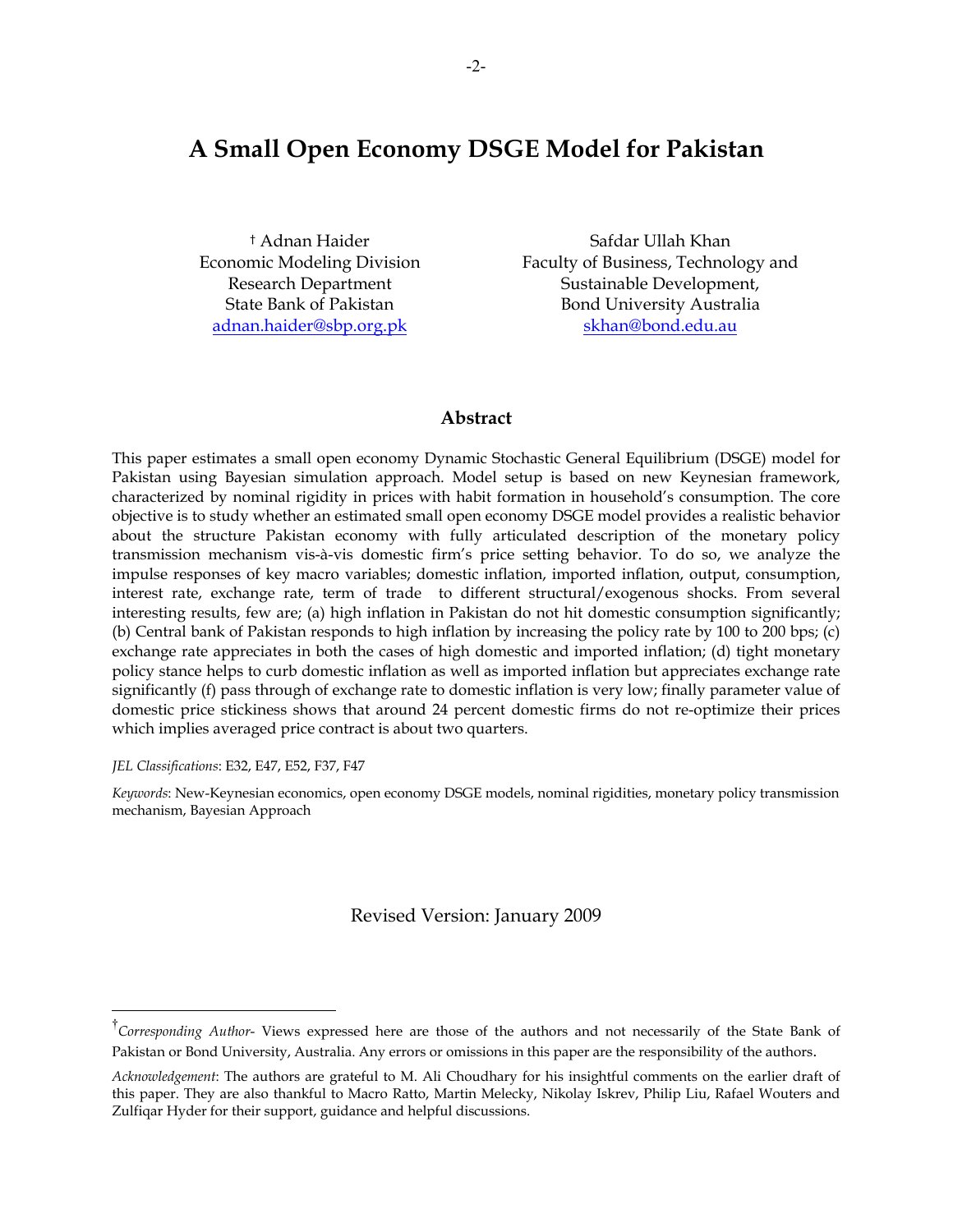*The complex nature of DSGE models may have also limited their acceptance among policy makers, as notation can get very messy, thus creating a natural barrier for the communication of the results to policy makers, not to mention to the public. Furthermore, understanding the working of these models requires*  well trained macroeconomists with a modeling culture and strong statistical *and computer programming skills. This also implies that central banks may need to invest additional resources to develop such models, something that might not always be considered as priority or simply resources might be scarce.* 

Camilo E. Tovar (2008)

#### **1. Introduction**

In recent years there has been a growing interest in academics, international policy institutions and central banks1 in developing small-to-medium, even large-scale, open economy macroeconomic models called Dynamic Stochastic General Equilibrium (DSGE) models based on new-Keynesian framework.2 The term DSGE was originally used by Kydland and Prescott (1982) in their seminal contribution on Real Business Cycle (RBC) model. The RBC model is based on neoclassical framework with micro-founded optimization behavior of economic agents with flexible prices. One of the critical assumptions of this model is that fluctuations of real quantities are caused by real shock only; that is, only stochastic technology or government spending shocks play their role. Later research in DSGE models however included Keynesian short-run macroeconomic features (called nominal rigidities), such as Calvo (1983) type staggered pricing behavior and Taylor (1980) type wage contracts. Hence this new DSGE modeling framework labeled as new-neoclassical synthesis or new-Keynesian modeling paradigm.<sup>3</sup>

This new approach combines micro-foundations of both households and firms optimization problems and with a large collection of both nominal and real (price/wage) rigidities that provide plausible short-run dynamic macroeconomic fluctuations with a fully articulated description of the monetary policy transmission mechanism; see, for instance, Christiano *et al.* (2005) and Smets and Wouters (2003). The key advantage of modern DSGE models, over traditional reduce form macroeconomic models, is that the structural interpretation of their parameters allows to overcome the famous Lucas critique (1976).4 Traditional models contained

<sup>1</sup> Well known DSGE models developed by most of the central banks and international policy institutions as noted by Tovar (2008) are (a) Bank of Canada (TotEM), (b) Bank of England (BEQM), (c) Central bank of Brazil (SAMBA), (d) Central bank of Chile (MAS), (e) Central bank of Peru (MEGA-D), (f) European Central bank (NAWM), (g) Norges Bank (NEMO), (h) Sveriges Riksbank (RAMSES), (i) US Federal Reserve (SIGMA) and (j) IMF (GEM and GIMF). A bird's eye view of various country specific DSGE models is also provided in table C1 of Appendix-C.

<sup>2</sup> For recent contributions that estimate small open economies, see Adolfson *et al.* (2008), Dib *et al.* (2008), Justiniano and Preston (2004), Liu (2006) and Lubik and Schorfheide (2005) .

<sup>3</sup> In macroeconomic literature, the terms "new-Keynesian" or "new neoclassical synthesis" are being used synonymously; see, Clarida, Gali and Getler (1999), Gali and Getler (2007), Goodfriend (2007), Goodfriend and King (1997), Mankiw (2006) and Romer (1993).

<sup>&</sup>lt;sup>4</sup> Lucas (1976) and Lucas and Sargent (1979 argue that if private agents behave according to a dynamic optimization approach and use available information rationally, they should respond to economic policy announcements by adjusting their supposedly behavior. Hence reduced form parameter results are subject to Lucas critique. But, DSGE models are based on optimizing agents; deep parameters of these models are therefore less susceptible to this critique.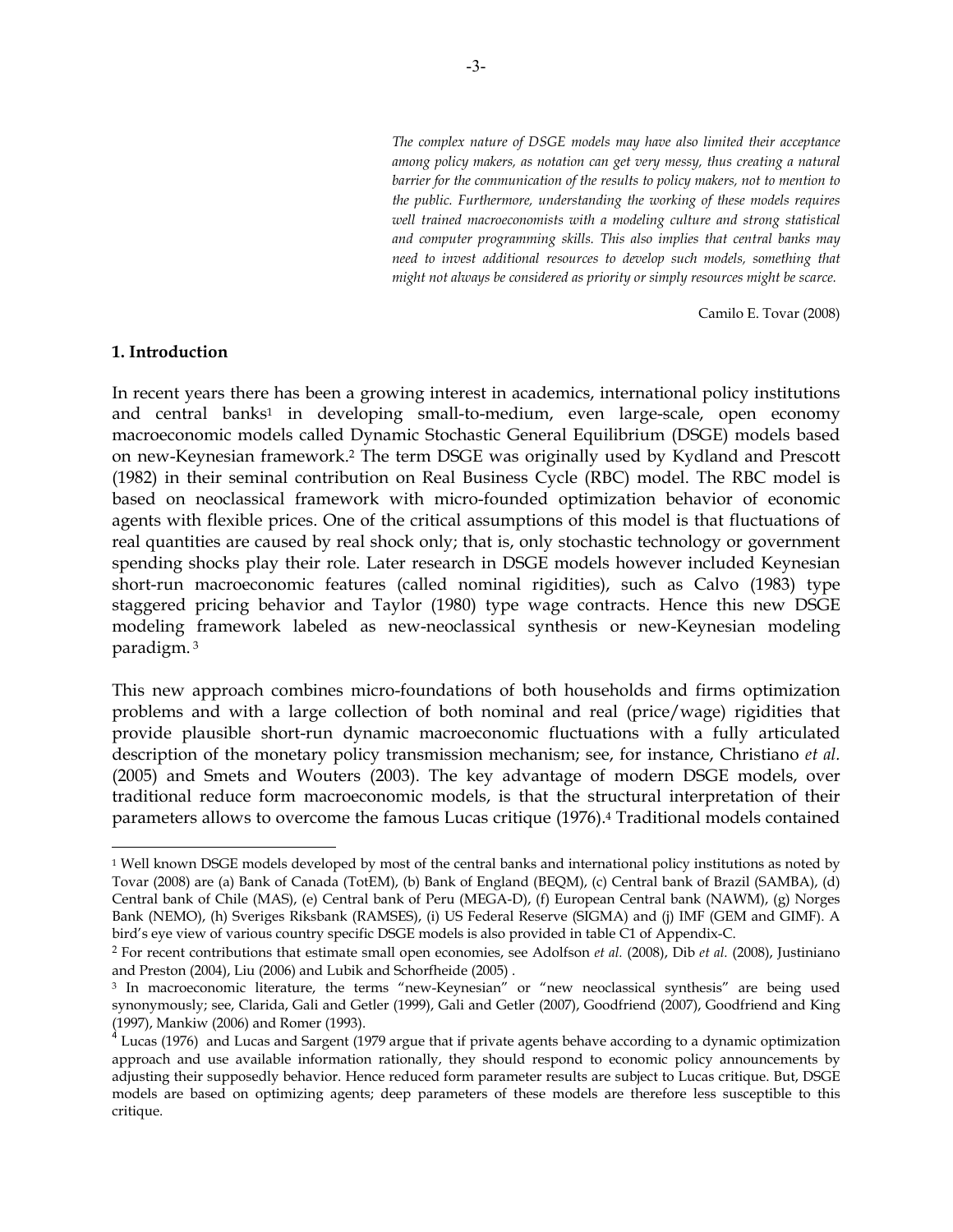equations linking variables of interest of explanatory factors such as economic policy variables. One of the uses of these models was therefore to examine how a change in economic policy affected these variables of interest, other things being equal.

In using DSGE models for practical purposes and to recommend how central banks and policy institutions should react to the short-run fluctuations, it is necessary to first examine the possible sources,5 as well as to evaluate the degree of nominal and real rigidities present in the economy. In advanced economies, like US and EURO area, it is easy to determine the degree of nominal and real rigidities as these economies are fully documented. In developing economies like Pakistan, where most of economic activities are un-documented (also labeled as informal economy, black economy, or underground economy), it is very difficult to determine the exact degree of nominal and real rigidities present in the economy. However, one can approximate results using own judgments and through well defined survey based methods.<sup>6</sup>

Broadly, this paper carries two dimensional motivation agenda. First, in emerging market economies with complex structures, one of the enduring research questions is to construct and estimate a valid micro-founded economic model featured with nominal rigidities. This issue is really focusable as such economic model which comprehensively explores the transmission mechanism of economic behaviors in the developing economies is scarcely available. Problems in these dimensions are sometimes quite natural for example due to unavailability of high frequency data or because of a major share of the undocumented economy in the observed economic data. This study comes forward to meet this challenge partially (through formal economy channel) by utilizing and constructing<sup>7</sup> the high frequency available data (quarterly basis) in the DSGE micro-founded model for Pakistan economy.

Second, the best of our knowledge, there is no study available that has evaluated and analyzed Pakistan economy on the lines of micro-founded new-Keynesian models. Among the available literature on economic modeling for Pakistan economy, nonetheless, one may see four major publications with reference to large macroeconometric modeling: (i) Naqvi *et al*. (1983) and its revised version Naqvi and Ahmed (1986); (ii) Chishti *et al.* (1992); (iii) Haque *et al.* (1994) and (iv) Pasha *et al.* (1995). In addition to this three studies on Computable General Equilibrium (CGE) modeling: (i) McCathy and Taylor (1980); (ii) Siddiqui and Iqbal (2001); and (iii) Siddiqui and Kemal (2006). The studies explore general equilibrium policy and welfare tradeoffs especially on fiscal side of the Pakistan economy. Furthermore, they remain insufficient in answering several policy oriented questions. Among the many other questions these models absolutely fail to take care of Lucas critique. This study therefore also endeavors to fill this gap in the Pakistan economic literature.

This study uses a simplified version of small open economy DSGE model consistent with Kolasa (2008), Liu (2006), Gali and Monacelli (2005) and Lubik and Schorfheide (2005). The overall model specification is restricted with few sources of nominal rigidities, a linear

<sup>5</sup>Christanio et al. (2005) and Smets and Wouters (2003) argued that endogenous persistence mechanism, such as habit formation and price indexation, must be added to the basic DSGE model in order to reproduced the observed output and inflation persistence.

<sup>6</sup>See, for instance; Kwapil *et al.* (2005), Copaciu *et al.* (2005), and Bosch (2007).

<sup>7</sup> For detail description, see table A1 of appendix A.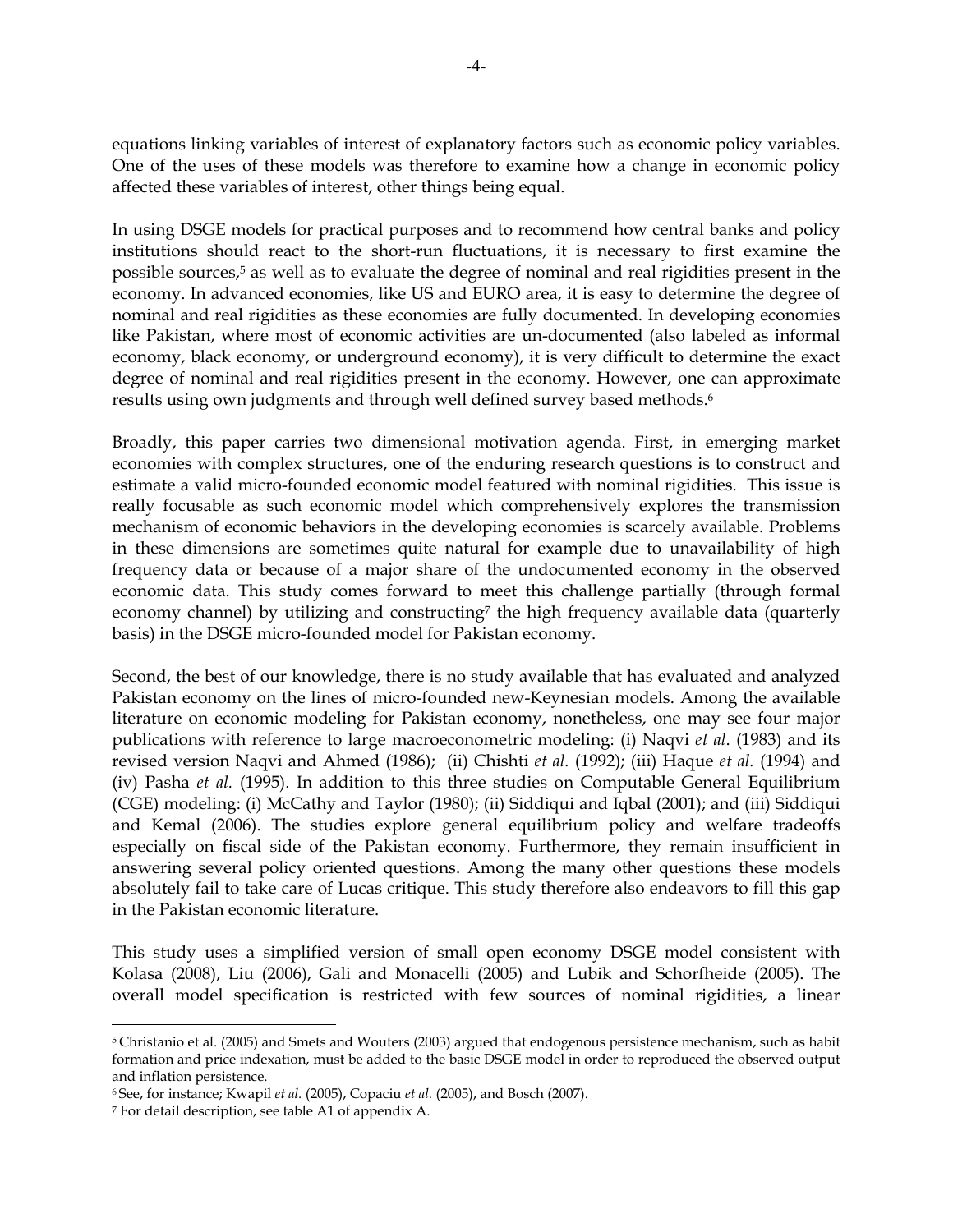production function in labour, and a simple role for the central bank with its two main objectives of price stability and economic growth. Furthermore, foreign sector economy is considered as completely exogenous with its two key variables, output (to capture foreign productivity shock) and real interest rate (foreign monetary policy shock). Using historical data on quarterly basis by applying Bayesian estimation approach vis-à-vis combining with the prior information available in existing literature on Pakistan, this model provide several interesting results<sup>8</sup>, which are discussed in later sections of this paper.

The rest of the paper is organized as follows: section two lay out the structure of the model; section three discusses the estimation methodology; section four carries out empirical results; section five concludes and review literature and model canonical representation are provided in appendix.

#### **2. STRUCTURE OF THE MODEL**

In this section, we derive a small-scale open-economy DSGE model for Pakistan. Following mainly Kolasa (2008), Liu (2006), Gali and Monacelli (2005) and Lubik and Schorfheide (2005), the models structure begins with the world-economy as inhabited by a continuum of infinitelived households, (indexed by  $i \in [0,1]$ ) who take decisions on consumption and savings, and set wages in a staggered fashion.<sup>9</sup> There is a set of firms that produce differentiated varieties of tradable intermediate goods. They have monopoly power over the varieties they produce and set prices in a staggered way. Another group of firms are importers that distribute domestically different varieties of foreign intermediate goods. These firms have monopoly power over the varieties they distribute, and also set prices in a Calvo-type staggered fashion. Finally, we assume symmetric preferences and technologies and allowing potentially rich exchange rate dynamics under the assumption of complete international asset markets.

#### **2.1 Domestic Households Preferences**

The domestic economy is inhabited by a representative household who derives its utility from consumption *C<sup>t</sup>* , and leisure 1− *L<sup>t</sup>* . Its preferences are described by an intertemporal utility function<sup>10</sup>:

$$
U_0 = E_0 \left( \sum_{t=0}^{\infty} \beta_t \left[ U_1(C_t, H_t) - U_2(L_t) \right] \right)
$$
 (1)

Where,

<sup>8</sup>Using Global Sensitivity Analysis (GSA) toolkit, we computed model parameter stability estimates, which are also provided in the appendix-B of this paper.

<sup>9</sup> Each household lives in one of two countries, individual defined on the interval,  $i \in [0, n]$  lives in the home-country, and remaining on the interval  $i \in [0, n]$  lives in the foreign-country. The value of *n* measures the relative size of the home-country.

 $10$  We do not include real money balances (M/P) into our utility function. Because DSGE models assume nominal short-term interest rate as the monetary policy instrument, so that money supply is considered as endogenous; see for instance, Woordford (2003). In the case of Pakistan, this critical assumption also holds as a recent empirical study by Omer and Saqib (2008) argue that money supply in Pakistan is endogenous.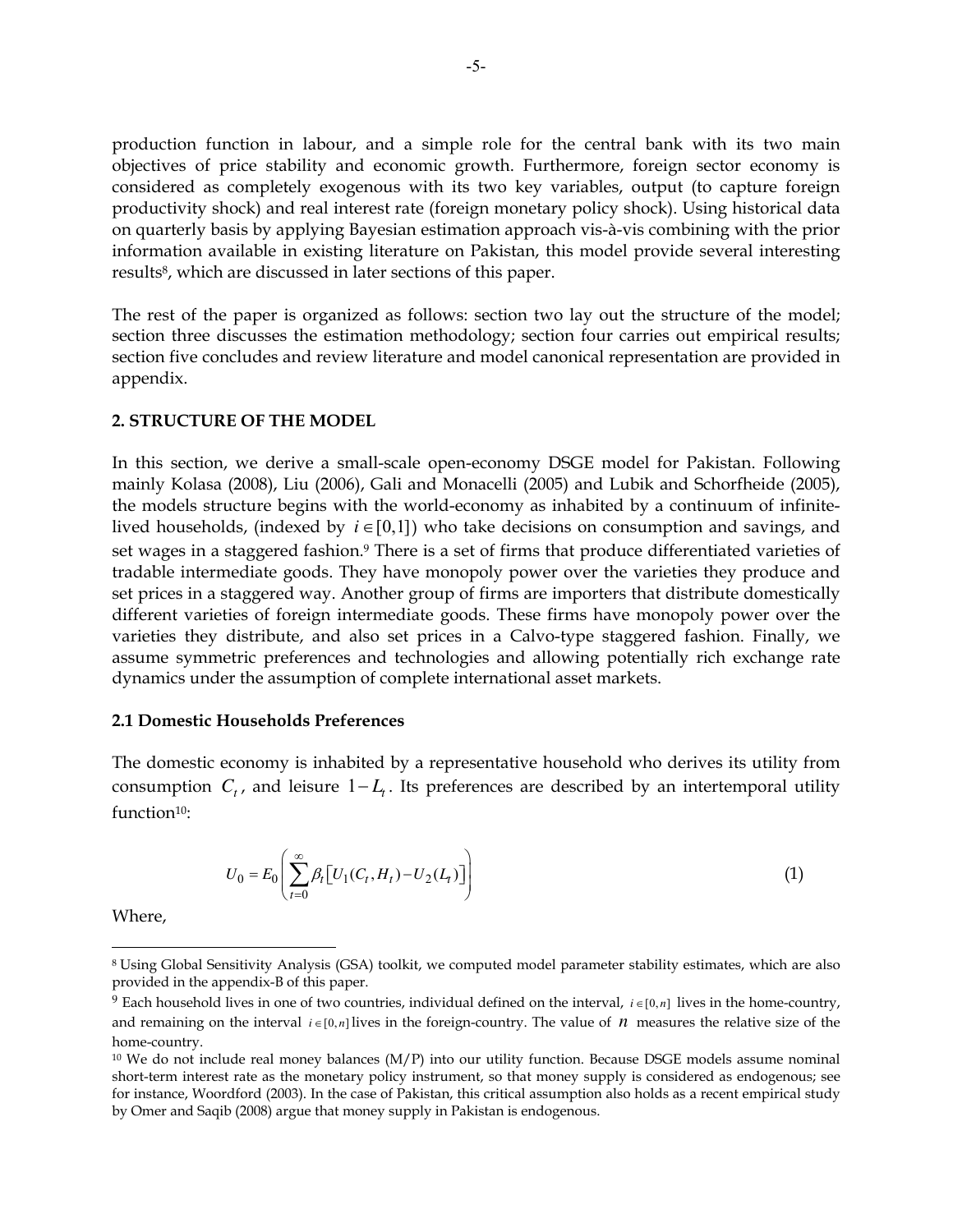$$
U_1(C_t, H_t) = \frac{1}{1 - \sigma} (C_t - H_t)^{1 - \sigma} \quad \text{and} \quad U_2(L_t) = \frac{1}{1 + \varphi} (L_t)^{1 + \varphi}
$$

Where  $\beta_t \in (0,1)$  is the intertemporal discount factor which describe rate of time preferences,  $\sigma$  is the inverse of the elasticity of intertemporal substitution in consumption and  $\varphi$  is the inverse of wage elasticity of labour supply. We introduce external habit formation for the optimization household as  $H_t = hC_{t-1}$  with degree of intensity<sup>11</sup> indexed by  $h$ , where  $C_{t-1}$  is the aggregate part of consumption index. As usual, it is assumed that,  $\sigma > 0$  and  $\varphi > 1$ .

The variable  $C<sub>t</sub>$  is defined as the composite consumption index of foreign and domestically produced goods:

η

$$
C_{t} = \left[ (1 - \alpha)^{\frac{1}{\eta}} C_{H,t}^{\frac{\eta - 1}{\eta}} + \alpha^{\frac{1}{\eta}} C_{F,t}^{\frac{\eta - 1}{\eta}} \right]^{\frac{\eta}{\eta - 1}}
$$
(2)

Where  $\eta > 0$  is the elasticity of intratemporal substitution between a *bundle* of home goods  $C_{H,t}$ and a *bundle* of foreign goods  $C_{F,t}$ , while  $\alpha \in (0,1)$  is the trade share also measures the degree of openness. The aggregate consumption indices  $C_{H,t}$  and  $C_{F,t}$  are defined respectively as:

$$
C_{H,t} = \left[ \int_0^1 C_{H,t}(i) \frac{\varepsilon - 1}{\varepsilon} \, di \right]^{\frac{\varepsilon}{\varepsilon - 1}} \qquad \text{and} \qquad C_{F,t} = \left[ \int_0^1 C_{F,t}(i) \frac{\varepsilon - 1}{\varepsilon} \, di \right]^{\frac{\varepsilon}{\varepsilon - 1}} \tag{3}
$$

Where  $C_{H,t}(i)$  and  $C_{F,t}(i)$  are respectively the domestic households consumption levels of home *i*<sup>th</sup> good, with  $i \in [0, n]$  and foreign *i*<sup>th</sup> good, with  $i \in [n, 1]$ . It is also assumed that parameter,  $\varepsilon > 0$  is the elasticity of intratemporal substitution among goods produced to be same in two countries.

Under the supposition of CES, continuous time aggregator from equation (3) further yields respective demand functions for  $C_{H,t}$  and  $C_{F,t}$ . These demand functions obtained after optimal allocation for good *i* over continuous time scale. The demand functions are:

$$
C_{H,t}(i) = \left[\frac{P_{H,t}(i)}{P_{H,t}}\right]^{-\varepsilon} C_{H,t} \quad \text{and} \quad C_{F,t}(i) = \left[\frac{P_{F,t}(i)}{P_{F,t}}\right]^{-\varepsilon} C_{F,t} \tag{4}
$$

Where  $P_{H,T}(i)$  and  $P_{F,T}(i)$  are prices of domestic and foreign good *i* respectively. Under the assumption of symmetry across *i* household allocate aggregate expenditure based on the following demand functions:

<sup>&</sup>lt;sup>11</sup> It also shows habit persistence parameter to reproduce observed output, rages from  $0 \le h \le 1$ .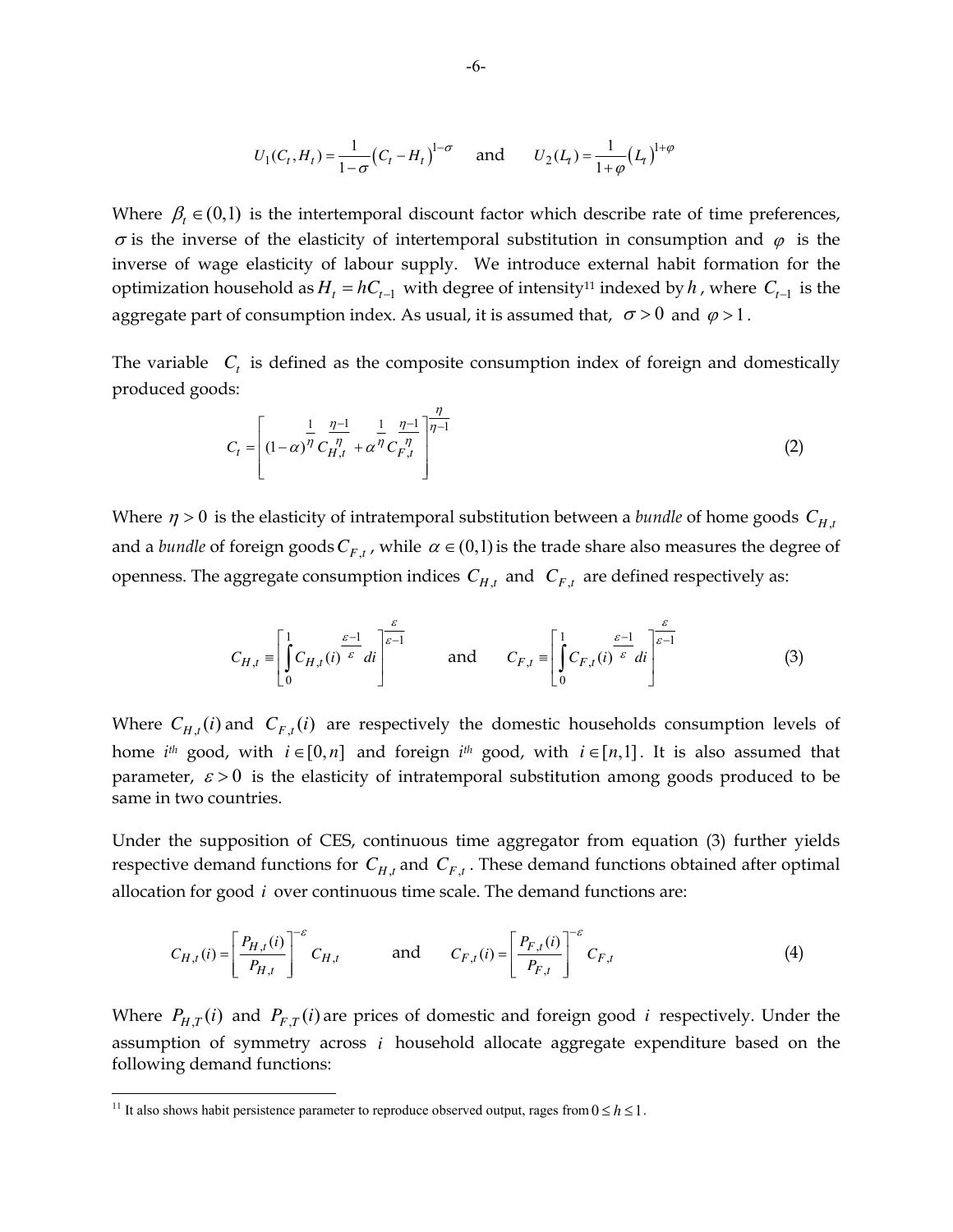$$
C_{H,t} = (1 - \alpha) \left(\frac{P_{H,t}}{P_t}\right)^{-\eta} C_t \quad \text{and} \quad C_{F,t} = \alpha \left(\frac{P_{F,t}}{P_t}\right)^{-\eta} C_t \tag{5}
$$

Where  $P_{H,t}$  and  $P_{F,t}$  are domestic and foreign prices indices and 1  $P_t \equiv \left[ (1-\alpha) P_{H,t}^{1-\eta} + \alpha P_{F,t}^{1-\eta} \right]$ is the consumer price index (CPI).

The household does want to maximize its utility level subject to the following budget constraints at time *t*:

$$
\int_0^1 \Bigl(P_{H,t}(i)C_{H,t}(i) + P_{F,T}(i)C_{F,t}(i)\Bigr)di + E\Bigl(Q_{t,t+1}D_{t+1}\Bigr) \le D_t + W_t L_t \tag{6}
$$

Where  $Q_{t,t+1}$  is defined as a stochastic discount factor for assessing consumption streams<sup>12</sup> (or asset price kernel) with the property that the price in period  $t_{\text{of any bond portfolio with}}$ random values *D<sup>t</sup>* (denotes nominal payoffs from a portfolio of assets at time *t-1*) in the following period is given by:  $B_t = E_t[Q_{t,t+1} D_{t+1}]$  is  $W_t$  is the nominal wage for labour services provided to firms. Since total consumption expenditure for the domestic household is given by  $P_{H,T} C_{H,t} + P_{F,T} C_{F,t} = P_t C_t$ .

Hence in the aggregate, household faces the budget constraint as:

$$
P_{H,t}C_{H,t} + P_{F,T}C_{F,t} + E(Q_{t,t+1}D_{t+1}) \le D_t + W_t L_t \quad or \quad P_t C_t + B_t \le D_t + W_t L_t \tag{7}
$$

Consider  $\Xi_t$  is the marginal utility of income and labour-leisure choice<sup>14</sup> is followed by the intratemporal optimality condition:  $E_{tt} = P_t / W_t$ , Therefore, intertemporal consumption choice is obtained after maximizing the life time utility function subject to budget constraint (7). So optimization problem yields the following FOCs are:

$$
(C_t - hC_{t-1})^{-\sigma} \frac{W_t}{P_t} = L_t^{\varphi}
$$
 (8)

By equating marginal rates of substitution to relative prices, yields the optimal portfolio choice as:

$$
\frac{U_1^c(C_t, H_t)}{U_1^c(C_{t+1}, H_{t+1})} = \frac{\beta}{Q_{t,t+1}} \left(\frac{P_t}{P_{t+1}}\right)
$$

 $^{12}$  In terms of this discount factor, the riskless short term nominal interest rate  $R_t$  corresponds to the solution to the equation:  $1/R = E(Q_{t+1})$ .

<sup>&</sup>lt;sup>13</sup>  $Q_{t,t+1}$  remains a stochastic variable at time *t*, and  $E_t$  denotes expectations conditional upon the state of the world at time *t*. <sup>14</sup> To drive, FOCS from objective function subject to budget constraint, it is assumed that inverse of wage elasticity of labour supply is zero.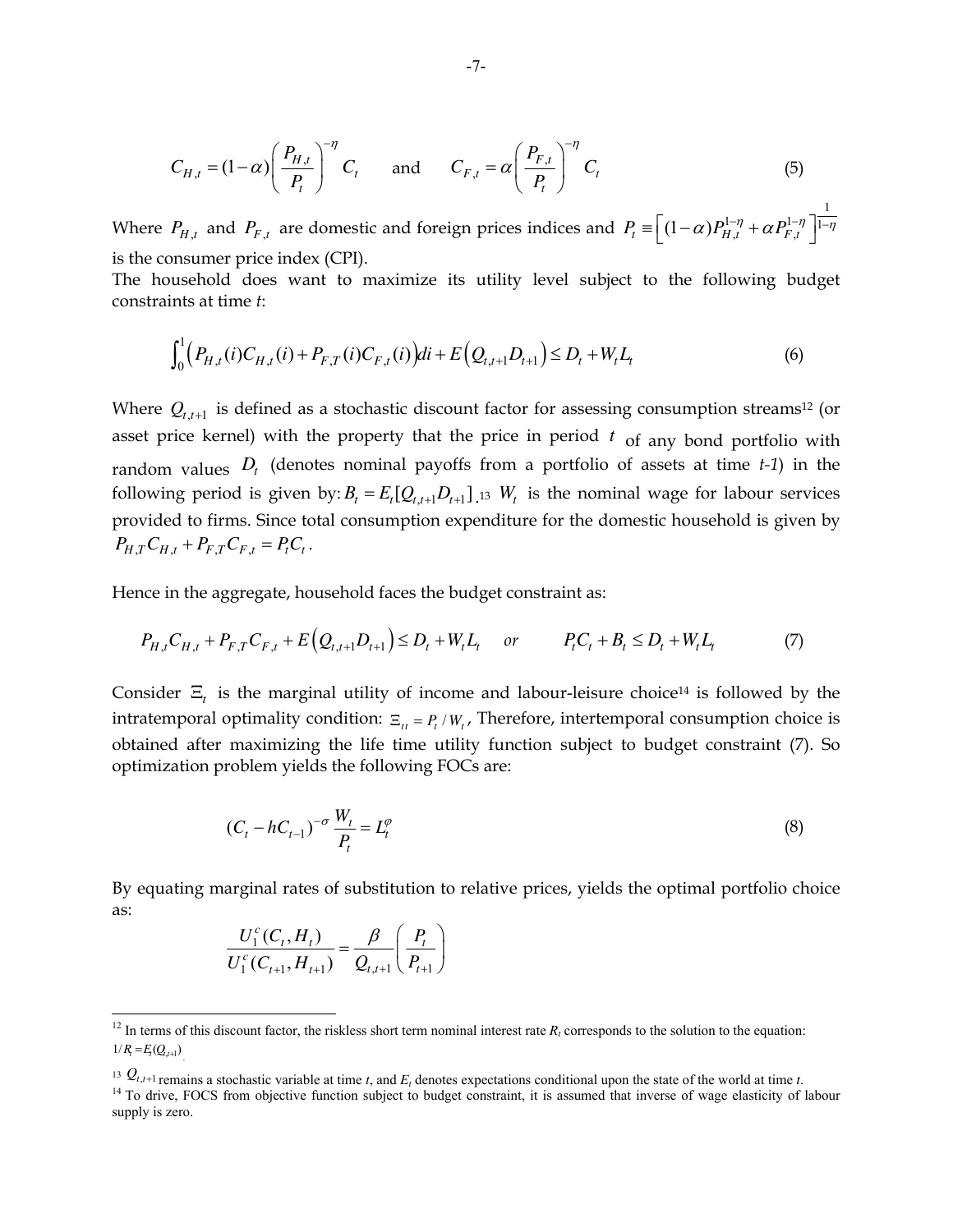$$
\Rightarrow Q_{t,t+1} = \beta E_t \left\{ \left( \frac{P_t}{P_{t+1}} \right) \left( \frac{U_1^c(C_{t+1}, H_{t+1})}{U_1^c(C_t, H_t)} \right) \right\}
$$
  

$$
\Rightarrow Q_{t,t+1} = \beta E_t \left\{ \left( \frac{P_t}{P_{t+1}} \right) \left( \frac{C_{t+1} - hC_t}{C_t - hC_{t-1}} \right)^{-\sigma} \right\}
$$
  

$$
\Rightarrow (9)
$$

The equation (9) can also be translated into  $\Delta_t$  form as:

$$
Q_{t,t+1} = \beta E_t \left\{ \left( \frac{P_t}{P_{t+1}} \right) \left( \frac{\Xi_{tt+1}}{\Xi_{tt}} \right) \right\} \tag{10}
$$

Since monetary authority's main instrument is assumed to be short term nominal interest rates as:  $,t+1$ 1  $t - L_t$ *t t*  $R_{t} = E$  $\overline{\mathcal{Q}}_{t,t+}$  $(1)$  $=E_t\left(\frac{1}{Q_{t,t+1}}\right)$ , so equation (10) can also be represented as: 1 1  $\left| \sum_{t} E_{t} \right| \left| \frac{I_{t}}{R} \right| \left| \frac{I_{t+1}}{R} \right| \geq 1$  $_{t+1}$   $\left. \right)$   $\left\langle \right. \left. \right.$   $\left. \right.$   $\left. \right.$   $\left. \right.$   $\left. \right.$   $\left. \right.$   $\left. \right.$   $\left. \right.$   $\left. \right.$   $\left. \right.$   $\left. \right.$   $\left. \right.$   $\left. \right.$   $\left. \right.$   $\left. \right.$   $\left. \right.$   $\left. \right.$   $\left. \right.$   $\left. \right.$   $\left. \right.$   $\left. \right.$   $\left.$  $R_{t}E_{t} \left\{ \left( \frac{P_{t}}{P_{t}}\right)$ *P*  $\beta R_{t} E_{t} \left\{ \left| \frac{I_{t}}{I_{t}} \right| \right| \frac{I_{t}}{I_{t}}$ +  $\left| \left( \begin{array}{c} P_t \end{array} \right) \left( \Xi_{tt+1} \right) \right|$  $\left\{ \left| \frac{I_t}{I} \right| \left| \frac{I_{t+1}}{I} \right| \right\} =$  $\left(\left(P_{t+1}\right)\left(\left(\frac{P_{t+1}}{P_{t+1}}\right)\right)\right)$ (11)

Further, equations (5), (8) and (9) can also be expressed in simple log-linearization form as:

$$
c_{H,t} = -(1-\alpha)\left[\eta\left(p_{H,t} - p_t\right) + c_t\right] \quad \text{and} \quad c_{F,t} = -\alpha\left[\eta\left(p_{F,t} - p_t\right) + c_t\right] \tag{12}
$$

$$
w_t - p_t = \varphi l_t + \frac{\sigma}{1 - h} c_t \tag{13}
$$

$$
E_{t}c_{t+1} - \left(\frac{1-h}{\sigma}\right)(r_{t} - E_{t}\pi_{t+1}) = c_{t}
$$
\n(14)

Where, is  $\pi_{t+1} = p_{t+1} - p_t$  is CPI inflation and  $c_t = \frac{1}{1-h}(c_t - hc_{t-1})$  $c_t = \frac{1}{1-h} (c_t - hc_t)$  $=\frac{1}{1-h}(c_t-hc_{t-1})$  is simple log-form of consumption variable.

# **2.2 Domestic Producers and Firms**

The domestic economy is also inhabited by domestic producers, own identical monopolistically competitive firms, producing differentiated goods. There is also a continuum of firms, indexed by  $j \in (0,1)$  where each firm maximizes its profits, subject to an isolated demand curve (5) and use only a homogenous type of labour for production.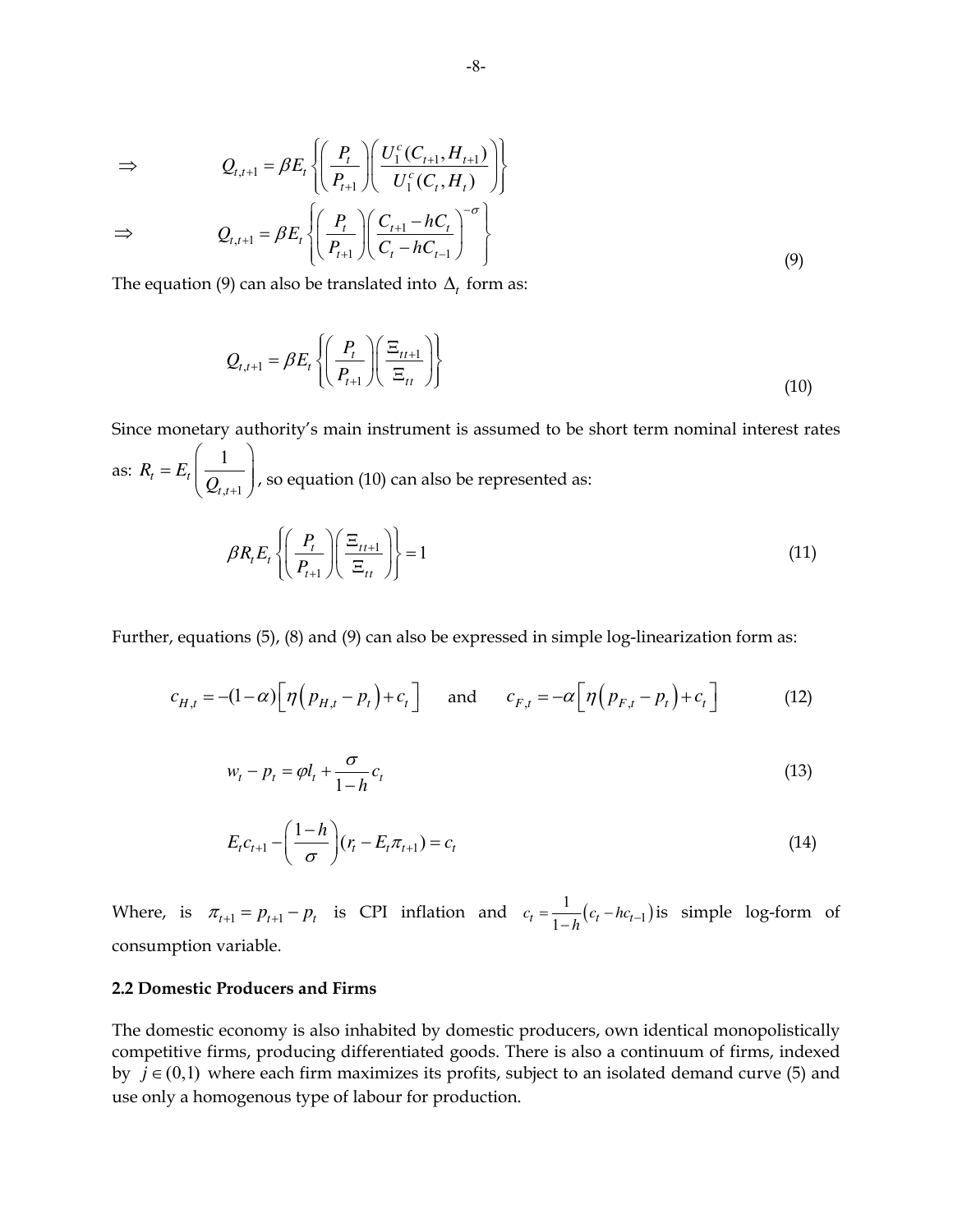Consider domestic firms operate the same CRS-technology (i.e., firms have access to a linear production technology) that uses labour as its only input:

$$
Y_{H,t} = A_t L_t(j) \tag{15}
$$

Where,  $A_t$  is the country specific labor productivity shock. We define aggregate output as:

$$
Y_t = \left[ \int_0^1 Y_t(j)^{-(1-\rho)} \, dj \right]^{-\frac{1}{-(1-\rho)}} \tag{16}
$$

The log-linear aggregate production function can be written as:

$$
\ln Y_t = \left[ \int_0^1 \ln Y_t(j)^{-(1-\rho)} \, dj \right]^{-\frac{1}{-(1-\rho)}} = \ln(A_t) + \ln(L_t) \tag{17}
$$

Let,  $ln(A) = a_t$ , then (14) can be represented as:

$$
y_t = a_t + l_t \tag{18}
$$

If  $TC_t$  represents the real total cost, then:

$$
TC_t = \frac{W_t}{P_{H,t}} \frac{Y_t}{A_t} \tag{19}
$$

By differentiating w.r.t.  $Y_t$  (19) gives real marginal cost as:

$$
MC_t = \frac{W_t}{P_{H,t}} \frac{1}{A_t} \qquad \text{or} \qquad \tilde{mc}_t = \tilde{w}_t - \tilde{p}_{H,t} - a_t \qquad (20)
$$

This implies that real marginal cost is positively related with real wages and negatively with labor factor productivity.

#### *2.2.1 Calvo-Type Price Setting Behavior*

For our model, Calvo (1983) type staggered-price setting is assumed. This means that domestic differentiating goods are defined subject to Calvo-type price-setting. Consider, at each period, only 1−θ*<sup>t</sup>* fraction of randomly selected domestic firms set prices optimally, while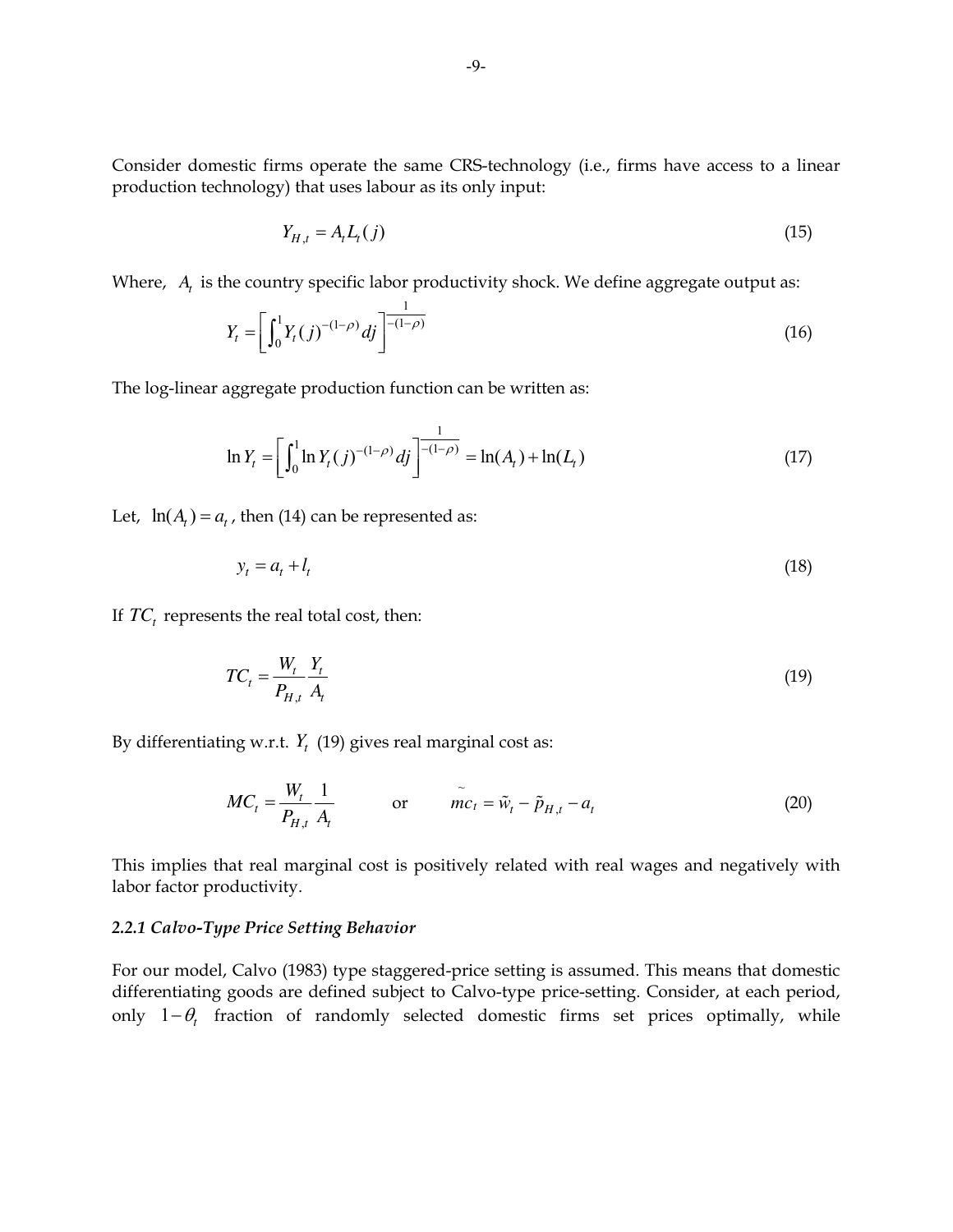$\theta_t \in [0,1]$  firms keep their prices unchanged<sup>15</sup>. As a result the average duration of a price is given by  $\frac{1}{\sqrt{2}}$  $\frac{1}{1-\theta_t}$ . This implies that  $\theta_t$  firms are assumed to reset their prices,  $P_t^I(j)$  by indexing it to last period inflation. Therefore,  $\theta$ <sub>t</sub> becomes a natural index of price stickiness. The index of domestic prices<sup>16</sup> is defined as:

$$
P_{H,t}^I = P_{H,t}(j) \left( \frac{P_{H,t-1}}{P_{H,t-2}} \right)^{\theta_H}
$$
 (21)

Where  $P_{H,t}(j) = P_{H,t}(k)$  for all continuum of firms *j*,*k*. Let each home firm *j* sets a new price \*  $P_{H,t}^{\dagger}(j)$  in order to maximize the present market value of its stream of expected future profits. Therefore domestic price level can be defined as:

$$
P_{H,t} = \left[ \theta_H \left\{ P_{H,t-1} \left( \frac{P_{H,t-1}}{P_{H,t-1}} \right)^{\theta_H} \right\}^{1-\rho} + \left( 1 - \theta_H \right) \left( P_{H,t}^* \right)^{1-\rho} \right]^{1-\rho}
$$
(22)

In aggregate, firms re-optimize their prices and maximize their profits after setting the new price  $P_{H,t}^*(j)$  at time *t* as:

$$
\max \sum_{k=0}^{\infty} E_t \bigg[ \big(\theta_H \big)^k \big\{ Q_{t,t+k} \big( Y_{H,t+k} \bigg[ P_{H,t}^* - NMC_{H,t+k} \bigg] \big) \big\} \bigg]
$$
(23)

With respect to  $P_{H,t}^*(j)$ , Subject to the following demand function:

$$
Y_{H,t+k} \leq \left(C_{H,t+k} + C_{H,t+k}^*\right)\left[\frac{P_{H,t}^*}{P_{H,t+k}}\right]^{-\epsilon}
$$

Where  $NMC_{H,t+k}$  is the nominal marginal cost and demand of firm's product drives both from domestic consumption,  $C_{H,t}$  as well as foreign consumption,  $C_{F,t}$ . The first order condition with (23) takes the form:

<sup>&</sup>lt;sup>15</sup>  $\theta_t$  firms adjust prices according to steady state inflation rate  $\pi_t$ . This notion introduces inflation persistence by allowing for price indexation to previous inflation.

<sup>&</sup>lt;sup>16</sup> The degree of price stickiness is assumed to be same as the fraction of past inflation indexation. The reason of this crude assumption is that it validates a basic rationale of Phillips curve. "In the long-run Phillips Curve is vertical", see for instance, Gali and Gertler (1999).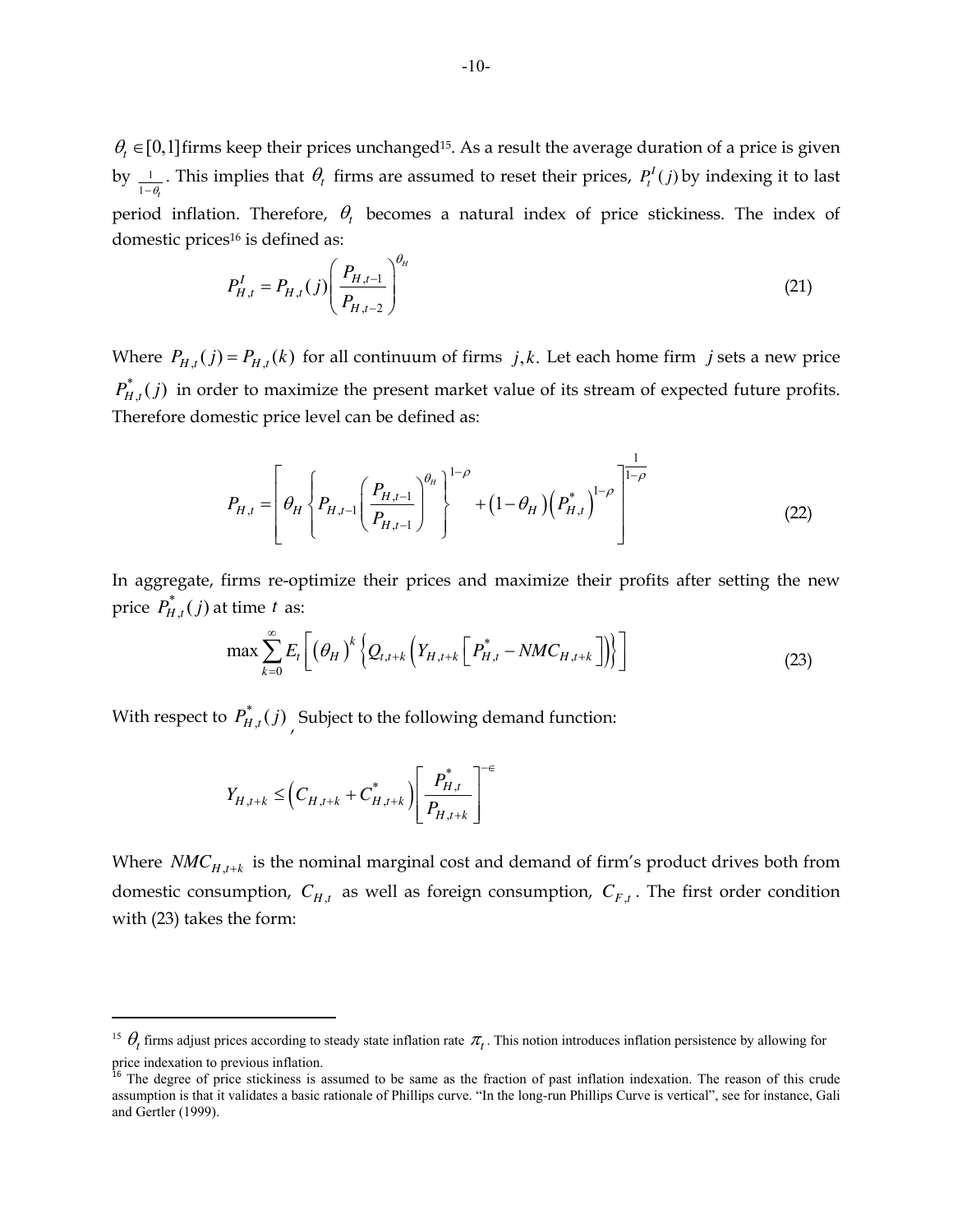$$
\sum_{k=0}^{\infty} E_t \left[ \left( \theta_H \right)^k \left\{ Q_{t,t+k} \left( Y_{H,t+k} \left[ P_{H,t}^* - \frac{\epsilon}{\epsilon - 1} N M C_{H,t+k} \right] \right) \right\} \right] = 0 \tag{24}
$$

Where 1 ∈ ∈ − is considered as desired or frictionless markup.17 The above condition (24) is linearized around zero-inflation steady-state. So optimal condition (24) can be rewrite after dividing by  $P_{H,t-1}$  as:

$$
\sum_{k=0}^{\infty} E_t \left[ \left( \theta_H \right)^k \left\{ Q_{t,t+k} \left( Y_{H,t+k} \left[ \frac{P_{H,t}^*}{P_{H,t-1}} - \frac{\epsilon}{\epsilon - 1} \frac{P_{H,t+k}}{P_{H,t-1}} \frac{NMC_{H,t+k}}{P_{H,t+k}} \right] \right) \right\} \right] = 0 \tag{25}
$$

Letting,  $\pi_{H,t+k} = \frac{H_H}{R}$  $,t-1$  $H, t+k$  $H, t+k$ *H t P*  $\pi_{H,t+k} = \frac{F_{H,t+k}}{P_{H,t-k}}$ + −  $=\frac{P_{H,t+k}}{R}$  and  $MC_{H,t+k} = \frac{NMC_{H,t}}{R}$ ,  $H, t+k$  $H, t+k$  $H, t+k$ *NMC MC P* + + +  $=\frac{NMC_{H,t+k}}{R}$  which is a real marginal cost in period  $t+k$ .

Hence, equation (25) can be written as:

$$
\sum_{k=0}^{\infty} E_t \left[ \left( \theta_H \right)^k \left\{ Q_{t,t+k} \left( Y_{H,t+k} \left[ \frac{P_{H,t}^*}{P_{H,t-1}} - \frac{\epsilon}{\epsilon - 1} \pi_{H,t+k} M C_{H,t+k} \right] \right) \right\} \right] = 0 \tag{26}
$$

From (8) we can incorporate the value of  $Q_{t,t+k} = \beta^k E_t \left\{ \left| \frac{F_t}{R} \right| \frac{C_{t+k}}{C} \right\}$  $_{t+k}$   $\left\langle \right\rangle \left\langle \right\rangle$   $\left\langle \right\rangle _{t}$  $Q_{t}$ <sub>t+k</sub> =  $\beta^k E_t \left\{ \frac{P_t}{P_t} \right\} \left( \frac{P_t}{P_t} \right)$  $P_{t+k}$   $\left|\left|\right|$   $C$ σ β −  $_{+k} = \beta^k E_t \left\{ \left| \frac{I_t}{I} \right| \left| \frac{C_{t+1}}{C_{t+1}} \right| \right\}$ +  $\left| \left( \begin{array}{c} P_t \end{array} \right) \left( C_{t+k} \right) \right|^{-\sigma}$  $=\beta^k E_t \left\{\left\lfloor \frac{I_t}{I} \right\rfloor \left\lfloor \frac{C_{t+k}}{C} \right\rfloor \right\}$  $\left(\left(P_{t+k}\right)\left\langle C_{t}\right\rangle\right)$ in equation (26) as:

$$
\sum_{k=0}^{\infty} (\beta \theta_H)^k \frac{P_t}{C_t^{-\tau}} \left[ E_t \left\{ \left( \frac{C_{t+k}^{-\sigma}}{P_{t+k}} Y_{H,t+k} \left[ \frac{P_{H,t}^*}{P_{H,t-1}} - \frac{\epsilon}{\epsilon - 1} \pi_{H,t+k} M C_{H,t+k} \right] \right) \right\} \right] = 0 \tag{27}
$$

Since  $\frac{I_t}{I}$ *t P*  $\frac{t}{C_t^{\sigma}}$  is independent of summation and its values are known at time *t* , so (27) yields:

$$
\sum_{k=0}^{\infty} (\beta \theta_H)^k \left[ E_t \left\{ \left( \frac{C_{t+k}^{-\sigma}}{P_{t+k}} Y_{H,t+k} \left[ \frac{P_{H,t}^*}{P_{H,t-1}} - \frac{\epsilon}{\epsilon - 1} \pi_{H,t+k} M C_{H,t+k} \right] \right) \right\} \right] = 0
$$
\n(28)

In the zero inflation steady-state,  $\frac{P_{H}^*}{P_{H}^*}$  $,t-1$  $\frac{H_{,t}}{H_{,t}} = 1$ *H t P*  $P_{H,t-}$  $_{=1}$  and  $\pi$ <sub>*H<sub>,t+1</sub>* = 1 . So log-linear form of (28) at zero</sub> inflation steady-state is:

<sup>&</sup>lt;sup>17</sup> In the limiting case with no price rigidities (say,  $\theta = 0$ ), the previous condition collapses to the familiar optimal price-setting condition under flexible prices. See., Gali (2008).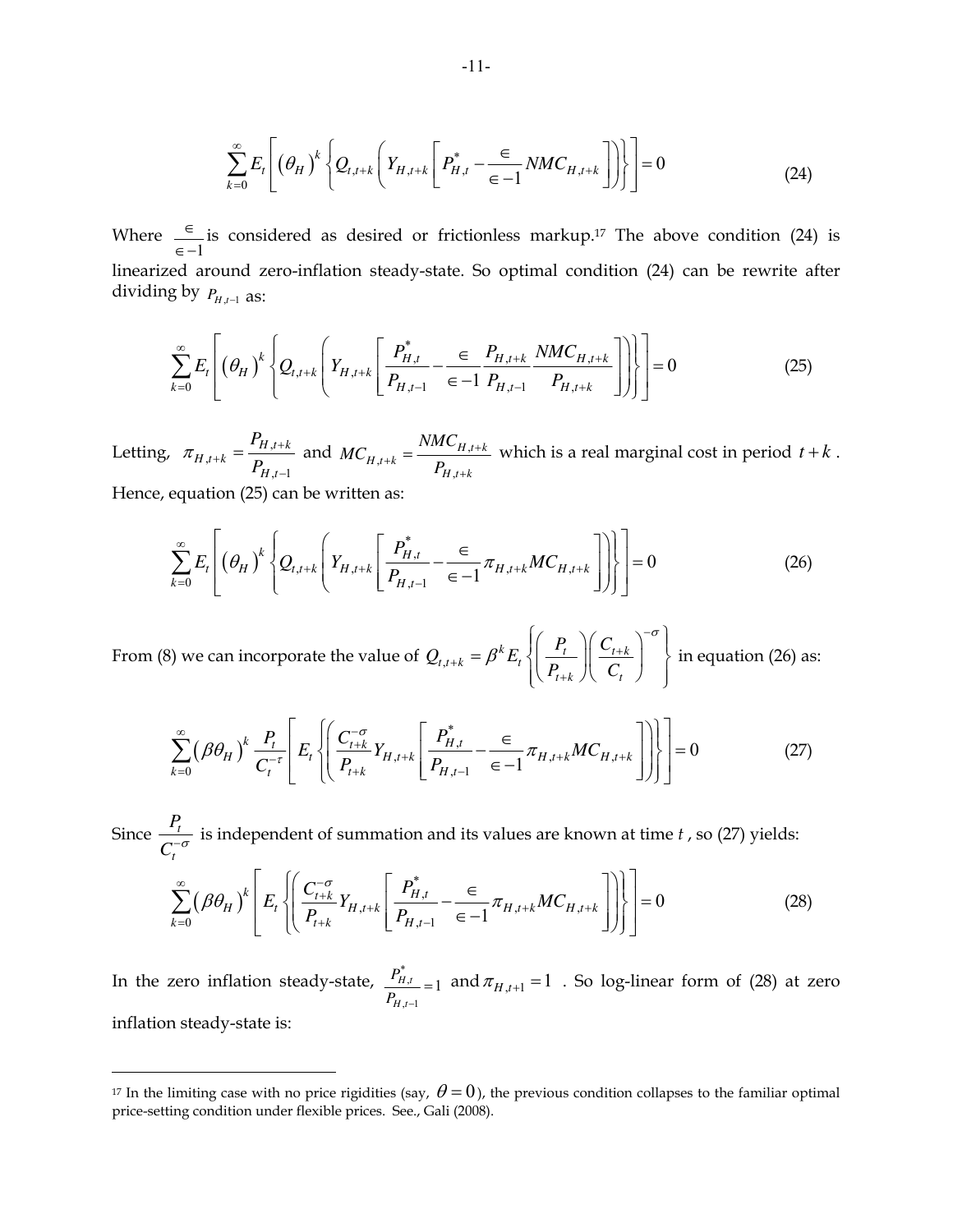$$
p_{H,t}^* - p_{H,t-1} = \sum_{k=0}^{\infty} (\beta \theta_H)^k \left[ (1 - \beta \theta_H) E_t \{ mc_{t+k} \} + E_t \{ \pi_{H,t+k} \} \right]
$$
(29)

Where  $mc_{t+k}$  denotes log deviation of marginal cost from its steady state value. The first order Taylor expansion of (29) yields:

$$
p_{H,t}^{*} - p_{H,t-1} = \pi_{H,t} + (1 - \beta \theta_{H})mc_{t} +
$$
  
\n
$$
(\beta \theta_{H}) \sum_{k=0}^{\infty} (\beta \theta_{H})^{k} \Big[ (1 - \beta \theta_{H})E_{t} \{mc_{t+k+1}\} + E_{t} \{\pi_{H,t+k+1}\}\Big]
$$
  
\n
$$
\Rightarrow p_{H,t}^{*} - p_{H,t-1} = \pi_{H,t} + (1 - \beta \theta_{H})mc_{t} + (\beta \theta_{H})E_{t} \{\pi_{H,t+1}\}
$$
\n(30)

Combining the log-linear of equation (30) with the result (22) yields the New Keynesian Phillips Curve (NKPC):

$$
\pi_{H,t} = \beta (1 - \theta_H) E_t \left\{ \pi_{H,t+1} \right\} + \theta_H \pi_{H,t-1} + \lambda_H m c_t \tag{31}
$$

Where,  $\lambda_H = \frac{(1 - \theta_H)(1 - \beta \theta_H)}{\theta_H}$ .  $\lambda_H = \frac{(1-\theta_H)(1-\beta\theta_H)}{\theta_H}$  $=\frac{(1-\theta_H)(1-\beta\theta_H)}{2}$ . The NKPC equation (31) implies that home country's inflation

dynamics drives from both forward looking and backward looking components. The above NKPC representation also called a hybrid version of NKPC with forward looking and backward looking behavior. It further shows that real marginal cost is also a main determinant of domestic inflation.

#### **2.3 Import Goods Retailers**

Following Gali and Monacelli (2005) and Monacelli (2005), we assume that the law-of-one price (LOP) holds at the wholesale level for imports. But, endogenous fluctuations from purchasing power parity (PPP) in the short run arise due to the existence of monopolistically competitive importers. Since, they keep domestic import prices over and above the marginal cost. As a result, the LOP fails to hold at the retail level for domestic imports. Importers purchase foreign goods at world-market prices  $P_{F,t}^*(j)$  so that the law of one price holds at the border. These purchased foreign goods are then sell to domestic consumers and a mark-up is charged over their cost, which creates a wedge between domestic and import prices of foreign goods when measured in the same currency.

Therefore, law of one price (l.o.p.) gap can be defined as:<sup>18</sup>

<sup>&</sup>lt;sup>18</sup> If PPP holds, then l.o.p gap is translated into  $\psi_{F,t} = 1$ . This implies that pass-through from exchange rate movements to the domestic currency prices of imports is imperfect as importers adjust their pricing behavior to extract optimal revenue from consumers. See, Monacelli (2005).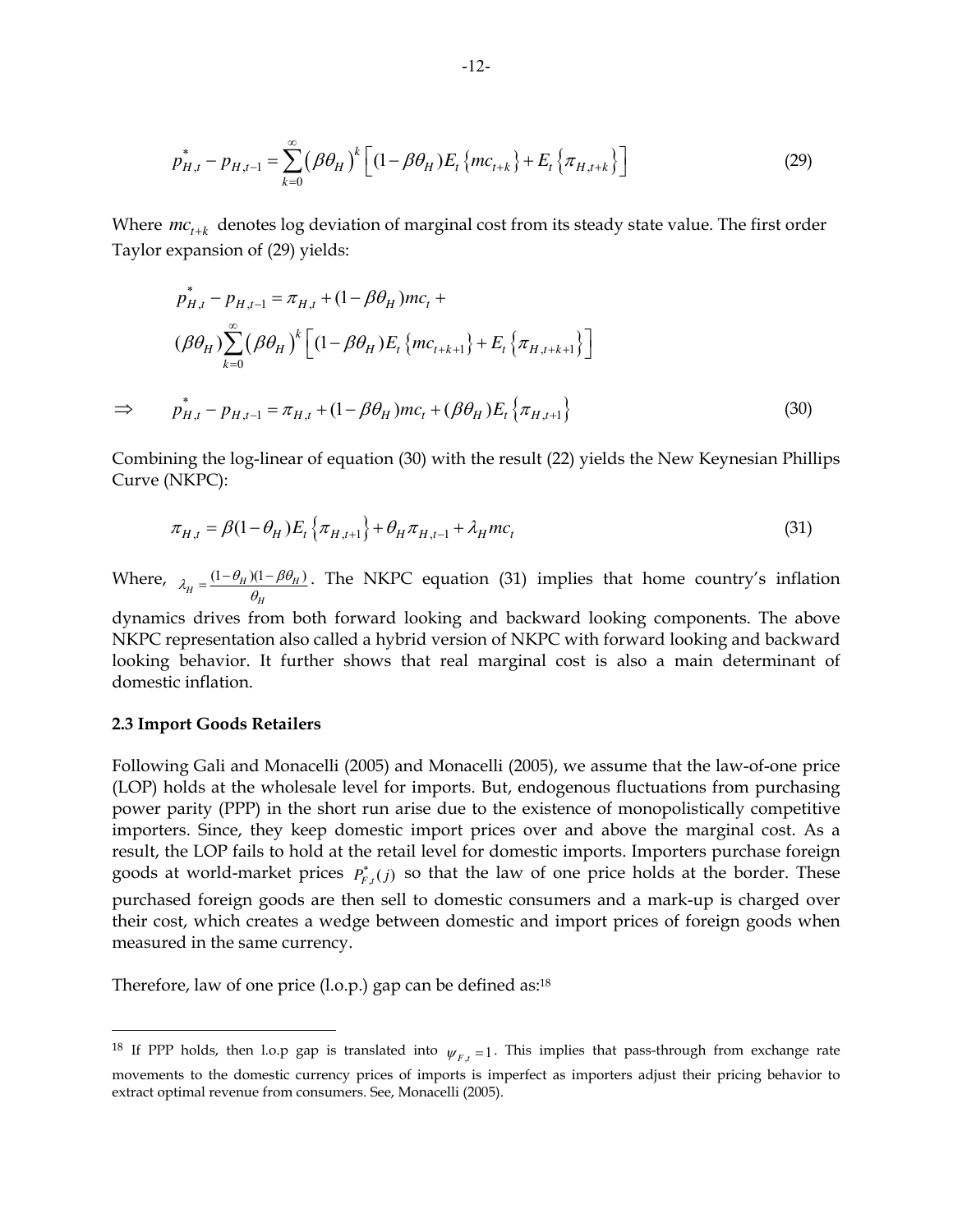$$
\psi_{F,t} = \frac{P_t^*}{e_t P_{F,t}}\tag{32}
$$

Where  $e_t$  is the nominal exchange rate. Following a similar staggered-pricing argument (29) as defined in the case of domestic producer, the optimal price setting behavior for the domestic monopolistically competitive importer could be defined as:

$$
p_{F,t}^{*} - p_{F,t-1} = \sum_{k=0}^{\infty} (\beta \theta_F)^{k} \left[ (1 - \beta \theta_F) E_t \{ mc_{t+k} \} + E_t \{ \pi_{F,t+k} \} \right]
$$
(33)

Where,  $\theta_F \in [0,1]$  is the stickiness parameter of importer retailers that cannot re-optimize their prices every period. However, in order to maximize profits, domestic retailers set domestic currency price of imported goods as a markup over  $\psi_{F,t}$ , as they are concerned with the law of one gap and future path of imported inflation. Therefore, endogenous fluctuations from PPP occurred which provides a mechanism for incomplete pass-through in the short-run. This mechanism finally results in a new Keynesian Phillips curve relationship. Hence, equation (31) can be defined in term of  $\pi_{F,t}$  as:

$$
\pi_{F,t} = \beta (1 - \theta_F) E_t \left\{ \pi_{F,t+1} \right\} + \theta_F \pi_{F,t-1} + \lambda_F \psi_{F,t}
$$
\n(34)

Where  $\lambda_F = \frac{(1 - \theta_F)(1 - \beta \theta_F)}{2}$ . *F*  $\lambda_E = \frac{(1-\theta_F)(1-\beta\theta_I)}{(\theta_E - \theta_F)^2}$ θ  $=\frac{(1-\theta_F)(1-\beta\theta_F)}{2}$ . Since consumer price index (CPI) is defined as: 1  $P_t = \left[ (1-\alpha) P_{H,t}^{1-\eta} + \alpha P_{F,t}^{1-\eta} \right]$ <sup> $\left[1-\eta \right]$ </sup>, therefore using (31) and (34) the log-linear form of overall inflation is defined as:

$$
\pi_t \equiv \left[ (1 - \alpha) \pi_{H,t} + \alpha \pi_{F,t} \right] \tag{35}
$$

The above functional form of overall inflation with specifications (31) and (34) completes inflation dynamics for a small open economy like Pakistan.

#### **2.4 Foreign Sector Economy**

In this section we drive the open economy dynamics between inflation; terms of trade; real exchange rate; international risk sharing and un-covered interest parity. Since  $e_t$  is nominal exchange rate. We defined home country real exchange rate as:

$$
RER_t \equiv \frac{e_t P_t}{P_t^*} \tag{36}
$$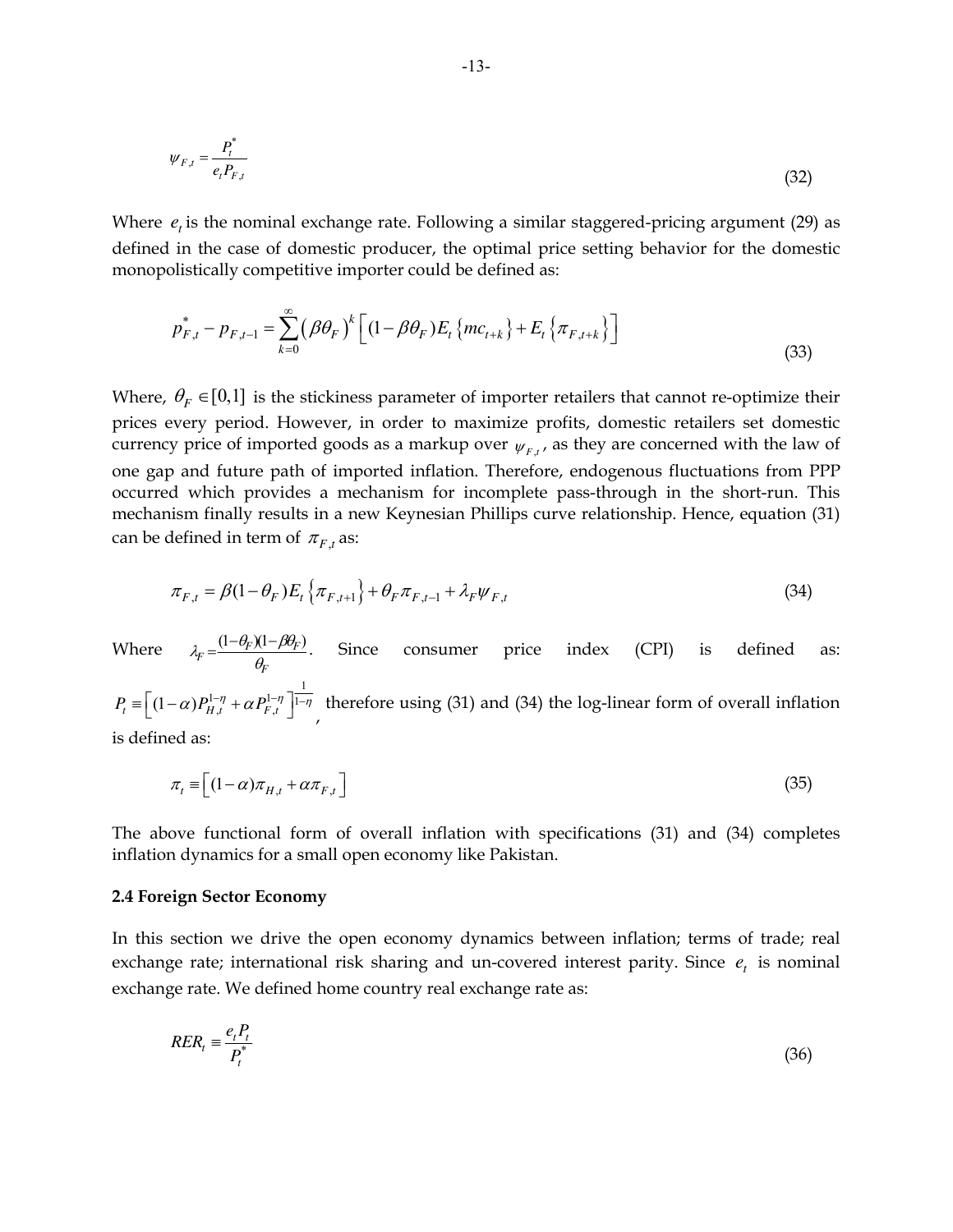Similarly, counterpart of home country, foreign country real exchange rate is the inverse of (36). Due to law of one price gap, term of trade between home and foreign countries may differ. Therefore, domestic term of trade (TOT)  $S_t$  and foreign TOT  $S_t^*$  can be defined as:

$$
S_t = \frac{P_{F,t}}{P_{H,t}} \quad \text{and} \quad S_t^* = \frac{P_{H,t}^*}{P_{F,t}^*} \tag{37}
$$

The domestic TOT is thus the price of foreign goods (imports) per unit of domestic goods (exports) and foreign TOT is domestic goods per unit the price of foreign goods. Both Terms of trade coincide inversely only if pass-through is perfect. But in case of imperfect pass-through, the relationship between law of one price gaps and terms of trade can be defined as:

$$
\frac{\psi_{F,t}}{s_t} \equiv \frac{\psi_{H,t}^*}{s_t^*} \tag{38}
$$

As log-linearising of CPI formula around the steady-state yields the following relationship:  $p_t \equiv [(1-\alpha)p_{H,t} + \alpha p_{F,t}]$  and log-linear form of TOT  $s_t$  as:  $s_t \equiv p_{F,t} - p_{H,t}$ . Solving both simultaneously as:

$$
p_t \equiv \left[ (1 - \alpha) p_{H,t} + \alpha (p_{H,t} + s_t) \right]
$$
  
\n
$$
\Rightarrow p_t \equiv \left[ p_{H,t} + \alpha s_t \right]
$$
\n(39)

Equation (39) in first difference form can be represented in inflation notation as:

$$
\tilde{\pi}_t \equiv \left[ \tilde{\pi}_{H,t} + \alpha \Delta s_t \right] \tag{40}
$$

Solving (35) and (40) we have;

$$
\tilde{\pi}_{H,t} + \alpha \Delta s_t = (1 - \alpha) \tilde{\pi}_{H,t} + \alpha \tilde{\pi}_{F,t}
$$
\n
$$
\Rightarrow \qquad s_t = s_{t-1} + \tilde{\pi}_{F,t} - \tilde{\pi}_{H,t} \tag{41}
$$

This shows that domestic TOT is positively related with foreign inflation and its own lag and negatively with domestic inflation.

The real exchange rate of (36) in log-linear form  $q_t$  can be presented after solving (32), (36) and (37) as:

$$
q_t = -\tilde{\psi}_t - (1 - \alpha)s_t \tag{42}
$$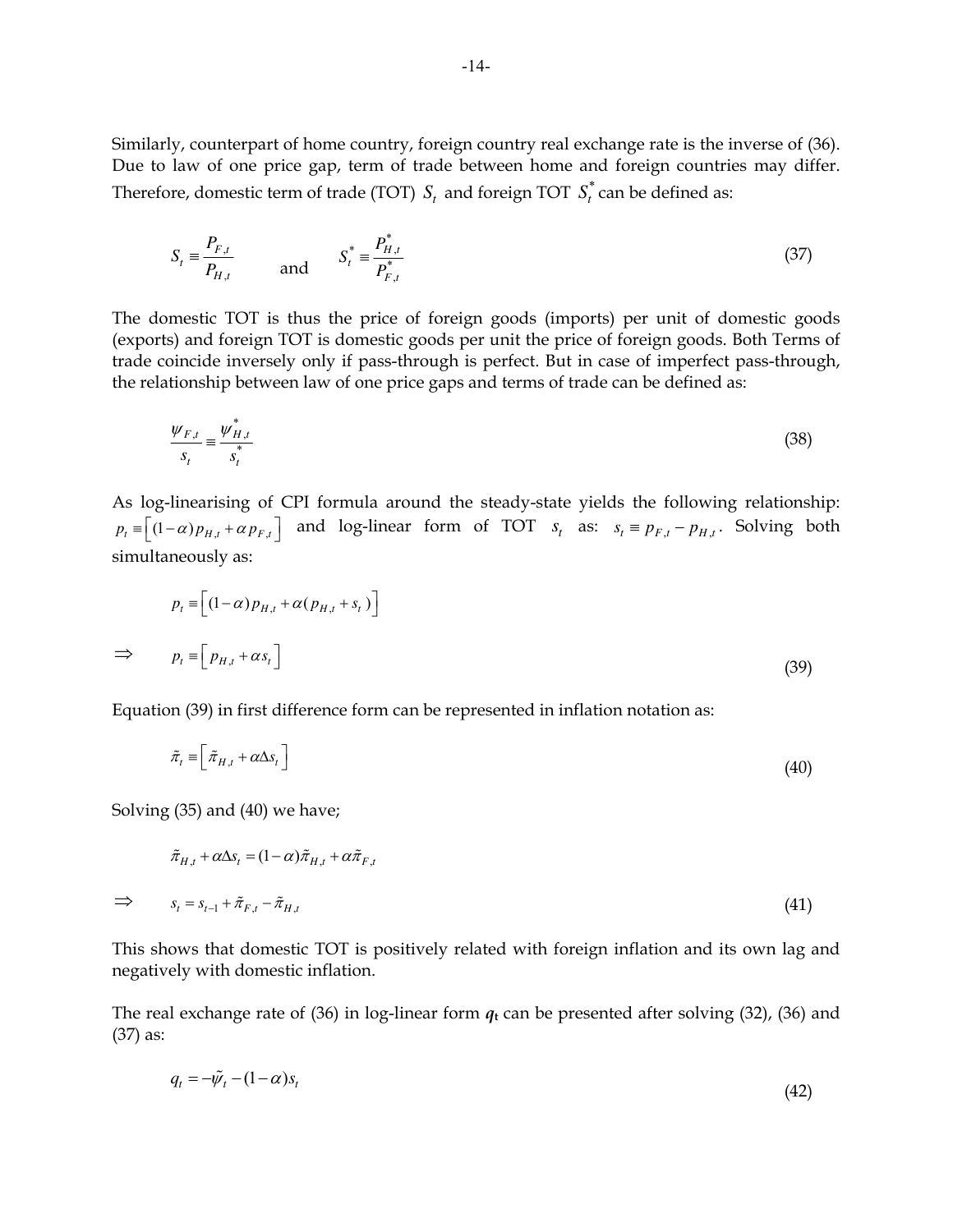Where  $\psi_t = \ln(\Psi_t) = p_t^* - p_{F,t} - e_t$  is LOP gap. If this is equal to one then import price index is equal to foreign price index divided by nominal exchange rate.

The equation (42) shows that real exchange rate negatively related with both law of one price gap as well as terms of trade.

The log-linear transformation of (36) yields nominal exchange rate relationship as:

$$
\Delta \tilde{e}_t = \tilde{\pi}_t^* + \Delta q_t - \tilde{\pi}_t \tag{43}
$$

Since, under the assumption of complete international financial markets implies perfect risksharing between households in both countries. This means that the expected nominal return from risk-free bounds in home currency terms must be same as the expected domestic currency returns from foreign bonds. So,

$$
E_{t}Q_{t,t+1} = \left(E_{t}Q_{t,t+1}^{*} \frac{e_{t+1}}{e_{t}}\right)
$$
\n(44)

Using this notion (44), we can extent (9) as:

$$
\beta E_t \left\{ \left( \frac{P_t}{P_{t+1}} \right) \left( \frac{U_1^c(C_{t+1}, H_{t+1})}{U_1^c(C_t, H_t)} \right) \right\} = Q_{t,t+1} = \beta E_t \left\{ \left( \frac{P_t^*}{P_{t+1}^*} \right) \left( \frac{U_1^c(C_{t+1}^*, H_{t+1}^*)}{U_1^c(C_t^*, H_t^*)} \right) \left( \frac{e_t}{e_{t+1}} \right) \right\} \tag{45}
$$

$$
\beta E_t \left\{ \left( \frac{P_t}{P_{t+1}} \right) \left( \frac{\Xi_{t+1}}{\Xi_t} \right) \right\} = Q_{t,t+1} = \beta E_t \left\{ \left( \frac{P_t^*}{P_{t+1}^*} \right) \left( \frac{\Xi_{t+1}^*}{\Xi_t^*} \right) \left( \frac{e_t}{e_{t+1}} \right) \right\} \tag{46}
$$

The log-linear form of (46) gives a relationship between marginal utilities across countries adjust for purchasing power as:

$$
\Xi_t = \Xi_t^* - q_t \tag{47}
$$

The assumption of complete international asset market also holds another relationship called un-covered interest parity condition (UIP).

$$
E_t\left\{Q_{t,t+1}\left(R_t - R_t^* \frac{e_t}{e_{t+1}}\right)\right\} = 0\tag{48}
$$

The log-linear representation of (48) around steady-state yields the following relationship:

$$
r_t - r_t^* = E_t \Delta \tilde{e}_{t+1} \tag{49}
$$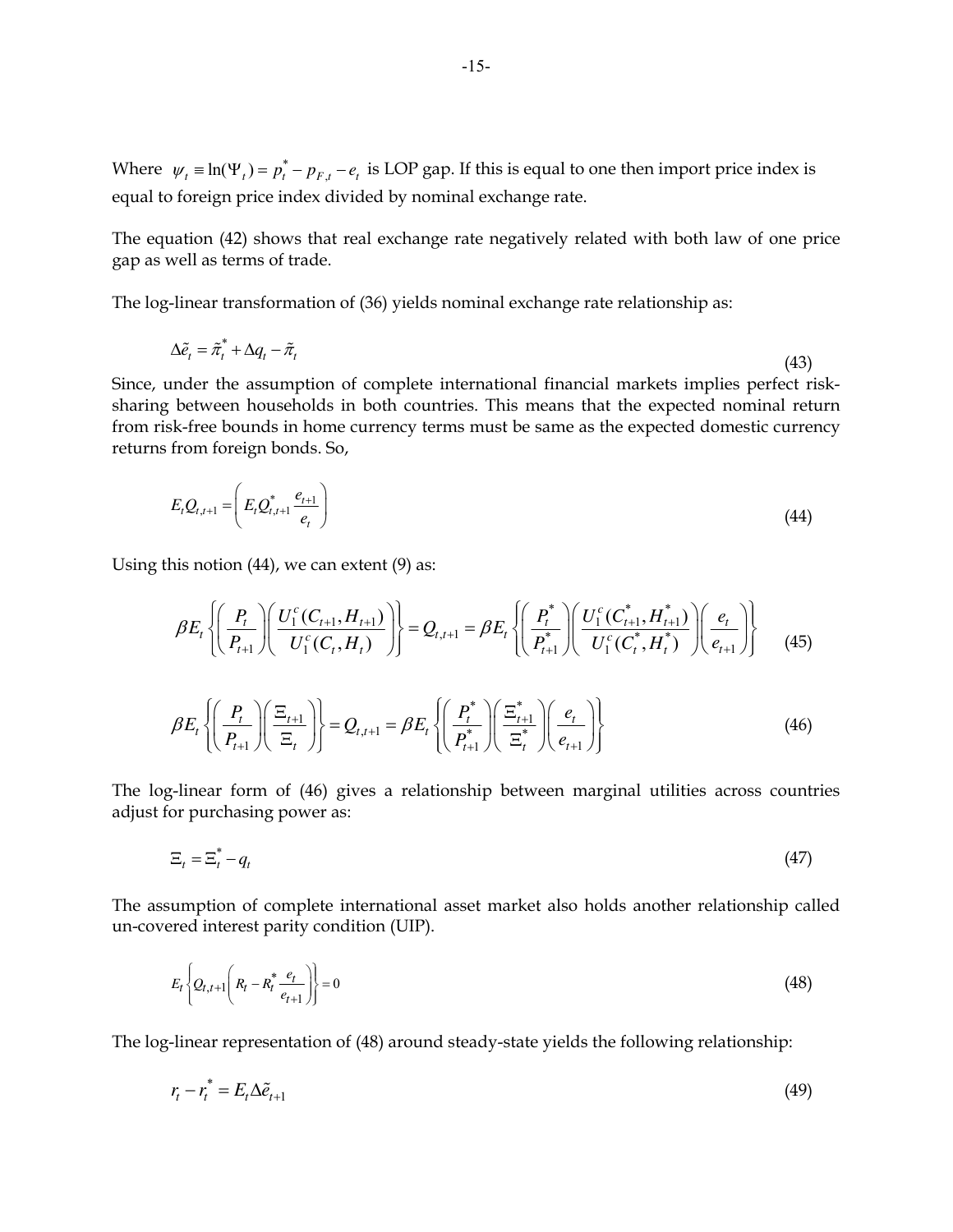This equation implies that the interest rate differential is related with expected future exchange rate depreciation, which defined as un-covered interest parity. Similarly, expression (49) can also be written as:

$$
-(r_t - \pi_{t+1}) - (r_t^* - \pi_{t+1}^*) = E_t \Delta q_{t+1}
$$
\n(50)

This equation implies that expected changes in real exchange rate determine by current real interest rate differentials with negative sings.

#### **2.5 Monetary Policy Reaction function**

It is assumed that domestic vis-à-vis foreign central banks follow Taylor-type reaction functions. Since the basic objective of the central bank is to stabilize both output and inflation. So to specify this reaction function it needs to adjusts nominal interest rate in response to deviations of inflation, a measure of output and exchange rate depreciation from their targets. Following Clarida, Gali and Gertler (2001), simple reaction function can be defined as:

$$
r_t = \rho_r r_{t-1} + (1 - \rho_r) \left( \phi_t \tilde{\pi}_t + \phi_2 \Delta \tilde{y}_t \right) + \nu_t^r \tag{51}
$$

Where  $\rho_r$  is the degree of interest rate smoothing and  $\phi_1$ ,  $\phi_2$  are relative weights on inflation and output growth respectively. It should be note that this model is estimated using a speed limit policy rather than the traditional Taylor-rule based output and inflation. A recent study Malik and Ahmed (2007) argues that State bank of Pakistan do not follow a simple Taylor-typerule, as SBP also considers various other macroeconomic factors, like exchange rate smoothing, etc., while conducting its monetary policy. Following this approach, we initially included these factors into (51), but due to identification issues we again restricted with the simple version, as describes above.

#### **2.6 General Equilibrium**

Using the above model setup, we can drive general equilibrium dynamics around their steadystate level. The general equilibrium is achieved from goods market equilibrium and labour market equilibrium. The goods market equilibrium derived from aggregate demand side forces and labour market equilibrium dynamics emerge from aggregate supply side forces. So, the general equilibrium of the whole model is achieved from these market equilibriums.

#### *2.6.1 Aggregate Demand Side: Goods market Equilibrium and IS-Curve*

To find goods market equilibrium, output is equating with domestic consumption, government investment and foreign consumption of domestic produced goods. Hence, market clearing condition is;

$$
Y_{H,t} = C_{H,t} + C_{H,t}^* \tag{52}
$$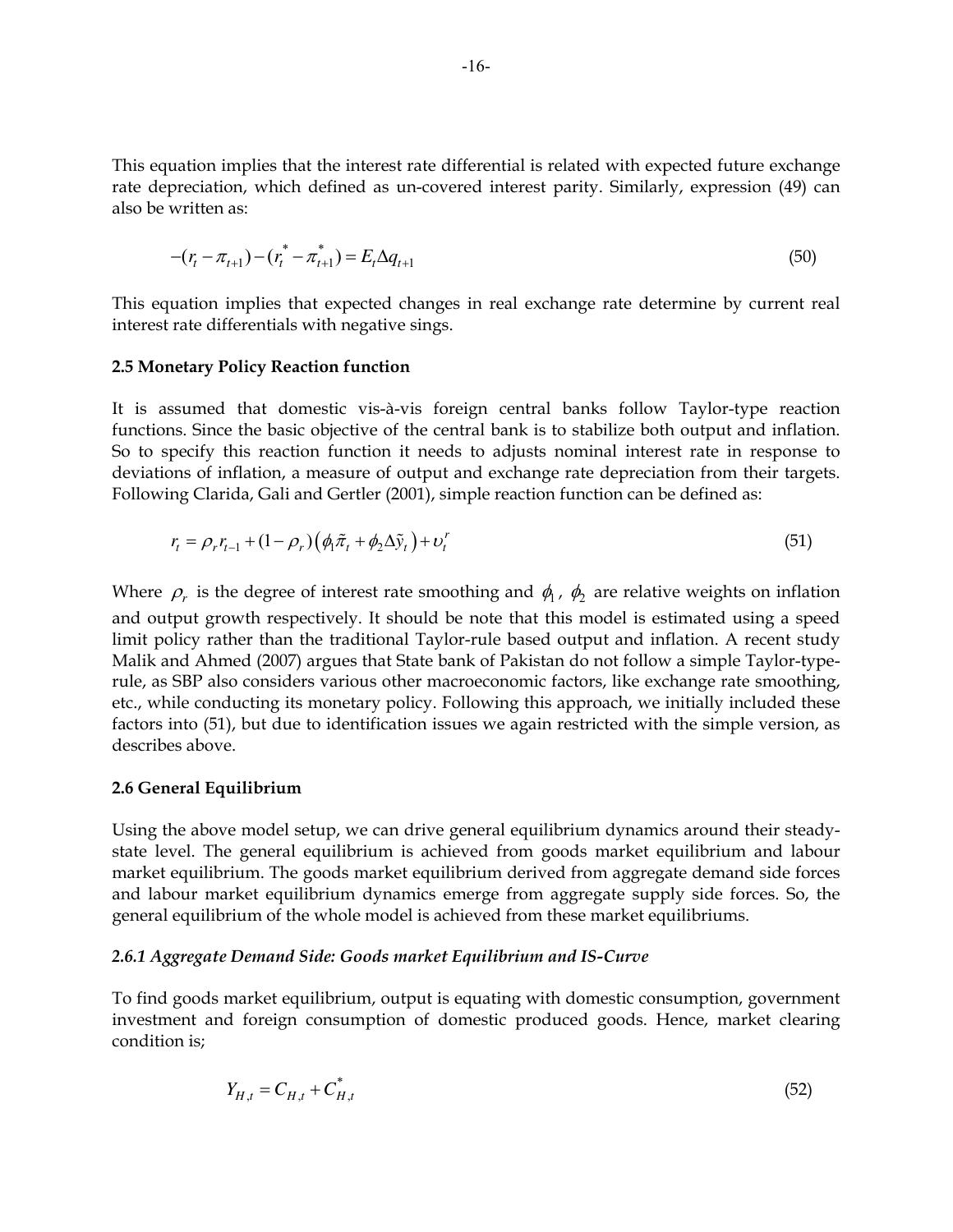Since,  $C_{H,t} = (1 - \alpha) \left( \frac{P_{H,t}}{P_t} \right) C_t$ *P*  $C_{H,t} = (1-\alpha) \left( \frac{H,t}{P_t} \right) C$ η α  $= (1 - \alpha) \left( \frac{P_{H,t}}{P_t} \right)^{-\eta} C_t$  and  $C_{H,t}^* = (1 - \alpha) \left( \frac{e_t P_{H,t}}{P_t^*} \right)^{-\eta} C_t^*$ *t*  $e_t P$  $C_{H,t}^* = (1-\alpha) \left| \frac{t-H,t}{*} \right| C$ *P* η α  $\left(e_{t}P_{H,t}\right)^{-}$  $=(1-\alpha)\left(\frac{t^2 - h\mu}{p_t^*}\right)$   $C_t^*$ , the log-linear form of this setup is

given as:

 $\epsilon$ 

$$
\begin{cases}\n\tilde{y}_{H,t} = (1-\alpha)\tilde{c}_{H,t} + \alpha \tilde{c}_{H,t}^* \\
\tilde{c}_{H,t} = -\eta \left( \tilde{p}_{H,t} - \tilde{p}_t \right) + \tilde{c}_t\n\end{cases}\n\text{ or } \tilde{c}_{H,t} = \alpha \eta \left( s_t \right) + \tilde{c}_t\n\tag{53}
$$
\n
$$
\tilde{c}_{H,t}^* = -\eta \left( \tilde{e}_t + \tilde{p}_{H,t} - \tilde{p}_t^* \right) + \tilde{c}_t^*\n\text{ or } \tilde{c}_{H,t}^* = \eta \left( s_t + \psi_t \right) + \tilde{c}_t^*\n\end{cases}
$$

Final representation after solving (53) simultaneously as:

$$
\tilde{y}_{H,t} = \alpha \eta \psi_t + (1 - \alpha) \{c_t + \alpha \eta s_t\} + \alpha \left\{ \eta (s_t + \psi_t) + c_t^* \right\} \tag{54}
$$

or 
$$
y_t = (2 - \alpha)\alpha \eta s_t + (1 - \alpha)c_t + \alpha \eta \psi_t + \alpha y_t^* \tag{55}
$$

It should also be note that if we plug value of  $\alpha$  is equal to zero then this model converges to closed economy.

#### *2.6.2 Aggregate Supply Side: Marginal Cost and inflation Dynamics*

Since we already derived domestic firm's price setting behavior in terms of NKPC in (29) as:

$$
\pi_{H,t} = \beta (1 - \theta_H) E_t \{ \pi_{H,t+1} \} + \theta_H \pi_{H,t-1} + \lambda_H m c_t
$$

Where  $\lambda_H = \frac{(1 - \theta_H)(1 - \beta \theta_H)}{\theta_H}$  $\lambda_H = \frac{(1-\theta_H)(1-\beta\theta_H)}{\theta_H}$  $=\frac{(1-\theta_H)(1-\beta\theta_H)}{\theta_H}$  and real marginal cost is  $mc_t = w_t - p_{H,t} - a_t$ .

Assuming symmetrical equilibrium, real marginal cost can also be rewrite as:

$$
mc_t = (\tilde{w}_t - p_t) + (p_t - p_{H,t}) - a_t
$$
\n(56)

Using (13) and (39) the above expression can also be written as:

$$
mc_t = \varphi n_t + \alpha s_t + \frac{\sigma}{1 - h} (c_t - h c_{t-1}) - a_t
$$
\n(57)

Since, simple log-linear representation of cob-Douglas production function with one input (labour) is:

$$
y_t = n_t + a_t \tag{58}
$$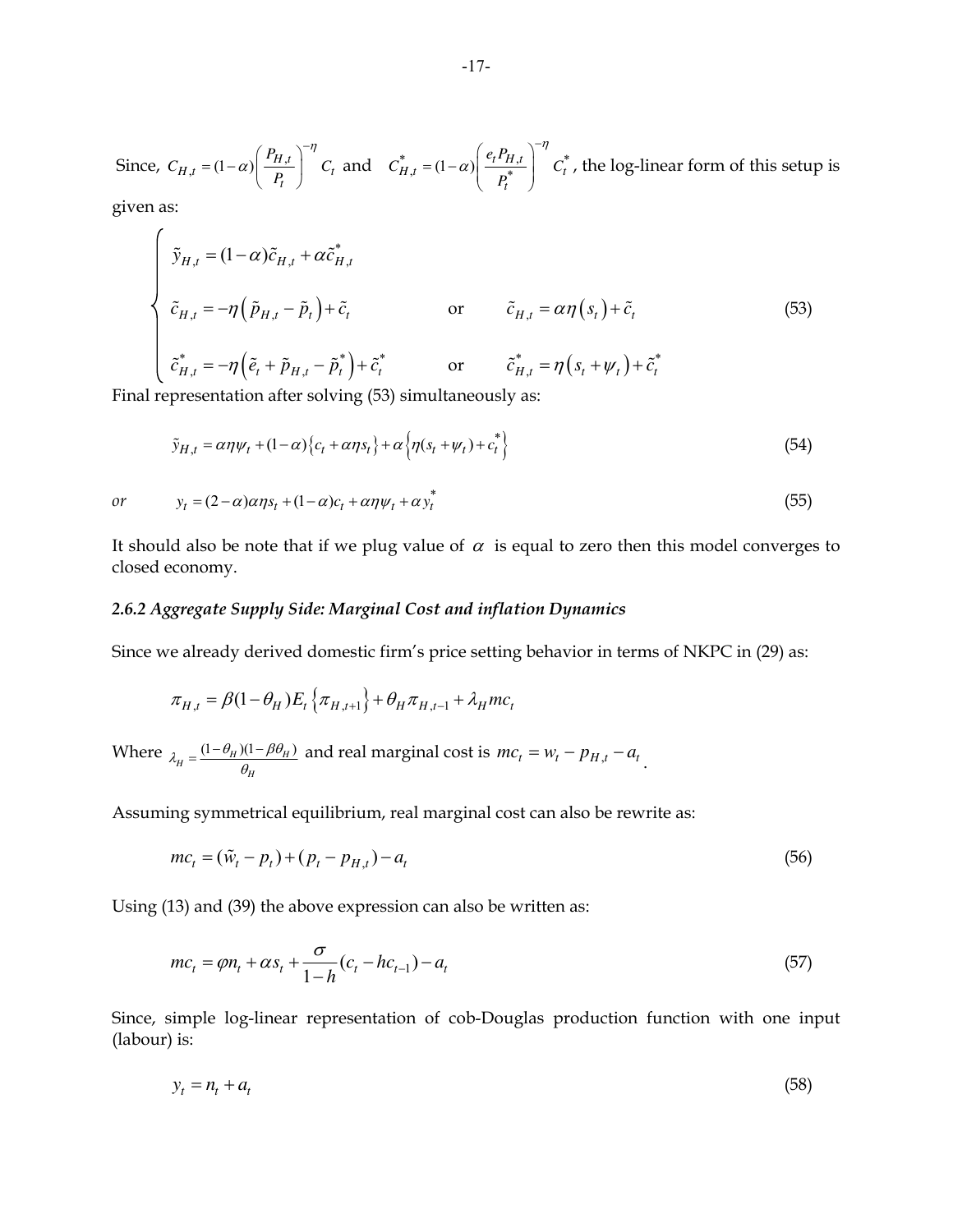Hence, the final representation of (57) is given as:

$$
mc_t = \varphi y_t + \alpha s_t + \frac{\sigma}{1 - h} (c_t - h c_{t-1}) - (1 + \varphi) a_t
$$
\n(59)

This model is finally solved using the general methodology provided in Klein (2000). This methodology also considered the autoregressive shocks as exogenous processes. The detail list of endogenous variables and exogenous processes are described in appendix table B1 of appendix-B.

# **3. THE EMPIRICAL ANALYSIS**

This section briefly outlines the empirical setup by illustrating data, choice of priors and estimation methodology used in this paper.

# **3.1 Data**

To estimate the model parameters, data over the quarterly frequencies from 1984:Q1 to 2007:Q4 (post floating period) is used on eight macroeconomic variables: domestic output  $(y_t)$ ; foreign output (y<sup>\*</sup><sub>t</sub>); domestic overall inflation ( $\pi$ <sub>t</sub>); imported inflation ( $\pi$ <sub>F,t</sub>); domestic interest rate (r<sub>t</sub>); foreign real interest rate ( $r<sup>*</sup><sub>t</sub>$ ); real exchange rate (q<sub>t</sub>); and term of trade (s<sub>t</sub>). Since the model has implications for the log-deviations from the steady-state of all these variables, so we pre-process the data before the estimation stage. Details on the construction and the sources of the data set are provided in appendix-A. Pair wise correlation matrix of above mentioned variables is also available in table A2 of appendix-A. These correlations are consistent with the standard theory.

# **3.2. Choice of Priors**

According to the Schorfiede (2000), priors can be gleaned from personal introspection to reflect strongly held beliefs about the validity of economic theories. Priors also reflect researcher confidence about the likely location of structural parameter of the model. In practice, priors are chosen based on observation, facts and from existing empirical literature.

For our study, two parameters  $\alpha$  and  $\beta$  fixed<sup>19</sup> at 0.35 and 0.95. For parameter  $\alpha$  (degree of openness) which is consistent with the average trade to GDP ratio during the sample period. This parameter value can also be depict from figure A3 of appendix-A. The parameter value of discount factor  $(\beta)$  is set in order to obtain historical mean of the nominal interest rate in the steady state. The degree of habit persistence (h) in consumption is set as 0.5 with standard deviation equal to 0.2. As usual in the literature, the inverse elasticity of intermporal substitution in consumption ( $\sigma$ ) assumed to follow normal distribution with prior means 1.0 and standard deviations equal to 0.4. The elasticity of intratemporal substitution between a *bundle* of home goods  $(\eta)$  and the inverse of wage elasticity of labour supply  $(\varphi)$  are assumed

 $19$  These fixed parameters are also known as stick priors in Bayesian sense.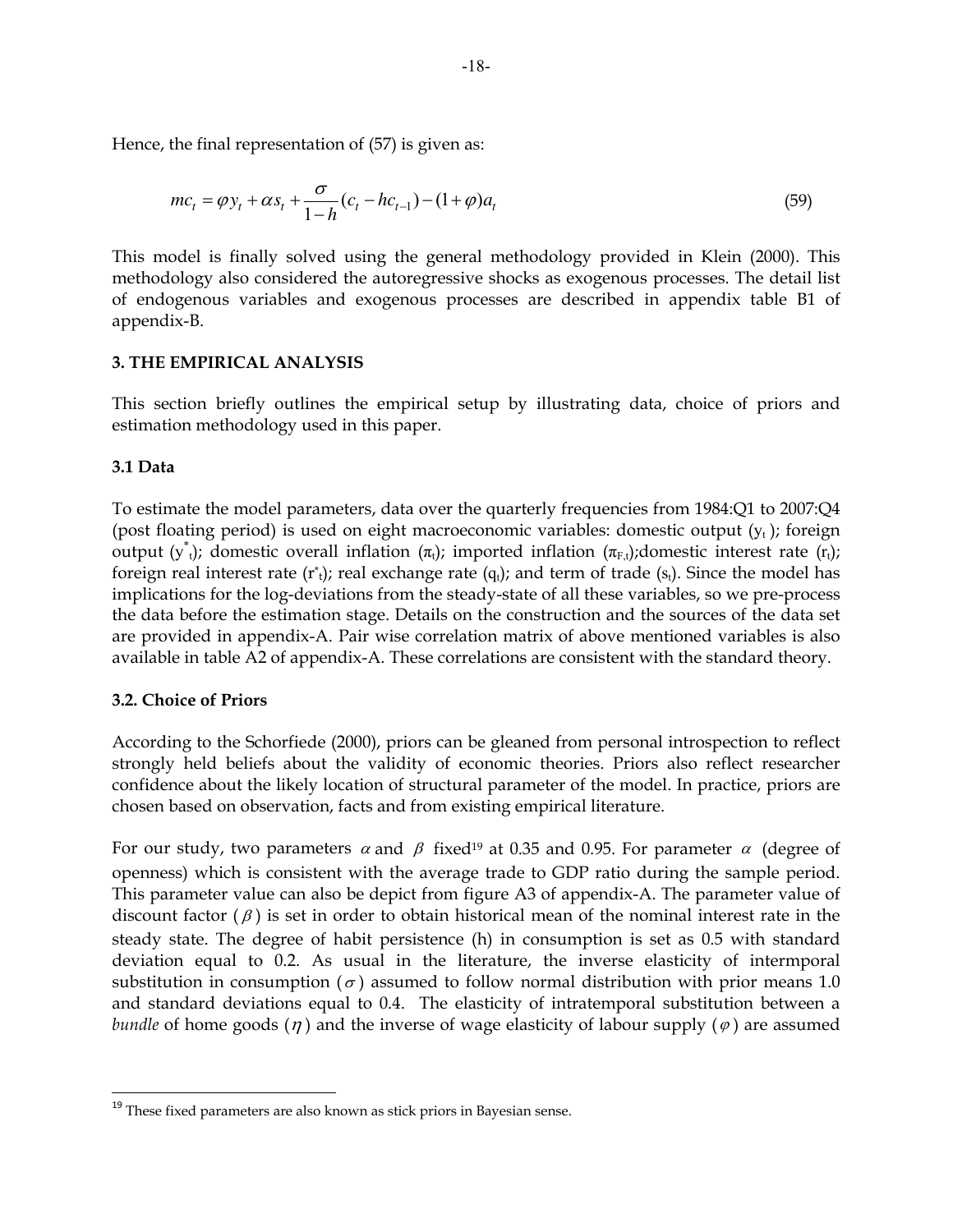to follow gamma distributions with prior means 1.0 and standard deviations equal to 0.4. See for instance, Smets and Wouters (2003).

Following Ireland (2004) and Lubik and Schorfiede (2005) the parameters measuring the degree of Clavo price stickiness  $(\theta_H)$  and  $(\theta_F)$  are assumed to have the same mean value equal to 0.50 with standard deviation equal to 0.25.<sup>20</sup> In the case of Pakistan, the average frequency of price change of various commodities and average prices (CPI) fall within the interval from 0.45 to 0.55 as shown in the figures A1 and A2 of appendix-A. So the prior value of  $(\theta_H)$  is also consistent with the Pakistan's data. The priors on the coefficients in the monetary policy reaction functions are standard: a relatively high prior mean on the inflation coefficient  $(\phi_{\rm l})$ with mean 1.5 and standard deviation equal to 0.25 and slightly low output growth coefficient  $(\phi_2)$  with mean 025 and standard deviation equal to 0.10. The persistence coefficient domestic and foreign monetary policy reaction function is set to 0.5 with standard deviation equal to 0.20. Finally all other priors mean values with their standard deviations are available in first column of table B3 in Appendix-B.

# **3.3 Bayesian Estimation Approach**

In empirical literature, there are numerous strategies used to determine the parameters of new-Keynesian DSGE models. These ranging from pure calibration, e.g., Kydland and Prescott (1982), Monacelli (2005); over generalized method of moments (GMM) for estimation of general equilibrium relationships, e.g., Christiano and Eichenbaum (1992); to full-information based maximum likelihood estimation as in Altug(1989), Mcgrattan (1994), Leeper and Sims (1994), Kim (2000) and Irland (2000). Other studies also proposed mixed strategies like limitedinformation based methods to explore a key question whether a DSGE model matches the data with some certain dimensions. For example, Canova (2002) and Christiano et al. (2005) used minimum distance based criterion to estimate VAR and DSGE model impulse response functions. Further methodological debate can be referred using the following studies by Diebold (1998) , Ruge-Murcia (2003) and Tovar (2008).

Other than these proposed estimation and calibration strategies, this study uses another estimation approach called Bayesian estimation approach. This alternative approach is a combination of calibration and estimation of selected model parameters. The fundamental advantage of this approach is a batter adaption of the model to the conditions in the given economy, see e.g., Smets and Wouters (2003).

In any empirical modeling exercise, there are three possible sources of uncertainty; the model itself; the parameterization condition of the model and the data. The debate on the issue of uncertainty is the most important as it provide a difference between frequentist (classical) and Bayesian approach. In classical approach the probability of the occurrence of an event, i.e., the measurement of uncertainty is associated with its frequency. However, in Bayesian approach, the probability of an event is determined by two components; the subjective believe (prior) and

 $20$  For US economy price stickiness parameter value is also taken as 0.5, see for instance Lubik and Schorfiede (2005).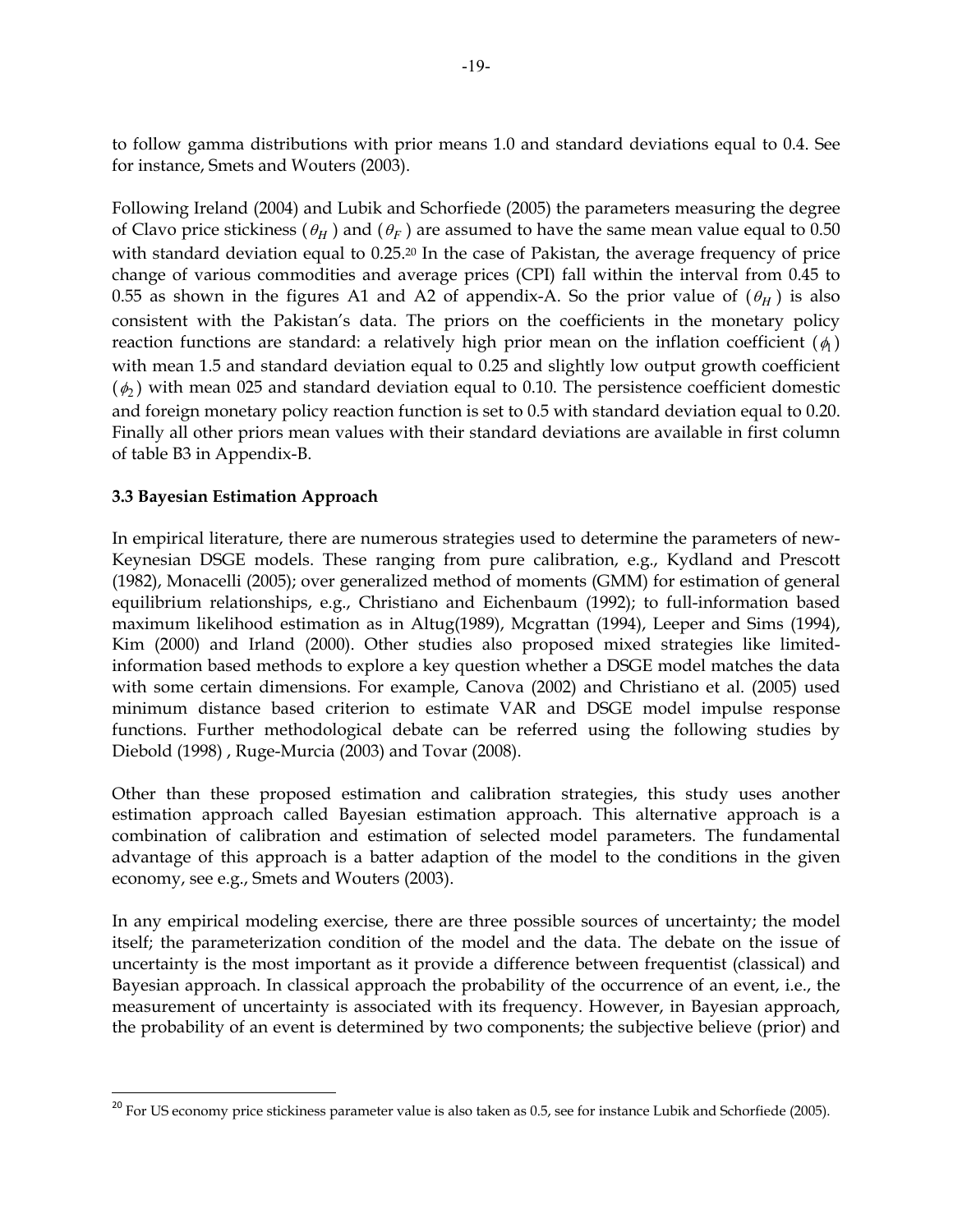the frequency of that event. For further detail on this notion, see for instance Gelman (2006) and Koopman et al (2007).

The seminal work on DSGE modeling used this approach started with the study by Landon-Lane (1998), DeJong *et al*. (2000), Schorfheide (2000) and Otrok (2001). This approach has been generalized by Lubik and Schorfheide (2005) who estimate a DSGE model without providing restrictions to the determinacy region of the parameter space. Almost all recent studies on DSGE model has been used this approach, e.g., Smets and Wouters (2003), Laforte (2004), Onatski and Williams (2004), Ratto et al. (2008), Adolfson, *et al.* (2008) and Kolasa (2008).

In practical sense, we try to fit out referenced model, which consists in placing a prior distribution  $p(\Gamma)$  on structural parameters  $\Gamma$ , the estimate of which are then updated using the data YT according to the Bayes rule:

$$
p(\Gamma / Y^T) = \frac{p(Y^T / \Gamma)}{p(Y^T)} \propto L(\Gamma / Y^T) p(\Gamma)
$$
\n(60)

Where  $p(Y^T / \Gamma) = L(\Gamma / Y^T)$  is the likelihood function  $p(\Gamma / Y^T)$  is the posterior distribution of parameters and  $p(Y^T)$  is the marginal likelihood defined as:

$$
p(Y^T) = \int p(Y^T / \Gamma) p(\Gamma) d\Gamma \tag{61}
$$

Any DSGE model forms a linear system with rational expectations, the solution to which is of the form:

$$
R_t = B_1(\Gamma)R_{t-1} + B_2(\Gamma)\mu_t
$$
\n
$$
\tag{62}
$$

$$
\mu_t = B_3(\Gamma)\mu_{t-1} + B_4(\Gamma)\varepsilon_t \tag{63}
$$

Where  $R_t$  is a vector of endogenous variables,  $\mu_t$  is a vector of stochastic disturbances and  $\varepsilon_t$  is a vector of innovations to stochastic shocks and coefficient matrices *A*i depending on the parameters of the model. The measurement equations (62) and (63) linking observable variables used in the estimation with endogenous variables can be written as:

$$
Y^T = CR_t \tag{64}
$$

Where, C is the deterministic matrix. The equations (62), (63) and (64) form the state-space representation of the model. The likelihood of which can be evaluated using Kalman filter. The analytical solution of the whole system may not be obtain in general, however the sequence of posterior draws can be obtain using Markov-Chain-Monte-Carlo (MCMC) simulation methodology. This methodology is briefly discussed in Lubik and Schorfheide(2005), Gelman *et al.* (2006) and Koopman *et al.* (2007). For our open economy DSGE model the random walk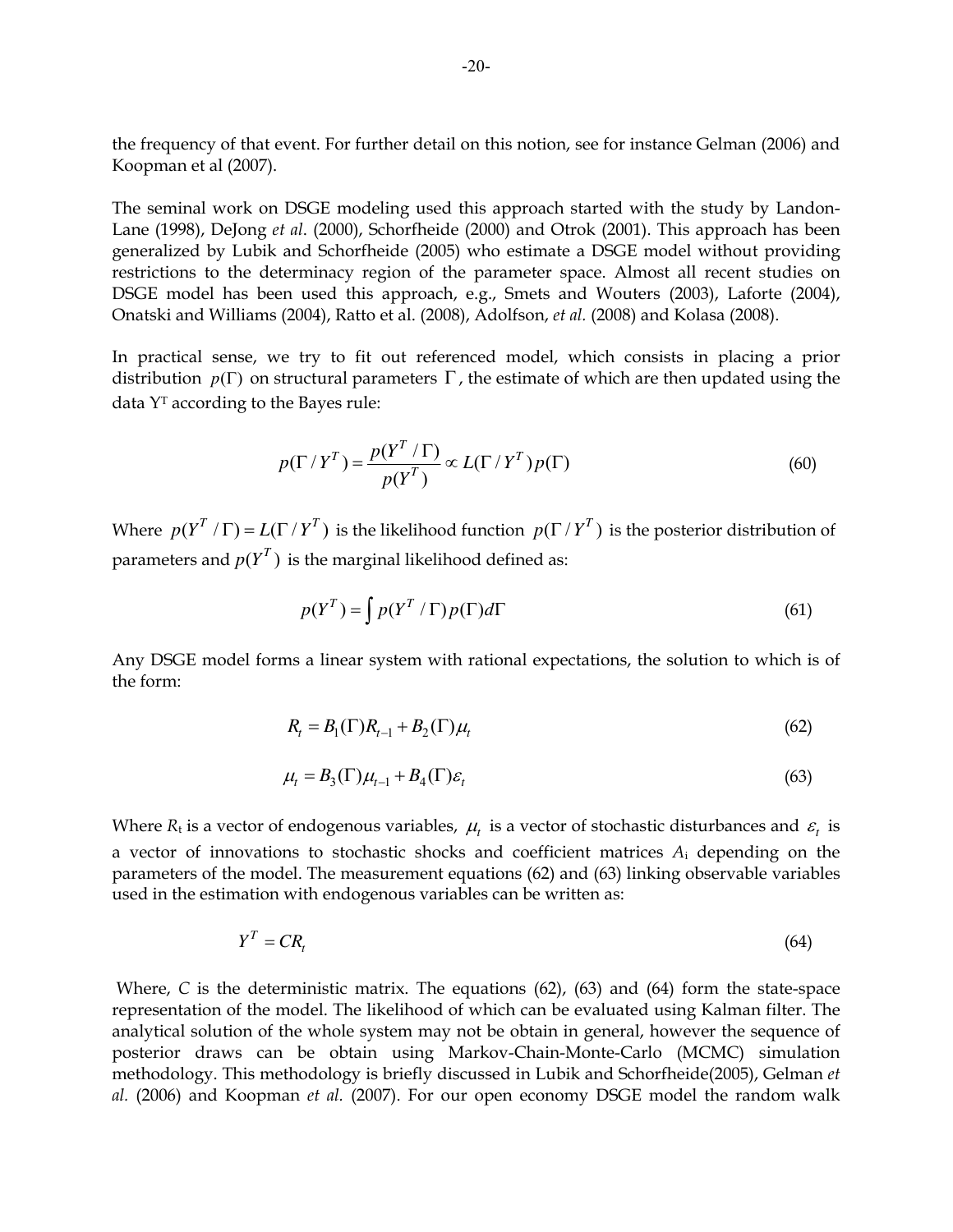Metropolis-Hastings algorithm is used to generate Morkov-Chains (MC) for the model parameters.

# **3.4 Fitness and Stability of Model Structural Parameter**

Following Global Sensitivity Analysis (GSA) toolkit, 21 we assess the fitness and stability of model structural parameters and structural shocks. This toolkit consists of MATLAB program routines, which used Smirnov-test for stability analysis. Ratto (2008) provided detail discussion on using this toolkit with various applied examples.

# **4. ESTIMATION RESULTS**

In this section the estimation results from the small open economy DSGE model are discussed. First we shell analyze the parameter estimates and then we shell discuss model impulse response functions with all their possible dynamics.

# **4.1 Parameter Estimates**

In line with Bayesian estimation approach by combining the suitable priors with the likelihood leads to an analytically-intractable posterior density. In order to sample from the posterior, random walk Metropolis-Hastings algorithm is used to generate 150,000 draws from the posteriors. We reported the posterior results (parameter estimates) in the second column of table B3 of appendix-B. Furthermore, figure B1 of appendix-B displays kernel estimates of the priors and the posteriors of each parameter. These results show that prior and posterior means are in most the cases considerably away from each other.

The parameter (h) is equal to 0.36 which is a bit lower than its prior mean of 0.5. This parameter value implies that degree of habit persistence in consumption is quite low as compared with advance economies; see for instance, Lubik and Schorfeide (2005). The parameter estimates of inverse elasticity of intermporal substitution in consumption  $(\sigma)$ , the elasticity of intratemporal substitution between a *bundle* of home goods  $(\eta)$  and the inverse of wage elasticity of labour supply ( $\varphi$ ) are 0.84, 1.01, 0.98 respectively. It should also be noted that high value of ( $\sigma$ ) show that household are more willingness to accept deviation from a uniformed pattern of consumption over time. This high value of inverse elasticity of intermporal substitution in consumption is also consistent with the low value of habit persistence as noted above. These parameter values are not apart from their prior means.

The posterior estimates of Calvo price stickiness provide reasonable notion about frequencies of price change which is the probability of not changing price in a given quarters. The estimated values of  $(\theta_H)$  and  $(\theta_F)$  are 0.24 and 0.76 respectively, which shows the proportion of firms that do not re-optimize their prices in a given quarters. Furthermore, comparatively lower value of  $(\theta_H)$  shows domestic firms re-optimize their prices in a given quarters frequently. These staggered price coefficients imply that the average duration of price contracts is around two quarters for domestic firms and three to four quarters for import retailers. This duration is

<sup>&</sup>lt;sup>21</sup> http://eemc.jrc.ec.europa.eu//softwareDYNARE-Dowload.htm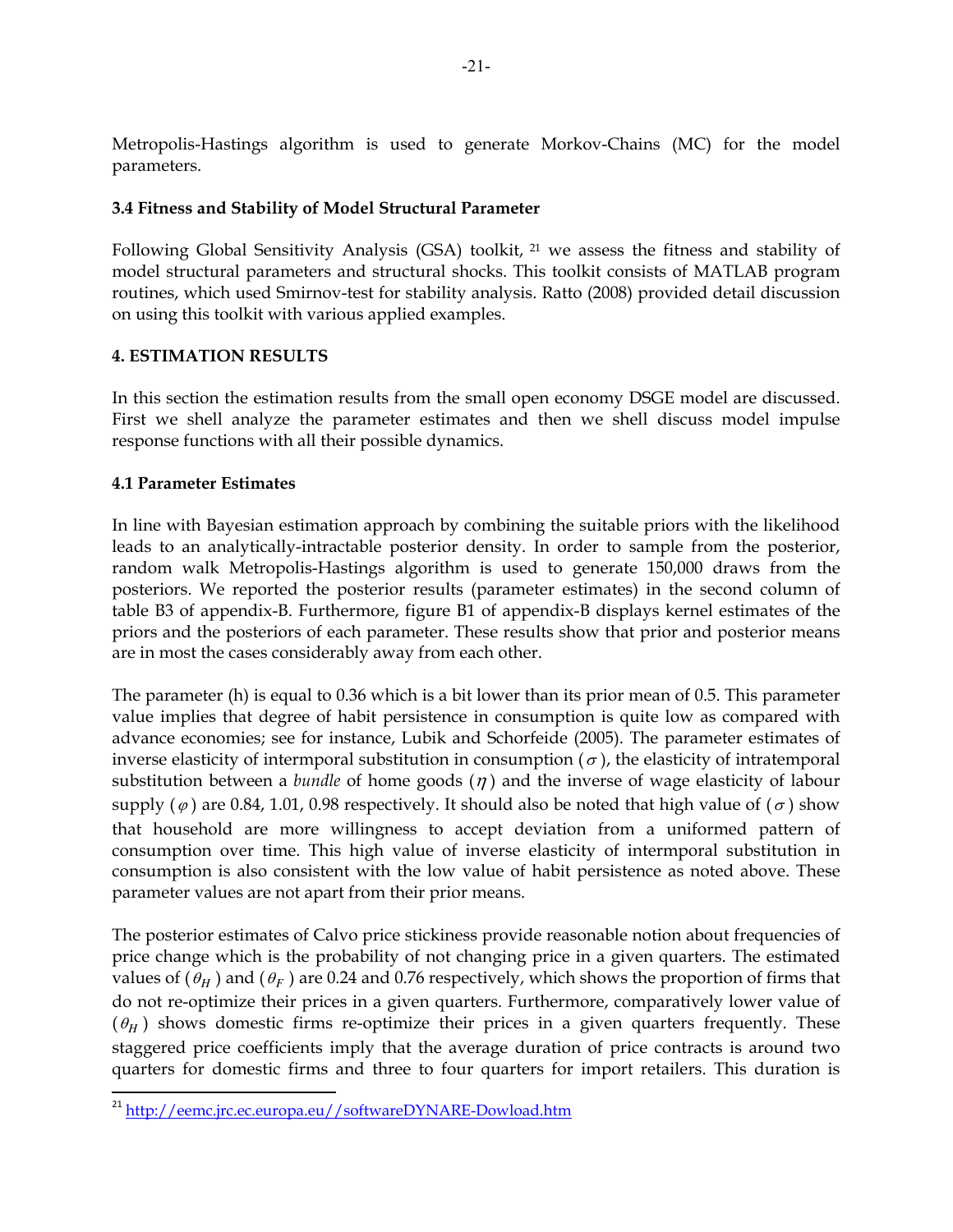calculated as:  $1/(1 - \theta)$ . These results are also consistent with da Silveira (2006) in the case of Brazil (emerging market economy) and Smets and Wouters (2003) in the case of US.

The posterior estimates of Central Bank reaction function provide a reasonable description of monetary policy design in Pakistan during the sample period. The posterior estimate of inflation coefficient  $(\phi_1)$  is 1.17 which is slightly low from its prior mean and output growth coefficient  $(\phi_2)$  is 0.72 which is above from its prior mean. This also shows that policy maker in Pakistan put more weight on growth objectives as compared with other developing economies. A recent empirical study by Malik and Ahmed (2007) argued that coefficient values (weights) as suggested by Taylor (1993) are not suitable for Pakistan's monetary policy reaction function. However, our estimated values of monetary policy reaction function are approximately closed to Taylor rule. Finally, the posterior mean for the degree of interest rate smoothing is estimated to be 0.94 which is quite high degree of smoothness as compare with its prior mean. The overall results of reaction function show the effectiveness of monetary policy design in Pakistan with price stability as its primary objective consistent with the economic growth objectives. Finally all posterior estimates with their 95% confidence interval are available in second column of table B3 in Appendix-B.

# **4.2 Parameter Fitness and Stability Results**

Parameter's stability and fitness results are provided in figure-B2 of appendix-B. The d-stat of Smirnov-test is also provided for each parameter, which shows the significance of for individual parameter into the whole model. Furthermore, cumulative plots for stability and instability behavior provide us useful information for the fitness of each structural parameter. Figure B2 shows that all model parameters are stable and properly fitter with respect to the data.

Similar to structural parameters we also assessed the fitness of structural shocks. The d-stat results vis-à-vis cumulative plots show that all structural shocks are fitted but with some degree of instability. This might be due to some degree of seasonality which still exists in the quarterly constructed data.

# **4.3 Impulse Response Analysis**

Figure B3 of appendix-B shows the impulse response functions for model endogenous variables in response to the various structural shocks.22 These impulse response functions provide several interesting results.

First figure plots the impulse response to positive domestic labour productivity shock. Following this shock, domestic output initially increases up to two quarters and decrease slightly before staying above trend until eight quarters later. The later decrease in output shows that agent's substitution between working and leisure dominates the lower cost of production

<sup>&</sup>lt;sup>22</sup> The impulse responses to a one unit increase in the various structural shocks are calculated using 10,000 random draws from the posterior distribution of the model parameters. Initially we draw posterior distributions using 1.5 million Markov chains. But for impulse responses we use only limited random draws due to computational complexity.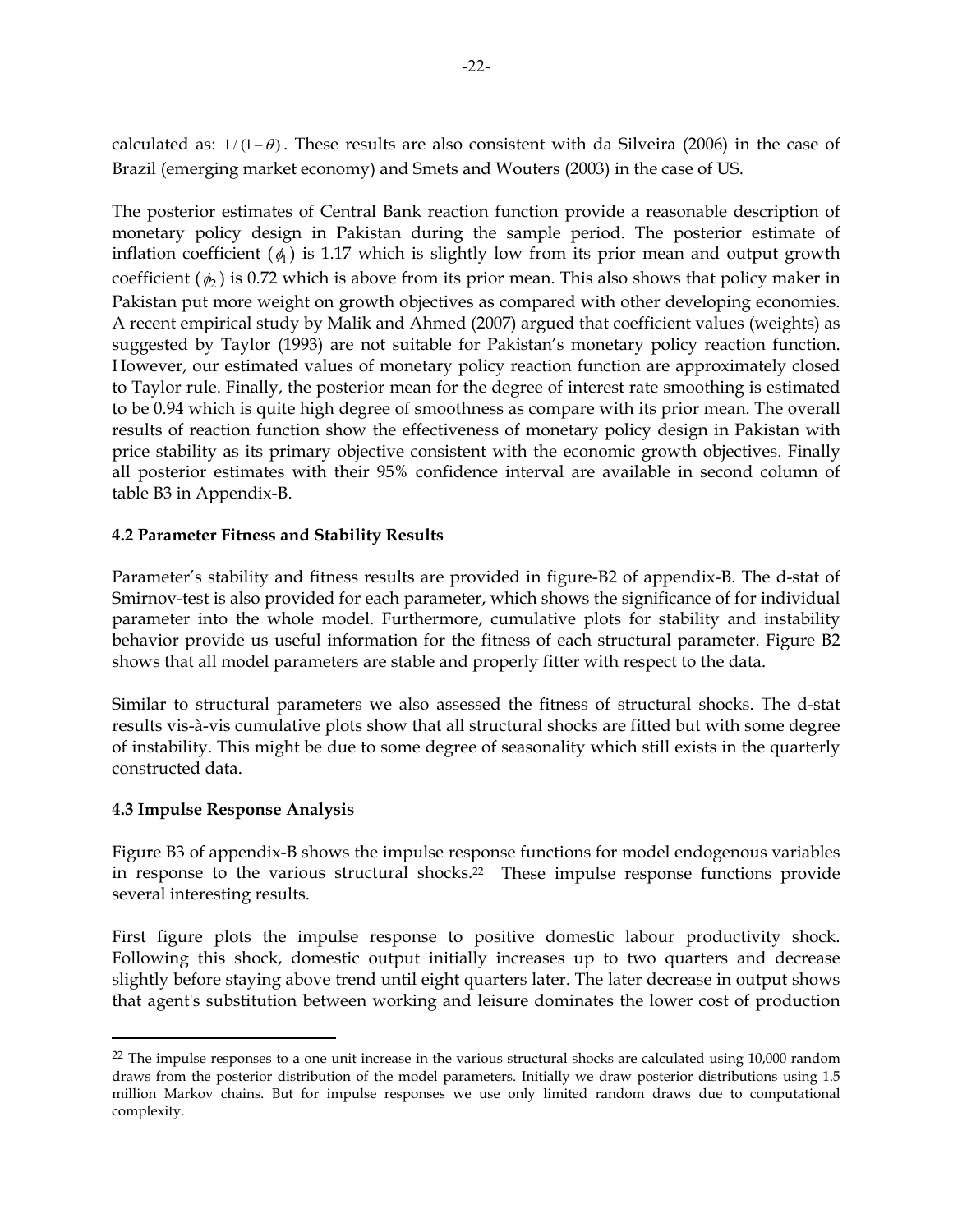that arises from the increase in productivity. Secondly consumption falls initially up to one quarter then increases but increment is steady and almost around its steady path. Inflation on the other hand falls initially as the higher labour productivity supports to minimize the cost of production before returning close to steady state eight quarters later.23 All other variables fall initially and returning close to zero up to four to six quarters later.

Second figure plots the impulse response to a positive domestic inflation shock.<sup>24</sup> Following this shock, domestic output initially fall, up to two quarters and then returning close to its steady state four to six quarters later. Secondly consumption also falls initially up to one quarter but its decline magnitude is relatively less as compared with domestic output. This also shows that high inflation in Pakistan do not hit domestic consumption significantly. Thirdly, positive shock in domestic inflation decreases the degree of domestic competitiveness. Furthermore, the central bank of Pakistan responds to the higher rate of inflation by increasing the interest rate by 100 to 200 basis points. In response to this monetary tightening domestic output decreasing up to one to two quarters but this decline impact is very nominal. Exchange rate on the other hand appreciates in response to positive domestic supply shock.

Third figure plots the impulse response to a positive imported inflation shock. The impact of this shock on the model endogenous variables is quite different as compared with domestic inflation or supply shock. In response to this shock domestic inflation increases, as higher import prices pushing up the cost of production causes as a surge in domestic inflation. Term of trade increases as foreign prices increases relative to domestic prices. The economic interpretation of this surge in the degree of competiveness is that domestic agents substitute out of foreign produced goods into home produced goods in response to import inflation shock which causes expenditure switching effect and hence leads to a surge in domestic terms of trade. The central bank of Pakistan responds to the higher rate of imported inflation by increasing the interest rate by 150 to 250 basis points as compared with domestic inflation case. This also leads an exchange rate appreciation but this appreciation is higher than in the case of domestic inflation.

Forth figure plots the impulse response to a positive interest rate shock which also considered as a domestic monetary policy shock. Following the increase in the interest rate, domestic inflation, imported inflation, degree of international competitiveness and domestic output decreases; exchange rate appreciates before returning to equilibrium. Consumption on the other hand increases by one percent and returning close to its steady state up to four to six quarters. These results reasonably capture the effectiveness of monetary policy as it shows to achieve its basic objectives, with some nominal tradeoffs, in terms of output decline and exchange rate appreciation. Furthermore, due to continuous domestic supply and foreign price shocks there needs to further tightening of monetary is order to curb these frights.

<sup>23</sup> In this case, the monetary authority can afford to loosen monetary policy to bring inflation back to zero.

<sup>&</sup>lt;sup>24</sup> As inflation dynamics modeled with the New Keynesian Philips Curve, so this shock is also considered as a supply shock.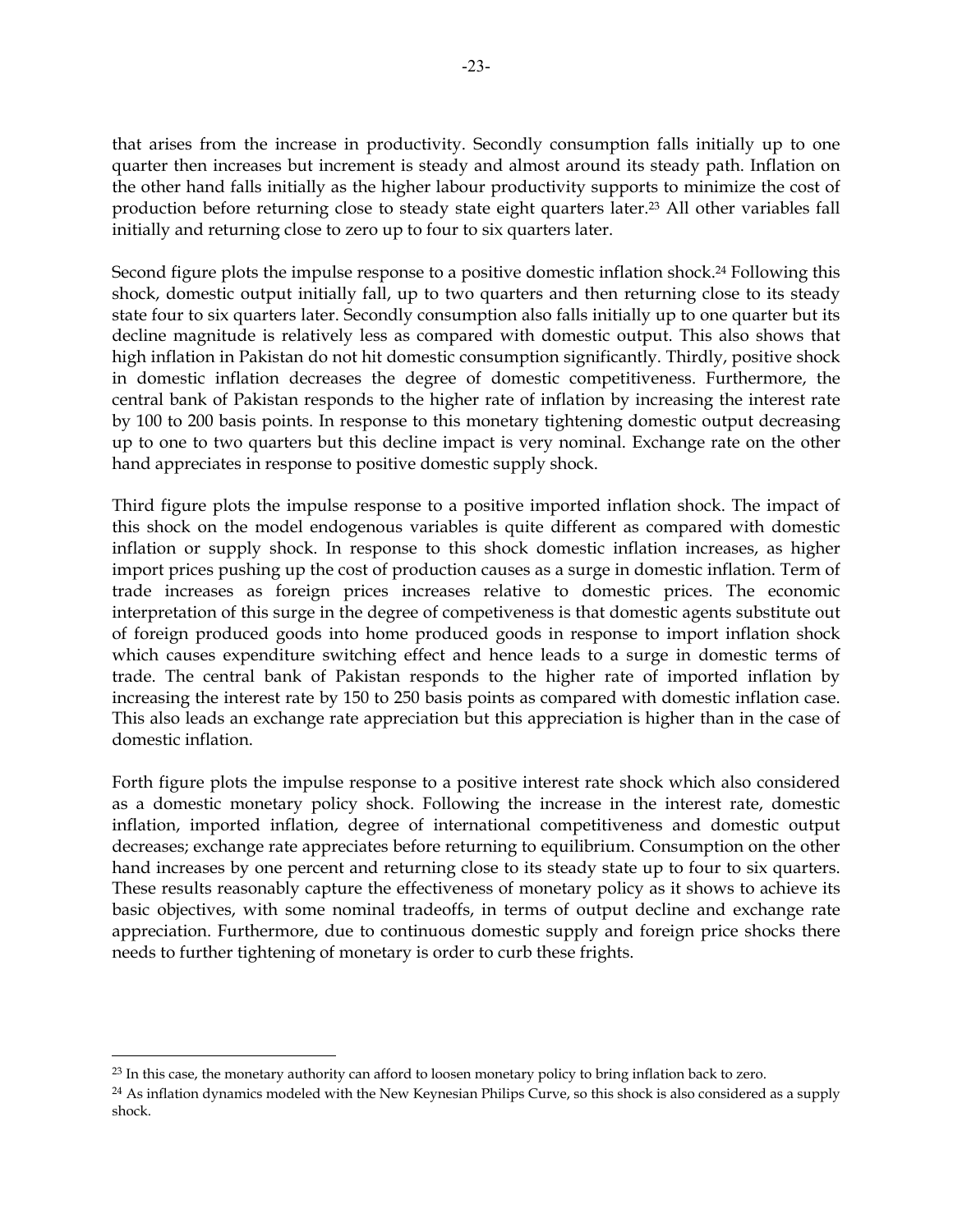Fifth figure plots the impulse response to a positive exchange rate shock. This shock transmits from uncovered interest parity condition<sup>25</sup> to rest of the model. In response to this shock domestic inflation, output, interest rate decreases but the decrement impact in all the variables is very nominal. For monetary policy perspective, interest rates decline by 50 basis points. This also indicates a monetary expansion in the case of surge in UIP condition.26 Lastly, this shock decreases the degree of international competitiveness and increases consumption up to six and two percent respectively.

Sixth figure plots the impulse response to a positive term of trade shock. Following this shock, all variables show a minor surge except imported inflation which shows a decline behavior and return to zero up to four quarters later. This shock also causes an exchange rate appreciation. Lastly for monetary policy perspective, interest rate shows a positive response to this shock up to 10 basis points and then returns to its equilibrium path up to two quarters later. This small monetary tightening helps to offset the adverse impact in term of domestic inflation and exchange rate appreciation.

Final two figures show impulse responses to a positive foreign output shock and foreign monetary policy shock. Due to these positive shocks, all domestic endogenous variables behave according to the theory. This also represents the effectiveness of model, which is quite useful for policy decision making.

<sup>25</sup> Adolfson *et al.* (2008) noted that the uncovered interest rate parity (UIP) condition is a key equation in open economy DSGE models. It shows the difference between domestic and foreign nominal interest rates equals the expected future change in the nominal exchange rate. The UIP condition is a key equation in open economy models not only for the exchange rate but also for many macroeconomic variables, since there is a lot of internal propagation of exchange rate movements working through fluctuating relative prices. There is, however, strong empirical evidence against the standard UIP condition, see for instance, e.g., Eichenbaum and Evans, (1995); Faust and Rogers, (2003). Moreover, a DSGE model with a standard UIP condition cannot account for the so-called 'forward premium puzzle' recorded in the data, i.e. that a currency whose interest rate is high tends to appreciate which implies that the risk premium must be negatively correlated with the expected exchange rate depreciation see, e.g., Fama, (1984); Froot and Frankel (1989).

<sup>&</sup>lt;sup>26</sup> Figure A4 of appendix-A, plots the residuals of uncovered interest rate parity (UIP) condition generated from Pakistan's data by utilizing theory based and regression based methodologies, see, Lubik and Schorfeide (2005) for further detail. This figure also provides a historical description of monetary expansion and tightness in the case of surge and decline in UIP. The recent negative values of UIP show the tight monetary policy stance which is in line with the standard macroeconomic theory.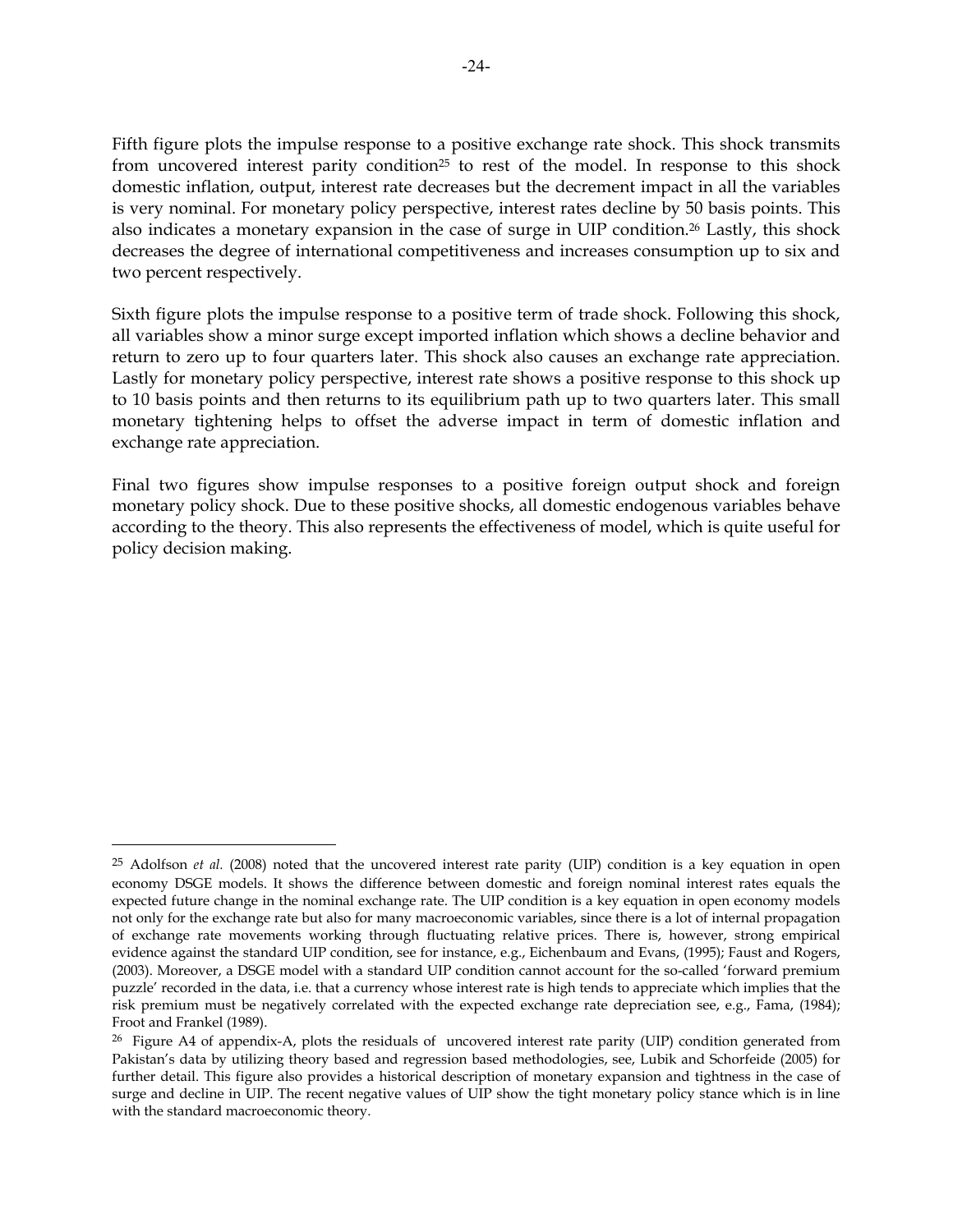# **5. Conclusion**

In this paper, we estimate a small open economy DSGE model for Pakistan. The model setup is based on new Keynesian framework characterized by nominal rigidity in prices with habit formation in household's consumption. This framework allows us to include microeconomic foundations of optimum behavior of the economic agents; domestic households, domestic firms, monetary authority and foreign sector economy, into the system. It is also considered that the foreign sector is completely exogenous to the system. In our empirical section, some parameters has been calibrated, e.g., degree of openness, discount factor, inverse elasticity of intertemporal substitution; the remaining parameters has been estimated using the Bayesian simulation approach, which combines prior information from preliminary estimates and from historical data covering period 1984:Q1 to 2007:Q4. The model ability to describe the dynamic structure of Pakistan economy has been analyzed by means of impulse-response functions.

The estimation results of structural parameters and model impulse response functions yield useful quantitative vis-à-vis qualitative information. The exogenous shocks impact on endogenous system variables in the right direction, so that the model seems to be helpful as a complementary tool for monetary policy analysis in the Pakistan economy.

From several interesting results, few are; (a) high inflation in Pakistan do not hit domestic consumption significantly; (b) Central bank of Pakistan responds to high inflation by increasing the policy rate by 100 to 200 bps; (c) exchange rate appreciates in both the cases of high domestic and imported inflation; (d) tight monetary policy stance helps to curb domestic inflation as well as imported inflation but appreciates exchange rate significantly (f) pass through of exchange rate to domestic inflation is very low; finally parameter value of domestic price stickiness shows that around 24 percent domestic firms do not re-optimize their prices which implies averaged price contract is about two quarters.

Finally, this model is still in progress. After relaxing some key assumptions and incorporating fiscal-side dynamics, this model will be more robust for policy decision making and future forecasting of key macroeconomic variables.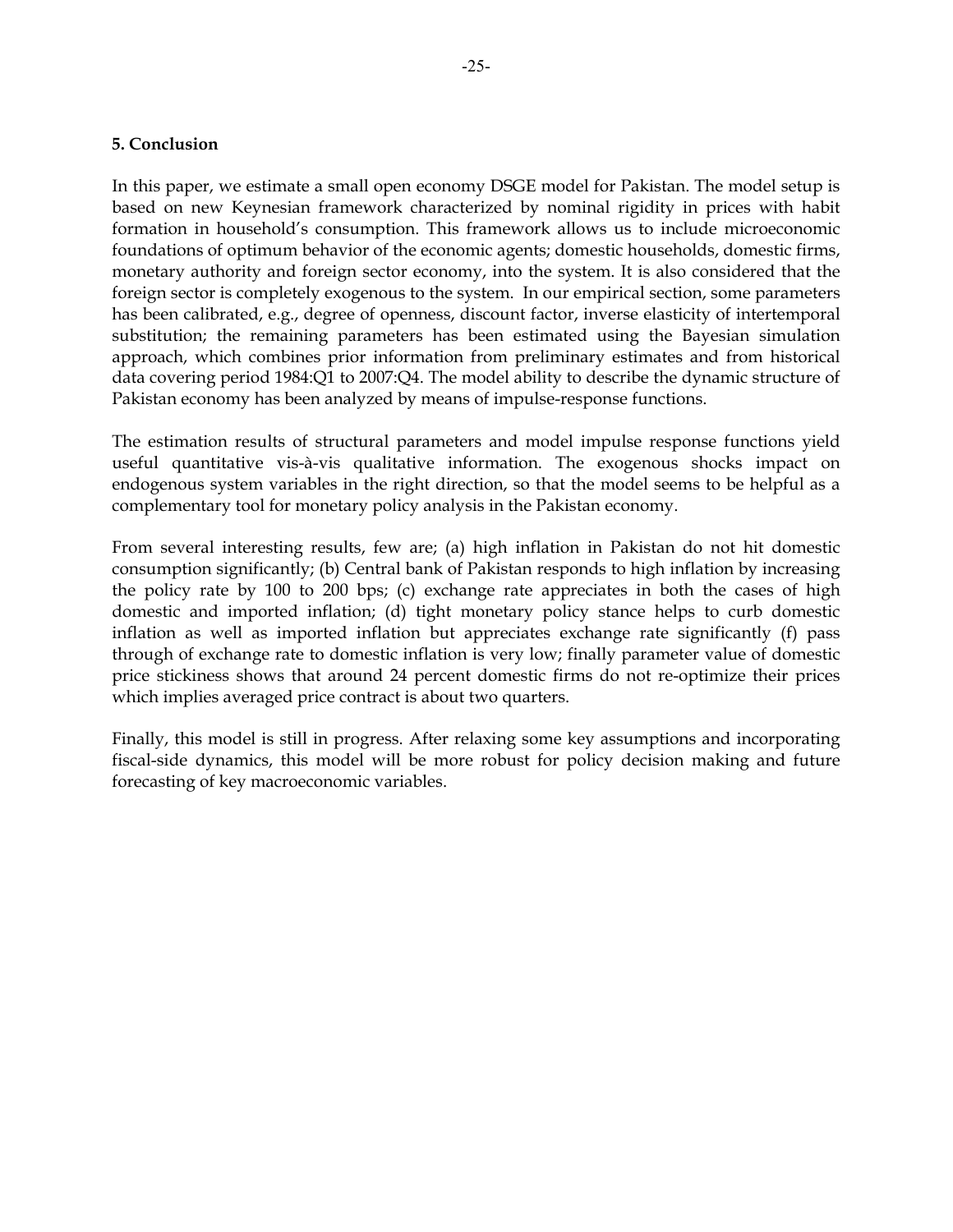# **Appendix-A**

# **Table A1:** Description of Variables

| S. No          | Variable*          | Description / Source                                                                                                                                                                                                                                                                                                                                                                                                                           |
|----------------|--------------------|------------------------------------------------------------------------------------------------------------------------------------------------------------------------------------------------------------------------------------------------------------------------------------------------------------------------------------------------------------------------------------------------------------------------------------------------|
| $\mathbf{1}$   | $y_t$              | Quarterly real GDP per capita as a proxy of domestic output. We follow<br>Kemal and Arby (2004) to construct this series. We initially convert original<br>series into new base (Year 2000=100). Since it is an interpolated series from<br>annual frequency data, so we also perform necessary seasonal adjustments<br>using moving average methodology. Finally, for stationarity purpose we<br>detrend this series from its linear trend.** |
| $\overline{2}$ | $\pi_{t}$          | Overall domestic inflation. This series is the annual growth rates in consumer<br>price index (CPI) for Pakistan. Data source of this variable is FBS, Islamabad,<br>Pakistan.                                                                                                                                                                                                                                                                 |
| 3              | $\pi_{\text{F,t}}$ | Imported Inflation as a proxy of foreign inflation. This series is the annual<br>growth rates in unit value of import index (UVIM). This series is taken from<br>IFS-CD June 2008 version.                                                                                                                                                                                                                                                     |
| $\overline{4}$ | $q_t$              | Real exchange rate. This series is calculated by multiplying nominal exchange<br>rate with Pak-US price ratios where CPI of both countries is a suitable proxy of<br>respected prices. Data source of this variable is IFS-CD June 2008 version.                                                                                                                                                                                               |
| 5              | $r_{t}$            | Nominal interest rate. Short term money market rate is taken as the proxy of<br>nominal interest rate. Data source of this variable is Statistical Bulletins of the<br>State Bank of Pakistan.                                                                                                                                                                                                                                                 |
| 6              | $S_t$              | Term of Trade (ToT). This series is calculated by taking the ratio of the unit<br>value of import index (UVIM) and unit value of export index (UVEX). Data<br>source of this series is IFS-CD June 2008 version.                                                                                                                                                                                                                               |
| $\overline{7}$ | $y^*$ <sub>t</sub> | Foreign Output. The series is taken as annual growth rate in U.S. real GDP per<br>capita. This is obtained from IFS-CD June 2008 version.                                                                                                                                                                                                                                                                                                      |
| 8              | $r_{t}^*$          | Foreign real interest rates. This series is calculated by subtracting nominal US<br>money market rates from expected inflation. Data source of this variable is<br>IFS-CD June 2008 version.                                                                                                                                                                                                                                                   |

 \*For stationary purpose, all series are converted into detrended form. This is done by subtracting each series from its linear trend. \*\*Detrended output is also considered as a proxy of output gap, see for instance, Bukhari and khan (2008).

|                                            | $y_t$   | *<br>$y_t$ | $\pi_{\rm t}$ | $\pi_{\text{F,t}}$ | $r_{t}$ | *<br>$r_{+}$ | $q_t$ | $S_t$ |
|--------------------------------------------|---------|------------|---------------|--------------------|---------|--------------|-------|-------|
|                                            | 1.00    |            |               |                    |         |              |       |       |
| $\mathbf{y}_t$ $\mathbf{y^*}_t$            | 0.23    | 1.00       |               |                    |         |              |       |       |
| $\pi_{t}$                                  | $-0.05$ | 0.18       | 1.00          |                    |         |              |       |       |
| $\pi_{F,t}$                                | $-0.05$ | 0.28       | 0.08          | 1.00               |         |              |       |       |
|                                            | $-0.28$ | $-0.12$    | 0.11          | $-0.13$            | 1.00    |              |       |       |
| $\begin{array}{c} r_t\\ r^*\\ \end{array}$ | $-0.16$ | 0.06       | 0.05          | 0.08               | 0.58    | 1.00         |       |       |
| $q_t$                                      | $-0.21$ | $-0.31$    | $-0.75$       | $-0.07$            | $-0.17$ | $-0.10$      | 1.00  |       |
| $\mathbf{S}_\text{t}$                      | $-0.06$ | 0.02       | $-0.24$       | $-0.28$            | 0.46    | 0.49         | 0.21  | 1.00  |

# **Table A2:** Pairwise Correlation Matrix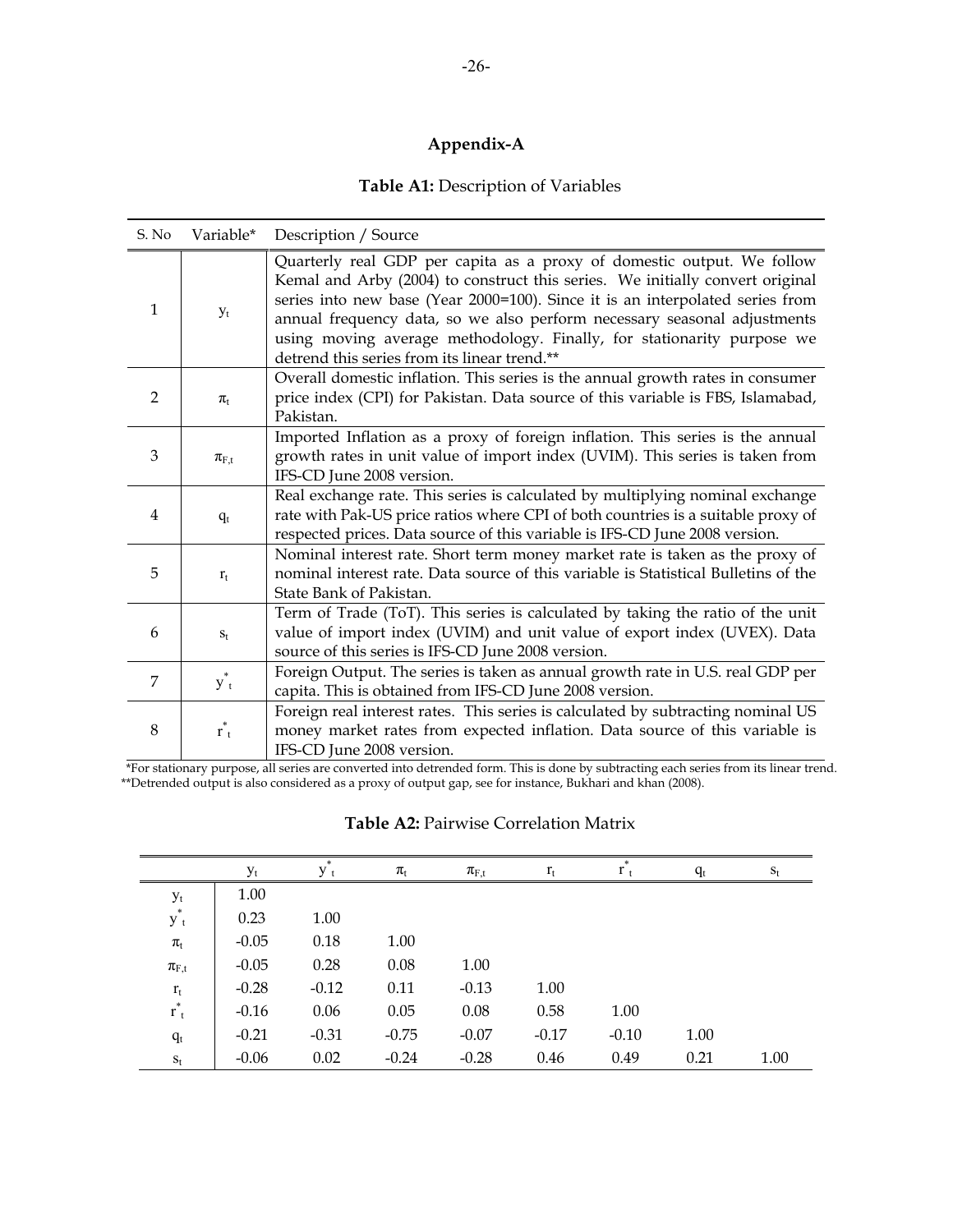

# **FigureA1:** Frequency of Price Change of various commodities

\**Figure key: Author's calculations based on commodity price data.*





\**Figure key: The parameter value*  $\theta_H = 0.5$  *is taken as prior which is the average price stickiness.*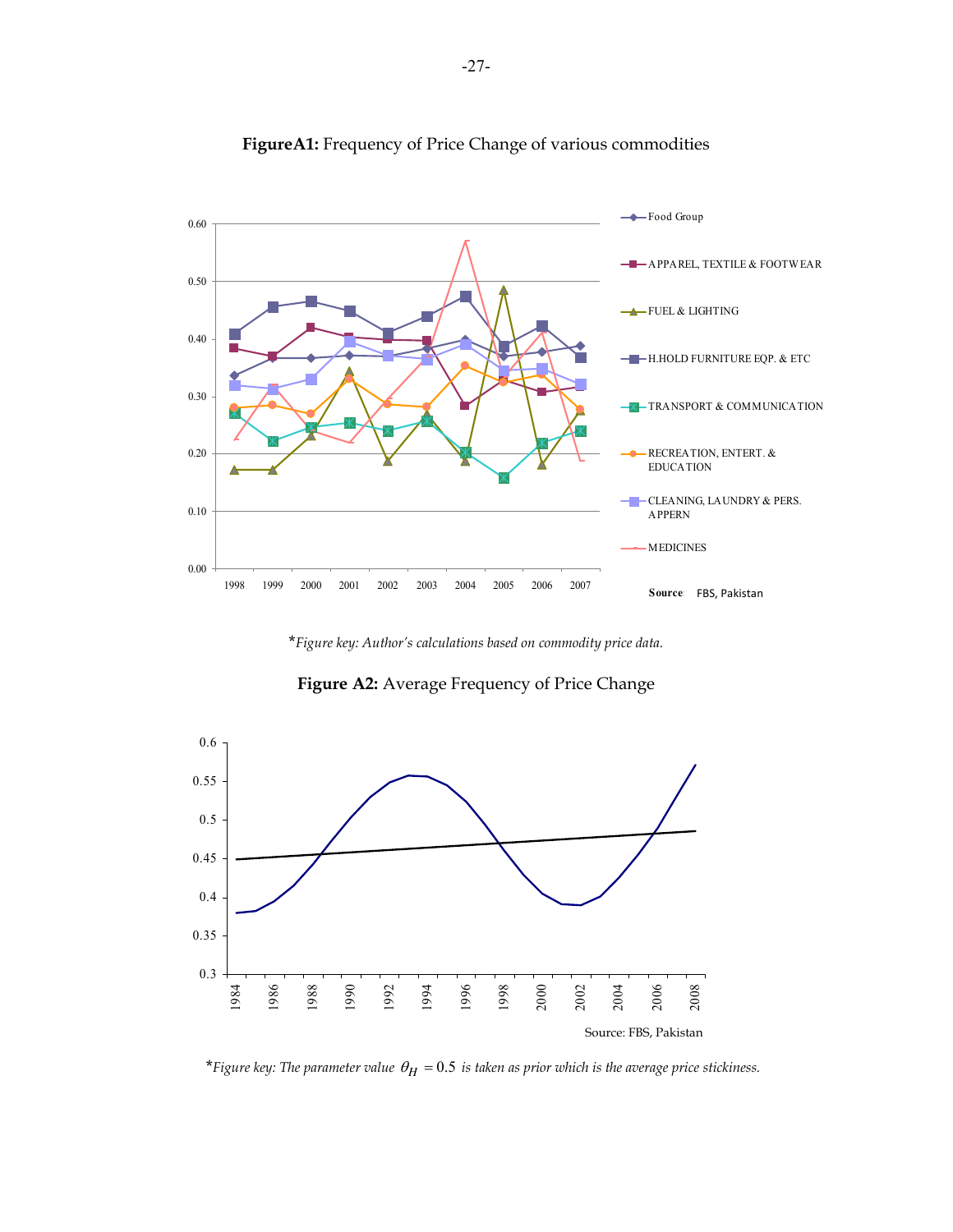

**Figure A3:** Degree of Openness

\**Figure key: The parameter value*  $\alpha = 0.35$  *is taken as prior which is the average degree of openness* 



**Figure A4:** Uncovered Interest Parity Condition Residuals

\**Figure key: Both residuals approximately follow the same path*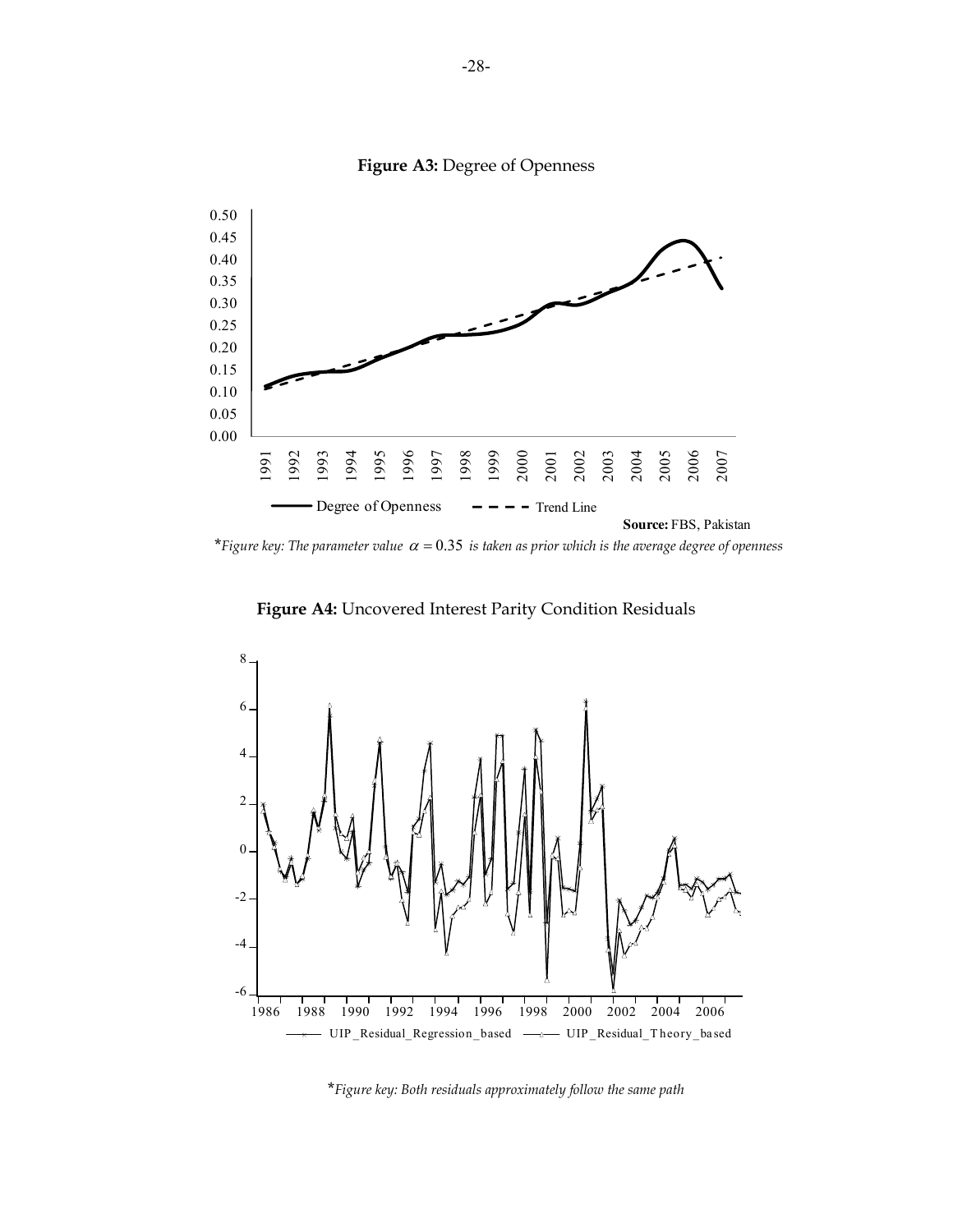#### **Appendix-B**

#### **B1.** Log-Linearization and canonical representation of the model

This section proceeds by a model solution methodology with the log-linearization and canonical representation of the model along with its foreign sector economy.27 In order to solve the model, we first state the first order nonlinear dynamic system that characterizes the competitive equilibrium. In order to calculate the steady state we transform the system equations into their deterministic steady state representation and solve using numerical methods. Then we loglinearize around the deterministic steady state where  $\tilde{x}_t = \log(x_t) - \log(\bar{x})$ . At this stage the system is expressed in terms of relative deviations from the steady state. After solving the model using the method of Klein (2000)28 we obtain matrices *M* and *H* which generate the dynamic solution by iterating on the following two equations:

$$
Y_t = Hx_t \tag{b1}
$$

$$
x_{t+1} = Mx_t + R\eta_{t+1} \tag{b2}
$$

Where *Y* is a vector composed by control, co-state and flow variables, *x* is a vector of endogenous and exogenous states, *H* characterizes the policy function and *M* the state transition matrix.  $\eta_{t+1}$  is an innovation vector and R is a matrix composed of zeros, ones or a parameter instead of a one. This matrix determines which variables are hit by the shock and in what magnitude. Given a set of values of the parameters of the model, this state space representation will help us to compute the relevant statistics of the model such as the spectrum of the data, the likelihood function, among others.

The small open economy model consists of eleven equations for endogenous variables and three equations for the exogenous processes.

|    | List of endogenous variables:        | $\{y_t; y^*_{t}; \pi_t; \pi_{F,t}; r_t; r^*_{t}; q_t\}$                                                             |
|----|--------------------------------------|---------------------------------------------------------------------------------------------------------------------|
|    | List of endogenous state variables:  | $\{ \psi_t ; c_t ; mc_t ; \pi_{H,t} ; s_t \}$                                                                       |
| 3. | List of model endogenous innovations | $\{a_{t};v_{t}^{\pi_{H}};v_{t}^{\pi_{H}};v_{t}^{\pi_{F}};v_{t}^{\pi_{F}};v_{t}^{r};v_{t}^{r};v_{t}^{q};v_{t}^{s}\}$ |
|    | List of model exogenous shocks:      | $\{v_t^a$ ; $v_t^y$ ; $v_t^r\}$                                                                                     |

# **Table B1:** Description of model endogenous and exogenous variables

The canonical representation of the whole model in log-linearized form is available in table B2.

<sup>27</sup> The foreign sector economy consists of two main equations; (a) output and (b) real interest rate as a proxy of foreign monetary policy instrument. This sector is assumed to be completely exogenous to the small open economy, Pakistan.

 $28$  Any other method can also be used to solve the log-linear approximation to the rational expectations solution, e.g., Sims (2002).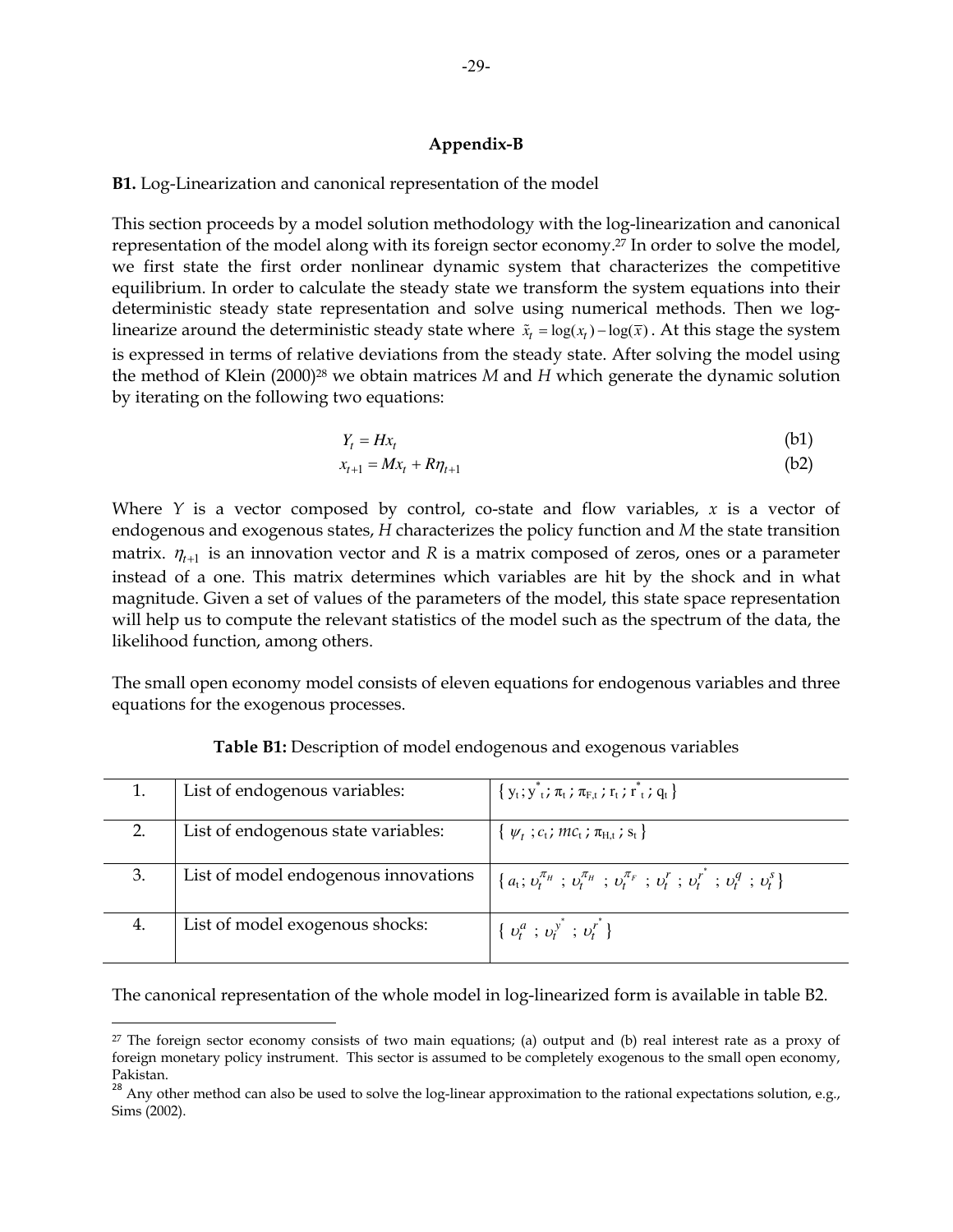| S. No. | Description:                      | Model Log-Linearized Equation(s):                                                                                             |
|--------|-----------------------------------|-------------------------------------------------------------------------------------------------------------------------------|
| 1.     | Goods market clearing             | $y_t = (2 - \alpha)\alpha\eta s_t + (1 - \alpha)c_t + \alpha\eta\psi_t + \alpha y_t^*$                                        |
|        | condition:                        |                                                                                                                               |
| 2.     | Firm Marginal Cost:               | $mc_t = \varphi y_t + \alpha s_t + \frac{\sigma}{1-h}(c_t - hc_{t-1}) - (1+\varphi)a_t$                                       |
| 3.     | Domestic Inflation:               | $\pi_{H,t} = \beta(1-\theta_H)E_t\left\{\pi_{H,t+1}\right\} + \theta_H\pi_{H,t-1} + \lambda_H mc_t + v_t^{\pi_H}$             |
| 4.     | Imported Inflation:               | $\pi_{F,t} = \beta(1-\theta_F)E_t \left\{ \pi_{F,t+1} \right\} + \theta_F \pi_{F,t-1} + \lambda_F \psi_{F,t} + \nu_t^{\pi_F}$ |
| 5.     | Overall Inflation:                | $\pi_t = \left[ (1-\alpha) \pi_{H_t} + \alpha \pi_{F_t} \right]$                                                              |
| 6.     | Monetary Policy Reaction          | $r_t = \rho_r r_{t-1} + (1 - \rho_r) (\phi_t \tilde{\pi}_t + \phi_2 \Delta \tilde{y}_t) + \nu_t^r$                            |
|        | Function:                         |                                                                                                                               |
| 7.     | <b>Uncovered Interest Parity</b>  | $E_t \Delta q_{t+1} = -(r_t - \pi_{t+1}) - (r_t^* - \pi_{t+1}^*) + \upsilon_t^q$                                              |
|        | Condition:                        |                                                                                                                               |
| 8.     | Term of Trade with                | $S_t = S_{t-1} + \tilde{\pi}_{F,t} - \tilde{\pi}_{H,t} + U_t^s$                                                               |
|        | <b>Measurement Error:</b>         |                                                                                                                               |
| 9.     | Law of one price gap:             | $\tilde{\psi}_t = -q_t - (1 - \alpha)s_t$                                                                                     |
| 10.    | Consumption Euler Equation:       | $E_t(c_{t+1} - hc_t) - \left(\frac{1-h}{\sigma}\right)(r_t - E_t \pi_{t+1}) = c_t - hc_{t-1}$                                 |
| 11.    | <b>International Risk Sharing</b> | $y_t^* - hy_{t-1}^* - \left(\frac{1-h}{\sigma}\right) q_t = c_t - hc_{t-1}$                                                   |
|        | Condition:                        |                                                                                                                               |
| 12.    |                                   | $a_t = \rho_a a_{t-1} + v_t^a$                                                                                                |
|        | <b>Exogenous Processes:</b>       | $y_t^* = \lambda_1 y_{t-1}^* + \nu_t^{y^*}$                                                                                   |
|        |                                   | $r_t^* - E_t \pi_{t+1}^* = \rho_{r^*} (r_t^* - E_t \pi_t^*) + \nu_t^{r^*}$                                                    |

**Table B2:** Canonical Representation of the Model

\*Table Key: All exogenous processes follow recursive equilibrium law of motion.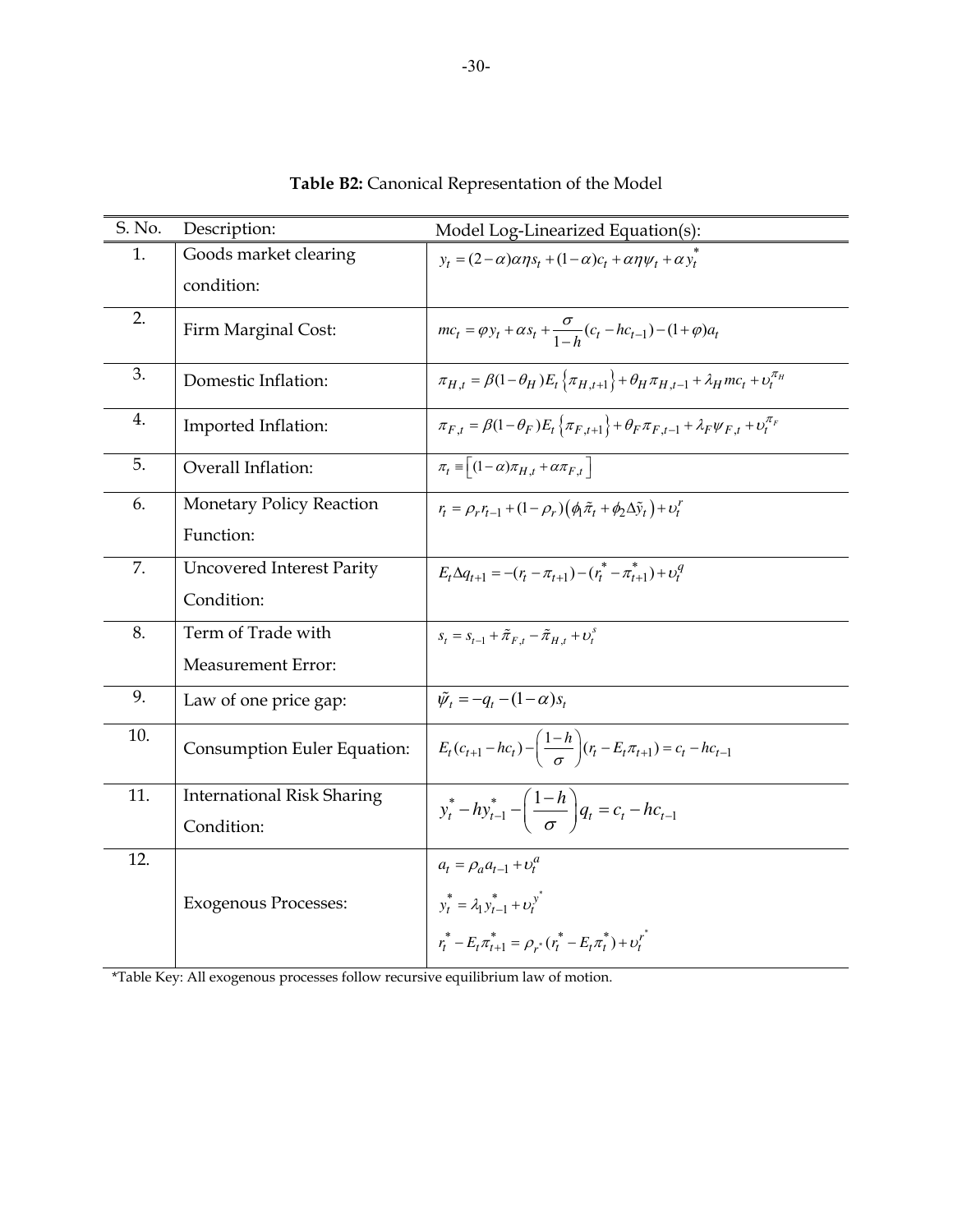|                  | <b>Prior Distributions</b> |      |      |        | Posterior Distribution |      |                                                                          |  |
|------------------|----------------------------|------|------|--------|------------------------|------|--------------------------------------------------------------------------|--|
| Parameters       |                            |      |      |        |                        |      | Distribution Mean Std_Dev Distribution Mean 5% Percentile 95% Percentile |  |
| alpha            | beta                       | 0.35 | 0.20 | beta   | 0.23                   | 0.19 | 0.24                                                                     |  |
| h                | beta                       | 0.50 | 0.20 | beta   | 0.36                   | 0.33 | 0.37                                                                     |  |
| sigma            | normal                     | 1.00 | 0.40 | normal | 0.84                   | 0.80 | 0.86                                                                     |  |
| eta              | gamma                      | 1.00 | 0.40 | gamma  | 1.01                   | 1.00 | 1.08                                                                     |  |
| phi              | gamma                      | 1.00 | 0.40 | gamma  | 0.98                   | 0.91 | 1.04                                                                     |  |
| thetah           | beta                       | 0.50 | 0.25 | beta   | 0.24                   | 0.21 | 0.36                                                                     |  |
| thetaf           | beta                       | 0.50 | 0.25 | beta   | 0.76                   | 0.68 | 0.82                                                                     |  |
| phi1             | gamma                      | 1.50 | 0.25 | gamma  | 1.17                   | 1.10 | 1.23                                                                     |  |
| phi <sub>2</sub> | gamma                      | 0.25 | 0.10 | gamma  | 0.72                   | 0.65 | 0.78                                                                     |  |
| rhor             | beta                       | 0.50 | 0.20 | beta   | 0.94                   | 0.87 | 1.00                                                                     |  |
| rhorst           | beta                       | 0.50 | 0.20 | beta   | 0.43                   | 0.36 | 0.49                                                                     |  |
| rhoa             | beta                       | 0.50 | 0.20 | beta   | 0.51                   | 0.44 | 0.57                                                                     |  |
| lam1             | beta                       | 0.50 | 0.20 | beta   | 0.36                   | 0.29 | 0.42                                                                     |  |
| sig_a            | normal                     | 2.00 | 0.50 | normal | 2.04                   | 1.98 | 2.11                                                                     |  |
| sig_s            | normal                     | 2.00 | 0.50 | normal | 1.92                   | 1.86 | 1.99                                                                     |  |
| sig_q            | normal                     | 2.00 | 0.50 | normal | 2.04                   | 1.98 | 2.11                                                                     |  |
| sig_pi           | normal                     | 2.00 | 0.25 | normal | 2.02                   | 1.96 | 2.09                                                                     |  |
| sig_pif          | normal                     | 1.00 | 0.20 | normal | 1.62                   | 1.56 | 1.69                                                                     |  |
| $sig_r$          | normal                     | 1.00 | 0.20 | normal | 1.28                   | 1.22 | 1.35                                                                     |  |
| sig_rst          | normal                     | 0.50 | 0.20 | normal | 0.50                   | 0.44 | 0.57                                                                     |  |
| sig_yst          | normal                     | 1.00 | 0.20 | normal | 1.63                   | 1.57 | 1.70                                                                     |  |

**Table B3:** Model Prior and Posterior Distribution Results

*Table Key:* 

<sup>a</sup>/ The posterior mean of all the estimation parameters are delivered by a 150,000 runs of Metropolis-Hastings algorithm.

b/ We use two MATLAB toolboxes; Dynare 4.0 and Uhlig toolkit version 4.1 to estimate our model. Both toolkits are freely available on internet.<sup>29</sup>

c/ The parameter beta which is discount factor is fixed at 0.95.

<sup>&</sup>lt;u>29</u><br>29 Dynare 4.1 toolbox can be download from: <u>http://www.cepremap.cnrs.fr/~michel/dynare/</u> Uhlig toolkit 4.1 can be download from: http://www2.wiwi.hu-berlin.de/wpol/html/toolkit/version4\_1.html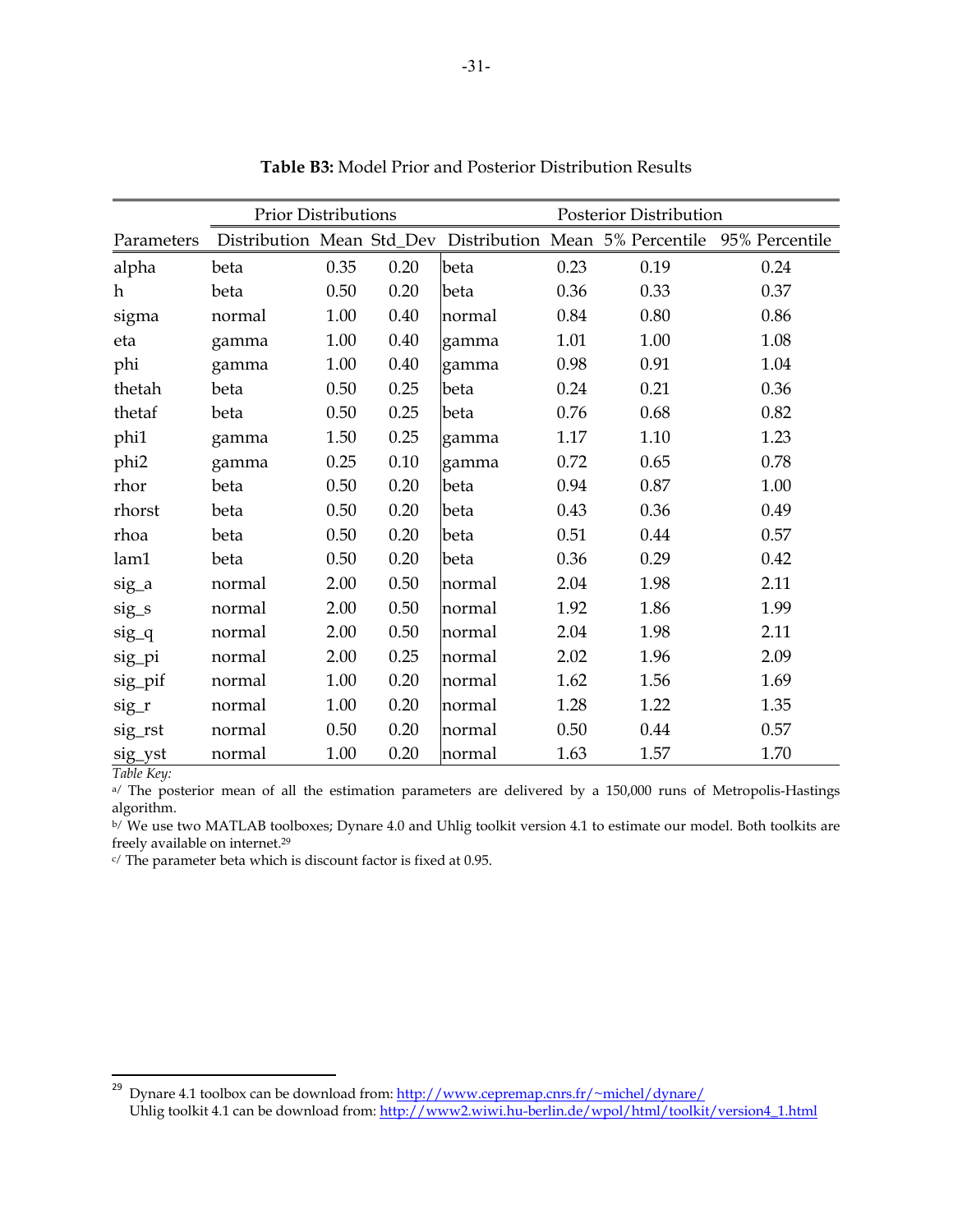

**Figure B1:** Model Prior and Posterior Distribution Plots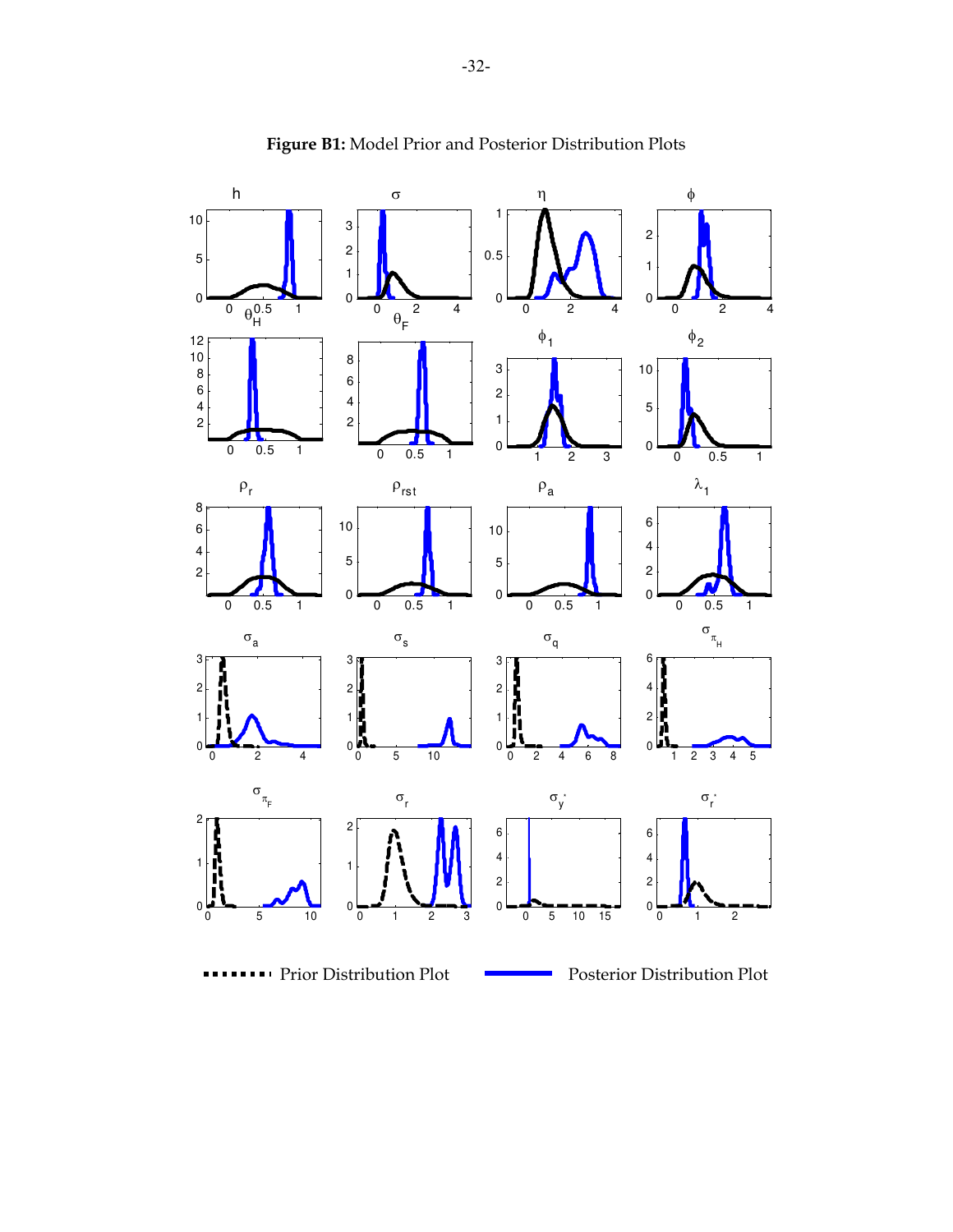

#### Figure B2: Smirnov test for Model Parameter Stability

(a) Stability Plots for Model Structural Parameter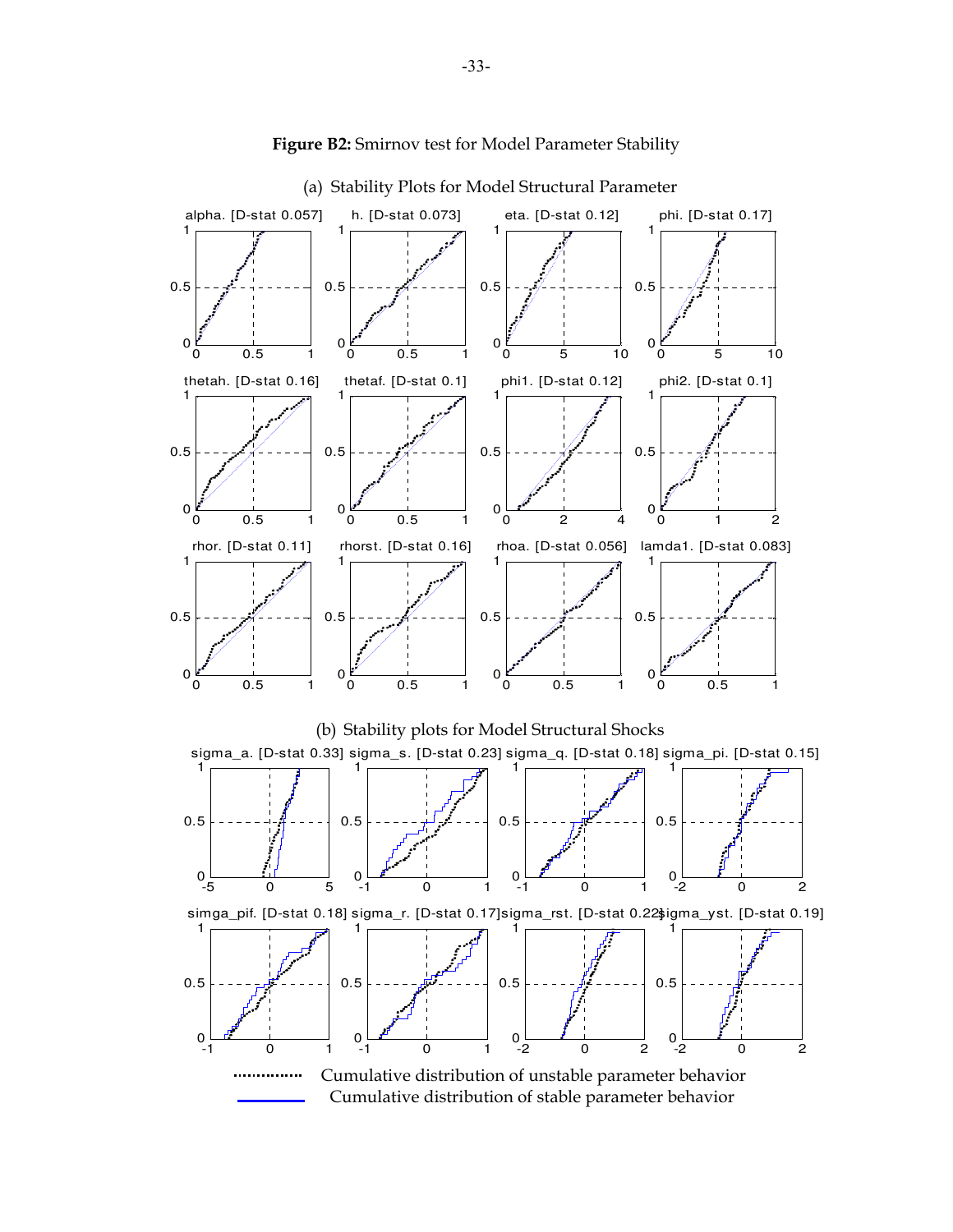

# **Figures B3:** DSGE Model Impulse-responses Functions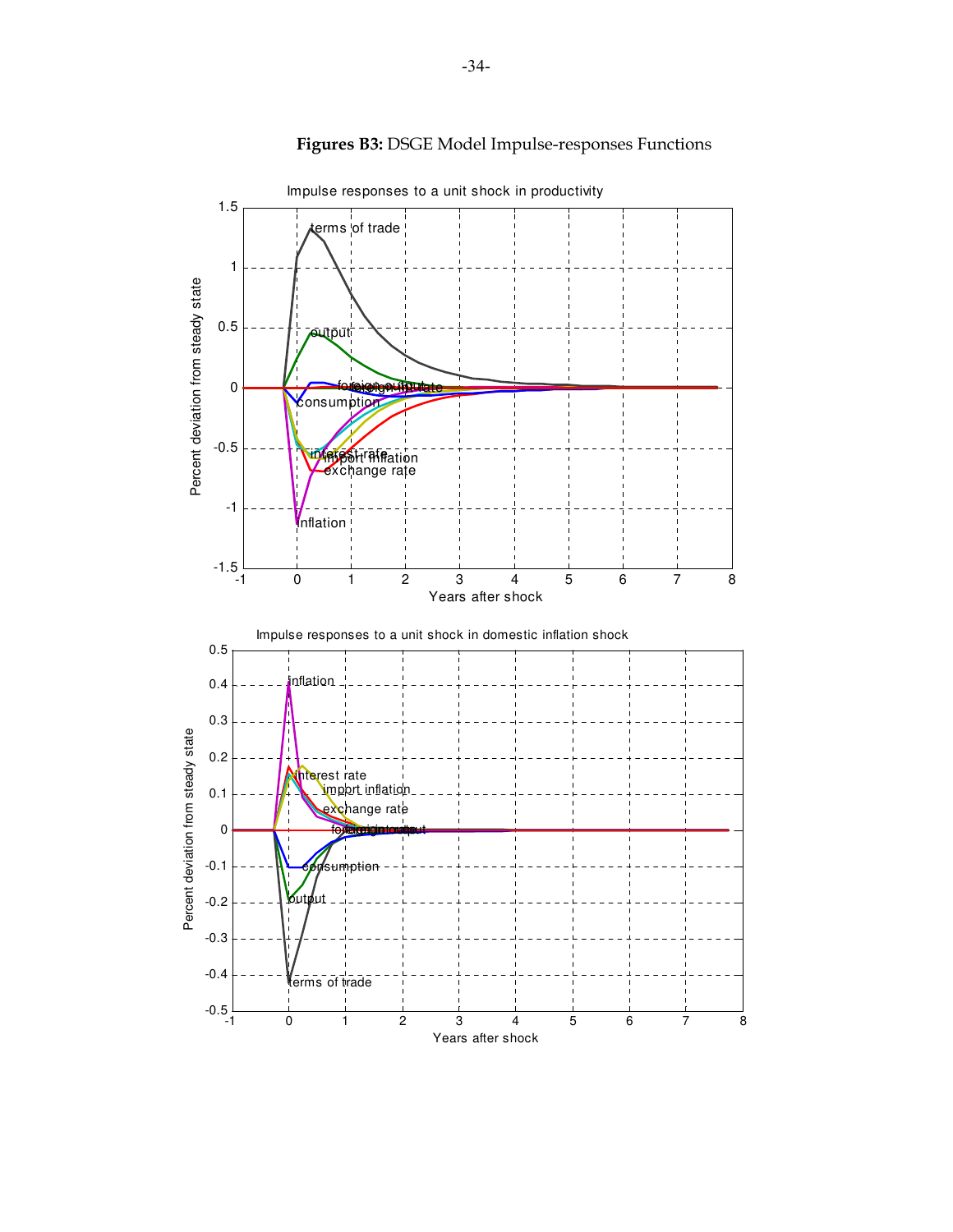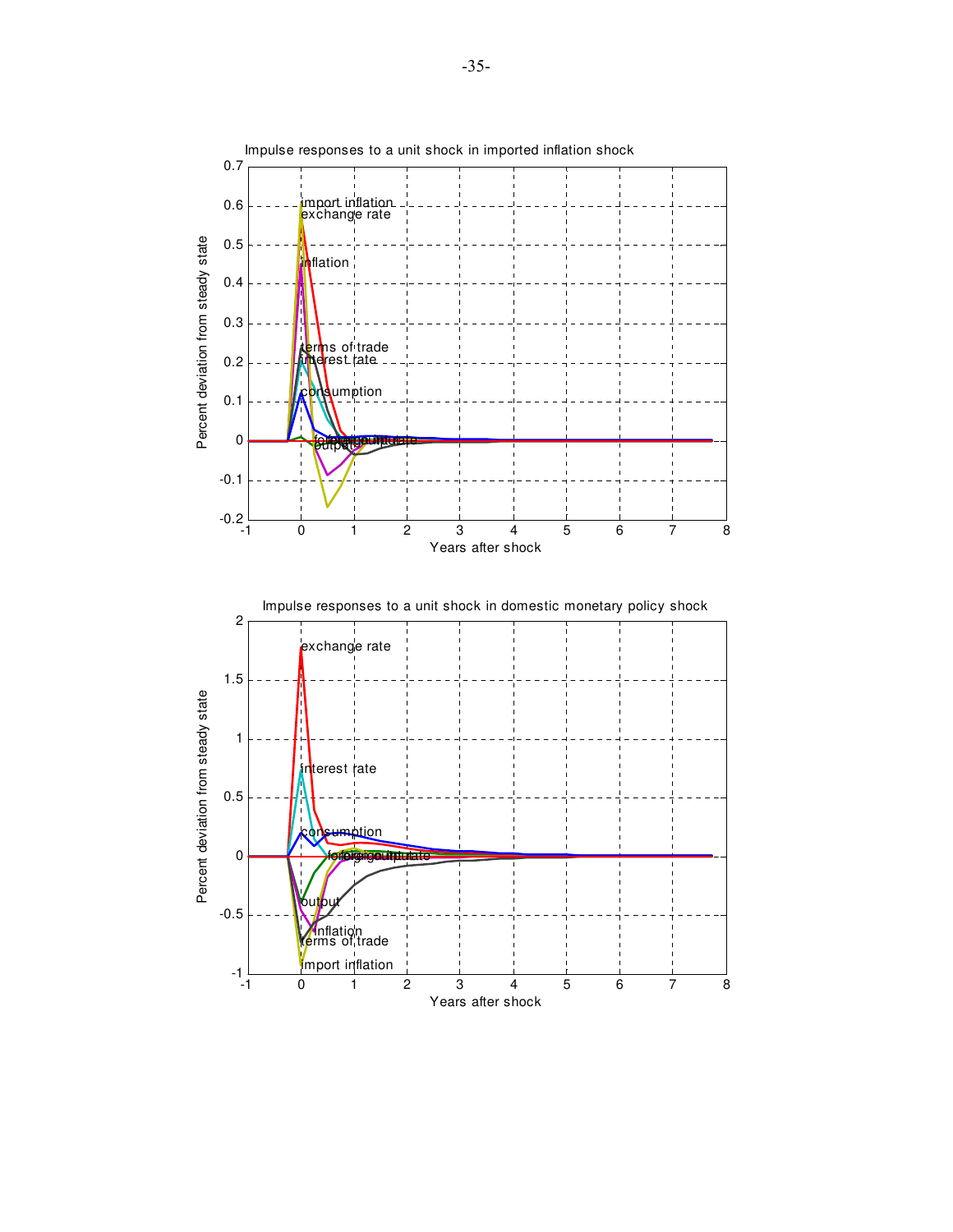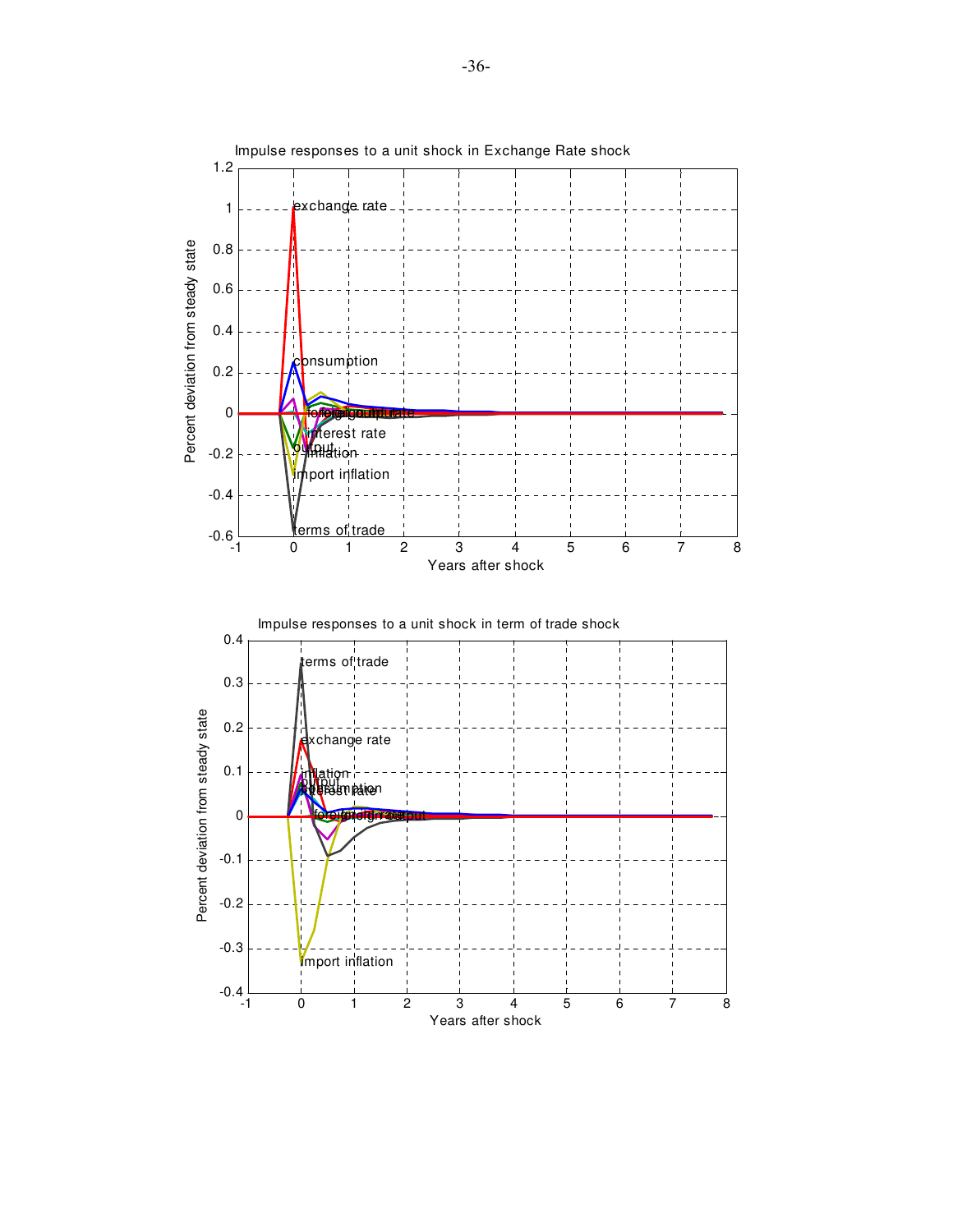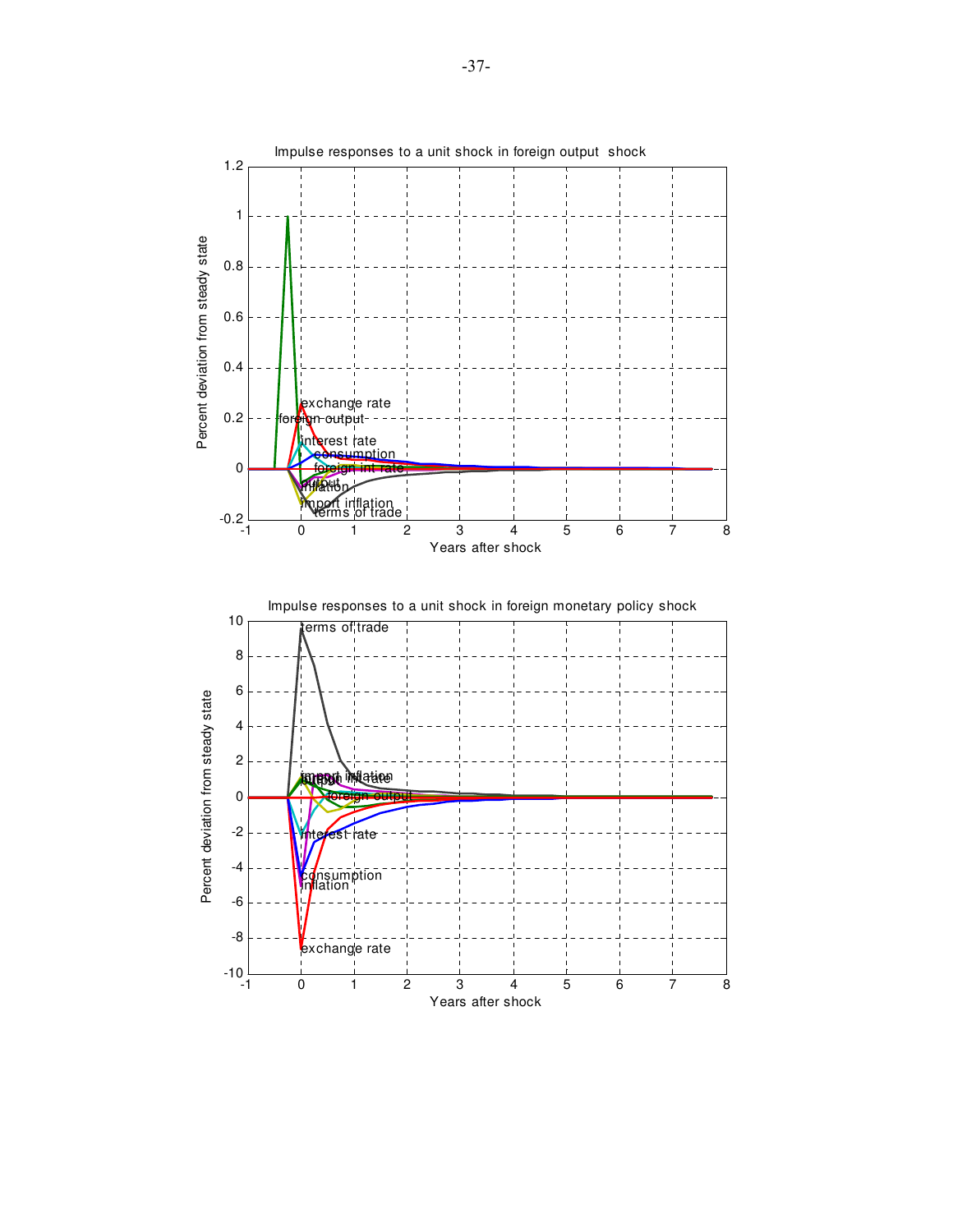

#### Figure B4: Historical Smoothed Variables<sup>30</sup>

**Figure B5:** Smoothed Shocks



<sup>&</sup>lt;sup>30</sup> Both Figures B3 and B4 summarize the historical smoothness of model variable and shocks. The smoothness is based on the best estimates of the model parameters and helps understanding how the model interprets specific movements in the observed data series.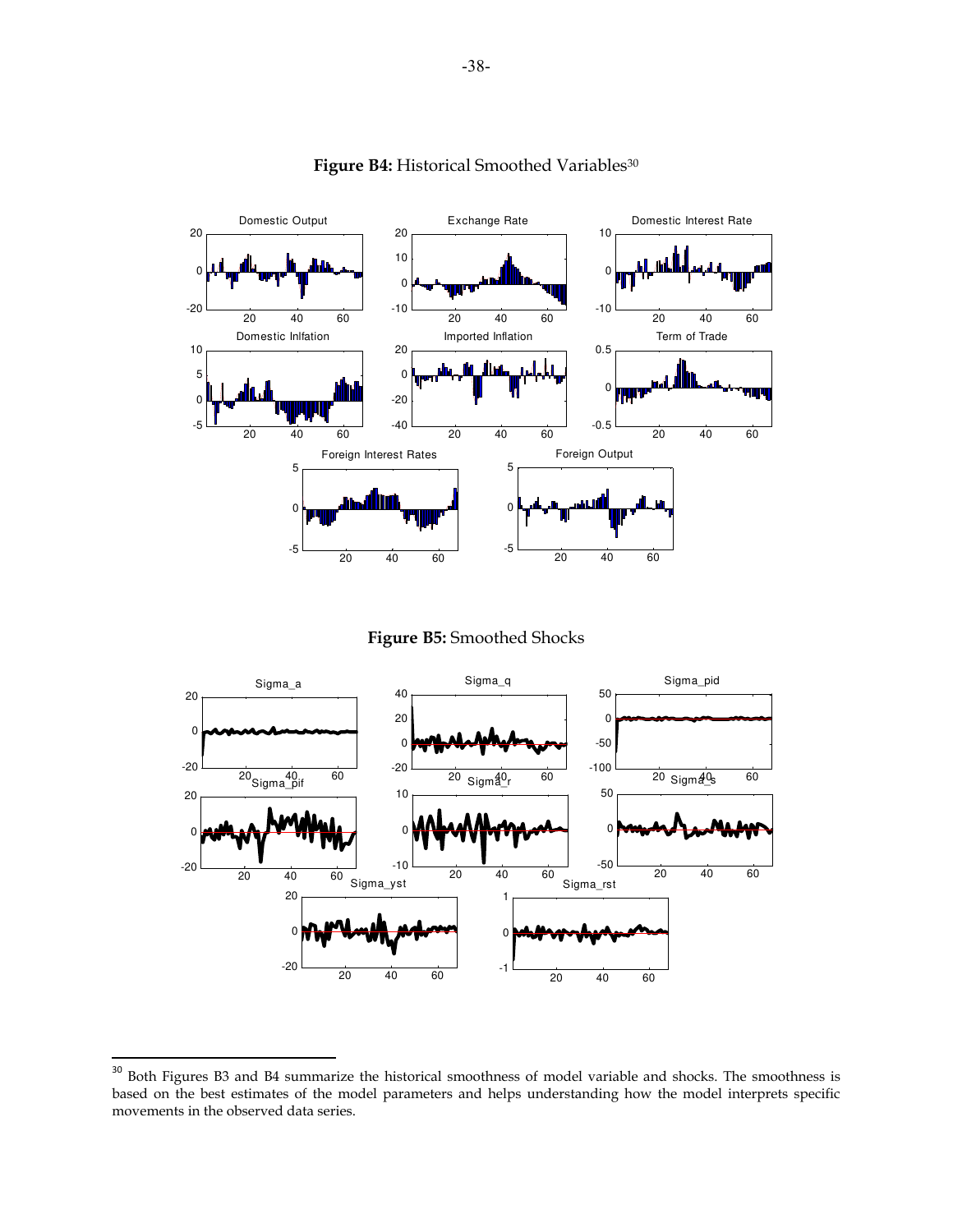# **Appendix-C**

# **Table C1:** A Quick View of Empirical Evidence on DSGE Model

| Country                             | Authors                                 | <b>Model Description</b>                                                                                                                                                                                                                                                                                                                                                                                                                                                    | <b>Data Description</b>                                                                                                                                                                                                                                                                                                                | <b>Estimating Technique</b>                                                                                                                                                                                                                                                                                                                                                                                                                     | <b>Concluding Remarks</b>                                                                                                                                                                                                                                                                                                                                                                                                                                                                                                                                                                                                                                       |
|-------------------------------------|-----------------------------------------|-----------------------------------------------------------------------------------------------------------------------------------------------------------------------------------------------------------------------------------------------------------------------------------------------------------------------------------------------------------------------------------------------------------------------------------------------------------------------------|----------------------------------------------------------------------------------------------------------------------------------------------------------------------------------------------------------------------------------------------------------------------------------------------------------------------------------------|-------------------------------------------------------------------------------------------------------------------------------------------------------------------------------------------------------------------------------------------------------------------------------------------------------------------------------------------------------------------------------------------------------------------------------------------------|-----------------------------------------------------------------------------------------------------------------------------------------------------------------------------------------------------------------------------------------------------------------------------------------------------------------------------------------------------------------------------------------------------------------------------------------------------------------------------------------------------------------------------------------------------------------------------------------------------------------------------------------------------------------|
| Canada                              | Dib,<br>Gammoudi<br>and Moran<br>(2008) | This study develops on the<br>basis of New Keynesian<br>model for Canada. This<br>model in particular computes<br>out of sample forecasts and<br>compares its forecasts with<br>those arising from VAR<br>models. It shows that the<br>forecasts are favorably valid<br>with that of the benchmark,<br>particularly as the forecasting<br>horizon increases. Thus the<br>study deduces that the model<br>could become a useful<br>forecasting tool for Canadian<br>economy. | This study includes the<br>sample of 1981:1 to 2004:4.<br>Since the model is driven<br>by four shocks thus it is<br>estimated using data for<br>four series. The variables<br>are output in terms of real<br>domestic demand,<br>inflation, a short term<br>interest rate and real<br>money balances.                                  | This study uses slightly<br>different estimation strategy as<br>compared with others for<br>estimating DSGE models. For<br>example it points out that this<br>estimation shows an advantage<br>the log levels of the data, rather<br>than forecasts for detrended<br>series. The method of estimation however for inflation is not so<br>is Maximum likelihood. It also<br>describes about the impulse<br>response drawn from the<br>estimates. | Through this aspect of model<br>building study shows with sure that<br>the out of sample forecasts are<br>relatively more appealing than any<br>other model in comparison. For<br>some of the variables such as<br>of estimating and forecasting for interest rate and output in fact have<br>very good level of accuracy in<br>forecasting. The forecasting power<br>strong yet it is not significantly less<br>than those of the benchmark VARs.<br>In the last this study introduces<br>several dimensions for<br>improvements in the model for<br>future work.                                                                                              |
| Central Europe Transition Economies | Sadeq, T.<br>(2008)                     | This paper uses a small open<br>economy DSGE model for<br>central Europe Transition<br>economies, EU-15: Czech<br>Republic, Hungary, Poland,<br>Slovakia and Slovenia. The<br>objective is to analyze the<br>general model convergence<br>issues.                                                                                                                                                                                                                           | Quarterly data for the<br>sample range 1996:2 to 2007:2 utilizing the Bayesian<br>has been used for empirical<br>analysis. Variables from each from the previous studies as<br>country is selected. These<br>inlcude real GDP, household<br>consumption, nominal<br>wages, CPI Inflation, and<br>nominal short term interest<br>rates. | This model is estimated by<br>techniques utilizing information Euro area results in structural<br>priors.                                                                                                                                                                                                                                                                                                                                       | The estimation results of this<br>illustrate some differences from the<br>parameters. However, the results<br>exhibit some similarities across<br>countries, notably in some shocks<br>volatilities and high habit formation<br>of consumption. The results<br>illustrate also an important degree<br>of rigidity of imported goods prices,<br>which implies a low pass-through of<br>the exchange rate fluctuations.<br>Finally, we study the Ramsey<br>optimal allocation, in a timeless<br>perspective, of the estimated model<br>for each country in order to analyze<br>the convergence criteria of entrance<br>in the European exchange rate<br>mechanism |
| Poland                              | Kolasa, M.<br>(2008)                    | This paper presents a two-<br>country model linking<br>Poland and the euro area                                                                                                                                                                                                                                                                                                                                                                                             | The sample period is 1997:1<br>to 2006:4. The model uses<br>GDP growth, consumption,<br>CPI inflation, real wages,<br>investment, nominal<br>exchange rates and interest<br>rates variables.                                                                                                                                           | This open economy DSGE<br>framework is empirically<br>evaluated through calibrations<br>and estimated by the Bayesian<br>approach utilizing information<br>from the previous studies as<br>priors.                                                                                                                                                                                                                                              | Overall, results of this model can be<br>seen as rather inconclusive about<br>the differences in parameters<br>describing agent's decision-making<br>in Poland and in the euro area.                                                                                                                                                                                                                                                                                                                                                                                                                                                                            |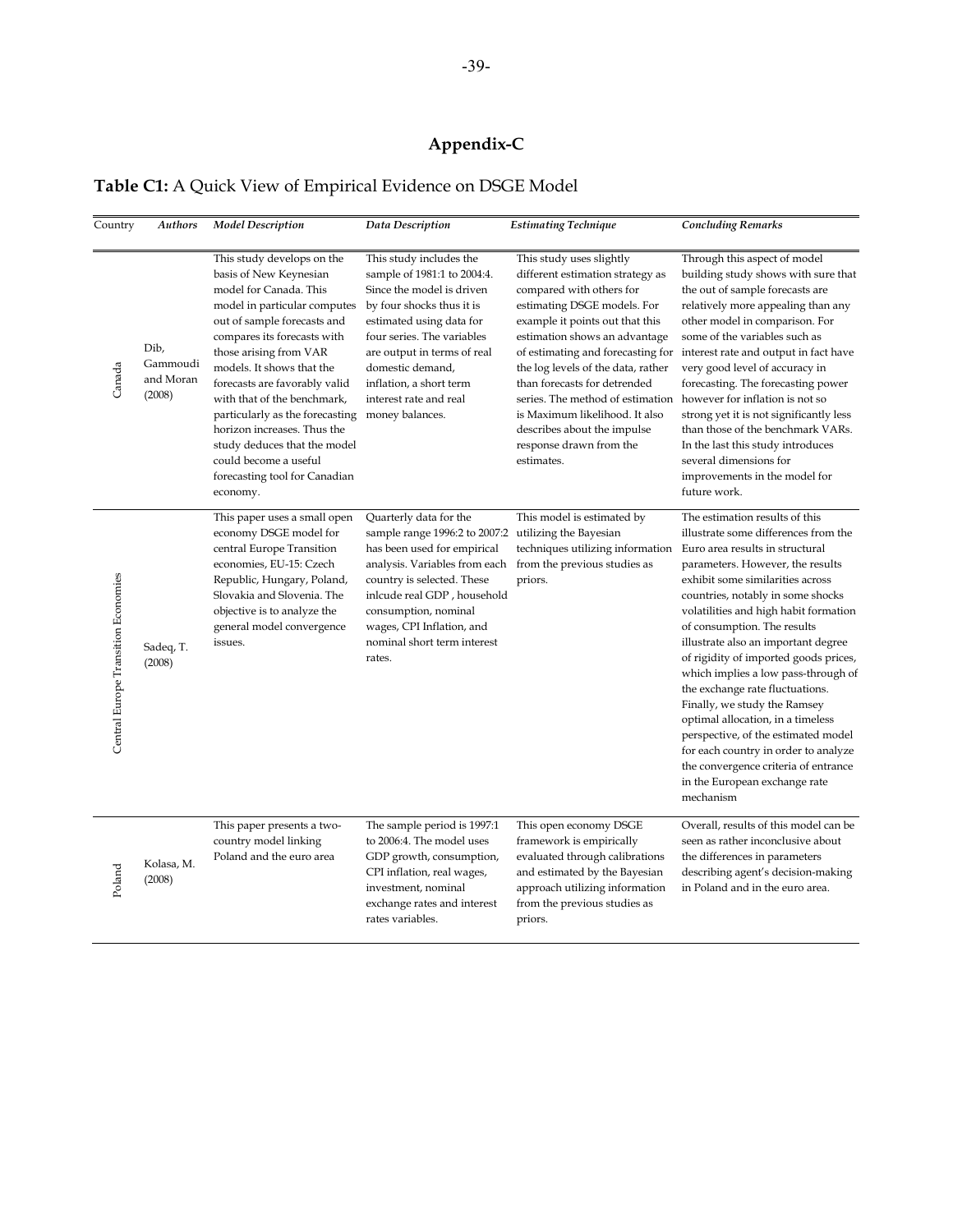| Australia            | Buncic and<br>Melecky<br>(2008)   | This paper provides an open<br>economy New Keynesian<br>policy model for Australian<br>economy. It focuses to<br>observe the importance of<br>external shocks on<br>macroeconomic fluctuations<br>as compared to the impact of<br>domestic shocks.                                                                                                                                                             | For empirical purpose<br>quarterly data has been used<br>ranging from 1983/84:1 to<br>2005:4. Variables are foreign<br>interest rate, the foreign<br>inflation, foreign output gap,<br>domestic interest rate,<br>domestic inflation,, domestic<br>output gap, real exchange<br>rate and nominal exchange<br>rate series.                                                                                   | In the estimation section this<br>study mentions different<br>weaknesses of different<br>methods to estimate this<br>NKPM. Therefore, authors<br>prefer to estimate this model in<br>Bayesian framework.                                                                                                                                                                      | The empirical estimates suggest that<br>domestic and foreign demand<br>shocks and to some extent the<br>domestic supply shocks are the<br>most influential in Australian<br>business cycle. The effect of real<br>exchange rate on output is<br>somewhat mild. Inflation appears<br>very sensitive to the domestic<br>supply shocks. The impact of<br>domestic monetary policy however<br>on inflation is also mild.                                                                                                                                                                                                   |
|----------------------|-----------------------------------|----------------------------------------------------------------------------------------------------------------------------------------------------------------------------------------------------------------------------------------------------------------------------------------------------------------------------------------------------------------------------------------------------------------|-------------------------------------------------------------------------------------------------------------------------------------------------------------------------------------------------------------------------------------------------------------------------------------------------------------------------------------------------------------------------------------------------------------|-------------------------------------------------------------------------------------------------------------------------------------------------------------------------------------------------------------------------------------------------------------------------------------------------------------------------------------------------------------------------------|------------------------------------------------------------------------------------------------------------------------------------------------------------------------------------------------------------------------------------------------------------------------------------------------------------------------------------------------------------------------------------------------------------------------------------------------------------------------------------------------------------------------------------------------------------------------------------------------------------------------|
| United Kingdom       | DiCecio and<br>Nelson (2007)      | This study replicates the<br>DSGE model of Christiano,<br>Eichenbaum and Evans<br>(2005), in which both the<br>nominal frictions and<br>dynamics in preferences and<br>productions are incorporated.                                                                                                                                                                                                           | The sample period is 1979:2<br>to 2005:4. Variables are UK<br>treasury bill rate, real GDP,<br>private household<br>consumption, gross fixed<br>capital formation, business<br>investment as an alternative<br>investment series,<br>productivity and inflation.                                                                                                                                            | In the first stage authors<br>estimate monetary policy shock<br>from a VAR and then use<br>minimum-distance estimation<br>procedures for estimating this<br>DSGE model.                                                                                                                                                                                                       | This study finds that the results are<br>consistent to policy regime changes.<br>These regime changes include shifts<br>in the role assigned to monetary<br>policy, for example policy changes<br>made investment decision more<br>closely based on the market forces.<br>It also shows that price stickiness is<br>more than wage stickiness as a<br>major source of nominal rigidity in<br>the UK.                                                                                                                                                                                                                   |
| Low-Income Countries | Peiris and<br>Saxegaard<br>(2007) | This paper presents DSGE<br>model to evaluate monetary<br>policy tradeoffs in low-<br>income countries under<br>certain assumptions. The<br>model is estimated on data<br>for Mozambique in sub-<br>Sahara Africa except South<br>Africa.                                                                                                                                                                      | This model is estimated on<br>quarterly data covering the<br>period of 1996:1 to 2005:4.<br>Variable are GDP,<br>consumption, exports,<br>imports, the real exchange<br>rate, inflation, export price<br>inflation, import price<br>inflation, M2, currency in<br>circulation, deposit rates,<br>lending rates, foreign<br>currency reserves,<br>government spending, and<br>lending to the private sector. | This DSGE framework is<br>empirically evaluated through<br>calibrations and estimated by<br>the Bayesian approach utilizing<br>information from the previous<br>studies as priors.                                                                                                                                                                                            | This paper calls itself the first<br>attempt at estimating DSGE model<br>for SSA country and projects it as<br>the benchmark for low-income<br>countries. Results show that a<br>exchange rate peg is significantly<br>less successful than inflation<br>targeting at stabilizing the real<br>economy due to higher interest rate<br>volatility.                                                                                                                                                                                                                                                                       |
| New Zealand          | Liu (2006)                        | This study designs DSGE<br>based New Keynesian<br>framework to describe the<br>key features of a small open<br>economy. Particularly the<br>model focuses on the<br>transmission mechanism of<br>monetary policy to provide a<br>tool for basic policy<br>simulations. This model,<br>however, shows the capacity<br>to simulate the monetary<br>paths and to analyze the<br>policy outcome in<br>uncertainty. | Data from 1991Q1 to 2004Q4<br>for New Zealand is used.<br>Key variables are GDP,<br>overall inflation, import<br>inflation, nominal interest<br>rate, competitive price index,<br>real exchange rate, foreign<br>output, and foreign real<br>interest rate.                                                                                                                                                 | Similar to many other empirical<br>studies Liu (2006) estimates the<br>DSGE for small open economy<br>in Bayesian framework. This<br>method provides comparison<br>parameter uncertainty<br>explicitly. The Bayesian<br>inferences are in terms of<br>probabilistic statements rather<br>than the notional repeated<br>samples of classical hypothesis<br>testing procedures. | The main empirical findings are; a)<br>the intertemporal consumption<br>substitutability is very little which<br>implies that the New Zealand does<br>not produce close substitutes of the<br>between non-nested models and foreign goods. b) Immobile labor<br>force is backed by the low elasticity<br>of labor supply decisions. c) Price<br>contracts were estimated around<br>four quarters for import retailers<br>and five quarters for domestic<br>producers. e) Impulse response<br>functions depict the dynamic<br>behavior of shocks and the<br>monetary transmission mechanism<br>for the rest of economy. |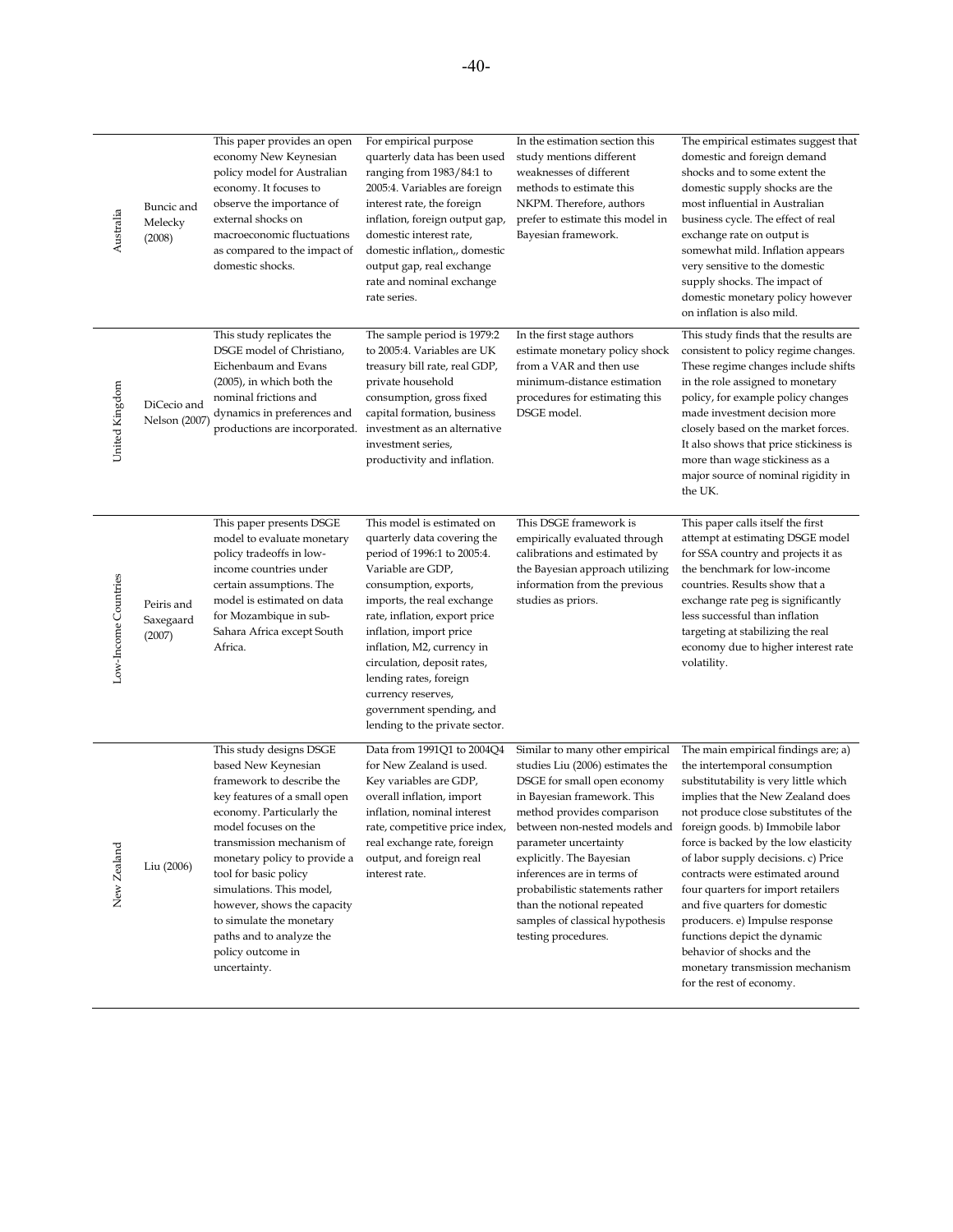| Brazil   | da Silveira,<br>M. A. C.<br>(2006)          | This paper presents a small<br>open economy DSGE model<br>for Barazilian economy with<br>special reference to monetary<br>policy analysis. A distinctive<br>feature of the model is that<br>the terms of trade enters<br>directly into the new<br>Keynesian Phillips curve as a<br>new pushing-cost variable<br>feeding theinflation, so that<br>there is no more the direct<br>relationship between<br>marginal cost and output<br>gapthat characterizes the<br>closed economies.                             | This model is estimated on<br>quarterly data of the<br>Barzilian and U.S. economies<br>for the periods from 1999 Q3<br>to 2005 Q3. Variables<br>included real GDP, CPI<br>Inflation, 3 month T. Bill rate, priors.<br>Real Exchange Rate as a<br>proxy of short term interest<br>rates, Term of Trade, U.S.<br>real per capita GDP and U.S.<br>CPI Inflation.                                                                                                                                                                                                                             | This small open economy DSGE<br>framework is empirically<br>evaluated through calibrations<br>and estimated by the Bayesian<br>approach utilizing information<br>from the previous studies as                                                                                                                                                                                                                                                                                                                                                                      | The empirical part of the paper<br>yields promising qualitative results.<br>The main empirical findings are: (i)<br>a higher TOT improves its external<br>competitiveness, shiftingthe world<br>demand towards its goods. The<br>consequent higher output heats the<br>labor market, pushing the real wage<br>and marginal cost up. (ii) Ceteris<br>paribus, a higher TOT increases the<br>real wage and marginal cost in<br>terms of the domestic goods,<br>leading each firm to adjust its<br>nominal price up in order to<br>increase its relative price - in terms<br>of the other domestic good - and<br>thereby preserve their markup.                                               |
|----------|---------------------------------------------|----------------------------------------------------------------------------------------------------------------------------------------------------------------------------------------------------------------------------------------------------------------------------------------------------------------------------------------------------------------------------------------------------------------------------------------------------------------------------------------------------------------|-------------------------------------------------------------------------------------------------------------------------------------------------------------------------------------------------------------------------------------------------------------------------------------------------------------------------------------------------------------------------------------------------------------------------------------------------------------------------------------------------------------------------------------------------------------------------------------------|--------------------------------------------------------------------------------------------------------------------------------------------------------------------------------------------------------------------------------------------------------------------------------------------------------------------------------------------------------------------------------------------------------------------------------------------------------------------------------------------------------------------------------------------------------------------|--------------------------------------------------------------------------------------------------------------------------------------------------------------------------------------------------------------------------------------------------------------------------------------------------------------------------------------------------------------------------------------------------------------------------------------------------------------------------------------------------------------------------------------------------------------------------------------------------------------------------------------------------------------------------------------------|
| Chile    | Medina and<br>Soto (2006)                   | This study presents DSGE<br>model for policy analysis and<br>simulations. The main<br>characteristics of this model<br>are: wages and prices are<br>sticky with adjustment costs<br>in investment and habit<br>persistence in consumption<br>behavior; exchange rate pass-<br>through to import prices is<br>imperfect. On the supply side<br>a domestic sector where firms<br>produce tradable goods and<br>the commodity export sector.                                                                      | Quarterly data for the period<br>of 1990: 1 to 2005: 4 has been<br>used. Variables include real<br>GDP, consumption,<br>investment, exports;<br>commodity production by<br>using natural-resources<br>based GDP as a proxy, short<br>run real interest rates, a<br>measure of core inflation as a<br>proxy for inflation, the real<br>exchange rate, nominal<br>devaluation, and real wages.<br>It also include real foreign<br>GDP, foreign inflation<br>in trade partners, foreign<br>interest rate and the<br>international price of copper<br>deflated by the foreign price<br>index. | The Bayesian methodology is<br>applied to jointly estimate the<br>parameters of this DSGE model.<br>This study takes into account<br>the information of Priors from<br>the earlier empirical studies for<br>Chile, or imposes diffuse Priors<br>by setting a relatively large<br>standard deviation for the<br>corresponding density function.<br>By using the estimated<br>Posteriors this study provides<br>analysis of impulse-response for<br>a shock to the exported<br>commodity good, foreign<br>weighted average of inflation output and a monetary shock. | Wages are optimally set with the<br>span of eight years while the prices<br>of domestic goods take several<br>years. Prices of imported goods take<br>three quarters. Results also depict<br>the habit persistence in<br>consumption and adjustment costs<br>in investment are the relevant<br>features. Impulse-response shows<br>that a commodity price shock<br>generates soft consumption and<br>investment booms and a GDP<br>expansion. It also shows a real<br>exchange rate appreciation lowers<br>inflation and reduces employment.<br>It depicts that a monetary policy<br>shock generates positive responses<br>of GDP, consumption and<br>investment, and a fall in inflation. |
| Colombia | Hamann,<br>Perez and<br>Podriguez<br>(2006) | This study develops DSGE<br>model for small open<br>economy of Colombia. This<br>model take in to account two<br>main sectors categorized as<br>tradable and non-tradable<br>sectors with three agents;<br>households, firms and<br>government sector. Finally<br>this model exhibits two<br>features; first nominal<br>rigidities in the form of Calvo<br>pricing in the non tradable<br>sector and second<br>perfect/imperfect pass-<br>through of exchange rate<br>movements into imported<br>goods prices. | Quarterly data with the<br>range of 1987:1 to 2005:4 has<br>been used in estimation. The<br>variables are inflation,<br>nominal interest rate, and<br>real output and exchange<br>rate. These variables are<br>transformed according to the<br>characteristics of the model.                                                                                                                                                                                                                                                                                                              | In this study three methods are<br>reviewed and used in<br>estimating the DSGE model.<br>These methods are Calibration,<br>Minimum Distance Spectral<br>Analysis and the Bayesian<br>technique.                                                                                                                                                                                                                                                                                                                                                                    | This model show that the policy<br>shocks explain only 3.7 percent<br>variation in inflation, 2.2 percent in<br>real exchange rate and just 0.1<br>percent in output. The largest<br>source of variation comes from the<br>shocks in the TFP of the non-traded<br>sector. Foreign shocks are also taken<br>into account, terms of trade account<br>for 62 percent in the variation of real<br>exchange rate and about third of<br>volatility in output, interest rates<br>and inflation. It is also discussed<br>that the DSGE model outcome does<br>not show good degree of forecasting<br>ability as compared with MTYNO.                                                                |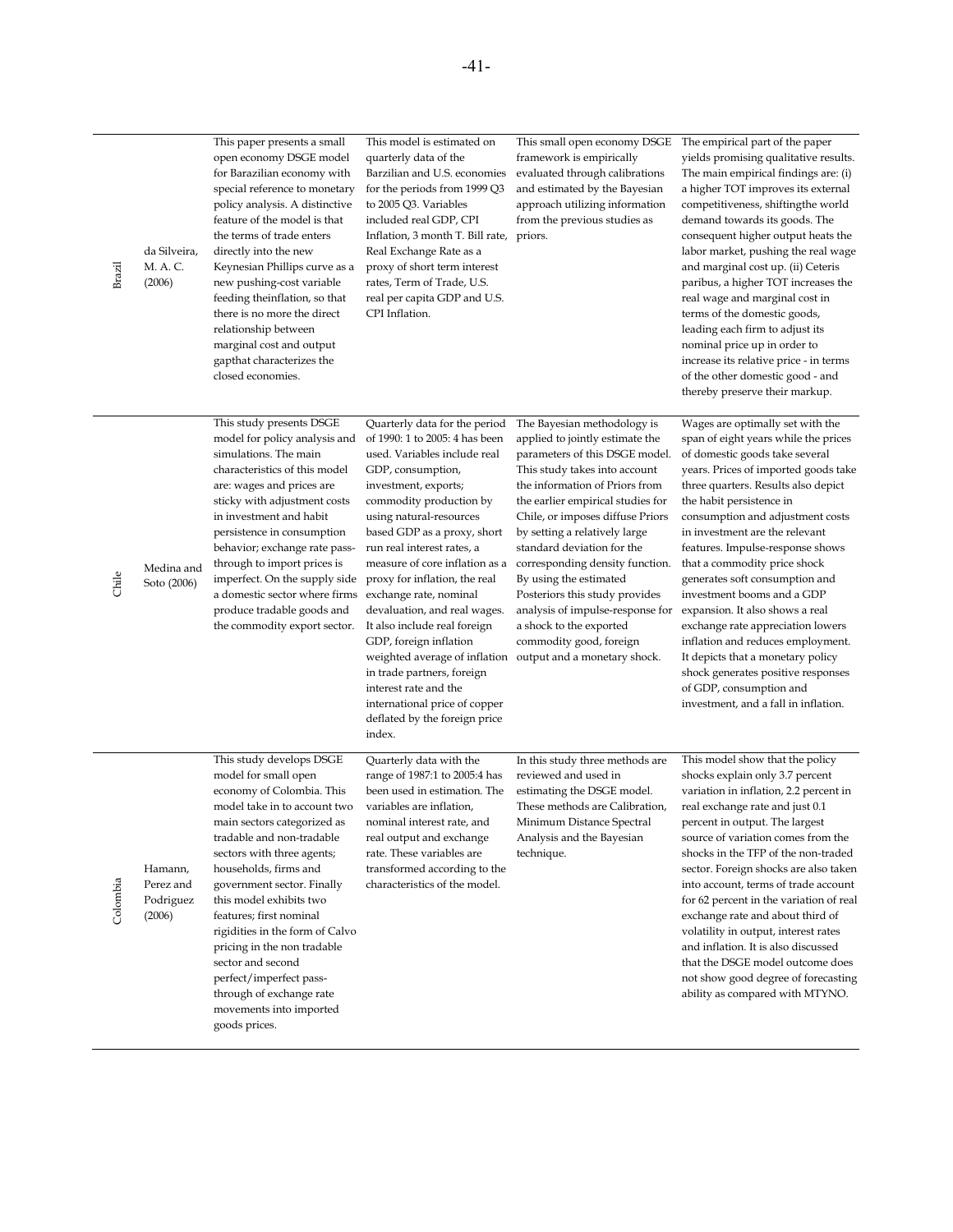| Latin America               | Tovar (2006)                                             | This study is focused on the<br>analysis of effects of currency<br>devaluations on output in<br>Chile, Colombia and Mexico<br>using an estimated DSGE<br>model. This study also<br>provides comparison across<br>these three economies by<br>utilizing the estimated<br>parameters.                                                           | Seasonally adjusted<br>quarterly series have been<br>used with the range from<br>1989:1 to 2005:4. The<br>variables are inflation,<br>output, labor, private<br>consumption, changes of the<br>nominal exchange rate,<br>interest rate, and the level of<br>nominal exchange rate.                                                 | This DSGE model is estimated<br>by the Maximum Likelihood<br>method. This study claims that<br>this method is optimal in<br>estimating DSGE model for<br>small open economy.<br>Estimation through this<br>technique however creates<br>problem of stochastic<br>singularity. Therefore,<br>additional shocks were created<br>to address this problem. In the<br>second stage estimation is done<br>by introducing measurement<br>errors. | The estimates and the impulse-<br>response analysis shows that during<br>the last two decades devolutionary<br>policy shocks have been on average<br>expansionary in terms of output. It<br>also depict that contractionary<br>balance sheet transmission<br>mechanism has been dominated by<br>the expenditure-switching effect.<br>While the balance sheet<br>transmission mechanism has been<br>weaker in Mexico than in Chile and<br>Colombia. |
|-----------------------------|----------------------------------------------------------|-----------------------------------------------------------------------------------------------------------------------------------------------------------------------------------------------------------------------------------------------------------------------------------------------------------------------------------------------|------------------------------------------------------------------------------------------------------------------------------------------------------------------------------------------------------------------------------------------------------------------------------------------------------------------------------------|-------------------------------------------------------------------------------------------------------------------------------------------------------------------------------------------------------------------------------------------------------------------------------------------------------------------------------------------------------------------------------------------------------------------------------------------|----------------------------------------------------------------------------------------------------------------------------------------------------------------------------------------------------------------------------------------------------------------------------------------------------------------------------------------------------------------------------------------------------------------------------------------------------|
| Czech Republic              | and Vavra<br>(2005)                                      | This is a small open economy<br>DSGE model. The<br>characteristics of this model<br>are so broad with the<br>Benes, Hledik innovative features. These are<br>international currency<br>pricing scheme permitting<br>flexible calibration of import<br>and export price elasticities<br>along with the disconnect of<br>nominal exchange rate. | This paper uses quarterly<br>data with the sample range<br>1996:1 to 2004:4 for Czech<br>economy. The main variables impulse-response setup.<br>are GDP, import prices,<br>export prices, investment,<br>labor, consumption<br>expenditures, labor<br>participation, wage rate,<br>exchange rate, interest rate,<br>and inflation. | The empirical analysis of this<br>DSGE model is presented in                                                                                                                                                                                                                                                                                                                                                                              | This model policy reaction with a<br>parameterized forecast horizon and<br>terms of calibration strategy and a generalized capital accumulation<br>equation with imperfect<br>intertemporal substitution of<br>investment provide useful forecast<br>of Czech Republic monetary policy<br>decision variables.                                                                                                                                      |
| United States and Euro Area | Negro,<br>Schorfheide,<br>Smets and<br>Wouters<br>(2005) | This paper presents the<br>modified version of DSGE<br>model for Euro area. This<br>model introduces stochastic<br>trends so that it can be fitted<br>to unfiltered time series<br>observations. It contains a<br>large number of nominal and<br>real frictions and various<br>structural shocks.                                             | Quarterly data for the<br>sample range 1986:1 to 2002:4<br>has been used for empirical<br>analysis. Variables are GDP<br>per capita, investment,<br>hourly nominal wages, GDP<br>deflator, M2 per capita, and<br>nominal short term interest<br>rates.                                                                             | This DSGE model is estimated<br>by applying the VAR<br>framework.                                                                                                                                                                                                                                                                                                                                                                         | This study instead of some focused<br>conclusion provides some choices of<br>inferences by showing comparisons<br>of the values of priors.                                                                                                                                                                                                                                                                                                         |
| Euro Area                   | Smets (2003)                                             | Authors develop the DSGE<br>model with stick prices and<br>wages for the euro area. This<br>model includes many other<br>Wouters and features such as habit<br>formation, costs of<br>adjustment in capital<br>accumulation and the<br>variable of capacity<br>utilization.                                                                   | The key variables used in<br>this study are GDP,<br>consumption, investment,<br>prices, real wages,<br>employment and the<br>nominal interest.                                                                                                                                                                                     | This model is estimated by<br>utilizing the Bayesian<br>techniques. As a part of the<br>empirical strategy study<br>quantifies the structural shocks<br>and their contribution to<br>business cycle fluctuations.                                                                                                                                                                                                                         | This study suggested that there is<br>large degree of price and wage<br>stickiness in the euro area. Model<br>based output and interest rate gap<br>show a considerable uncertainty<br>around it. There is not observed the<br>liquidity impact and expectations<br>take time to adjust and the output<br>effects are much smaller.                                                                                                                |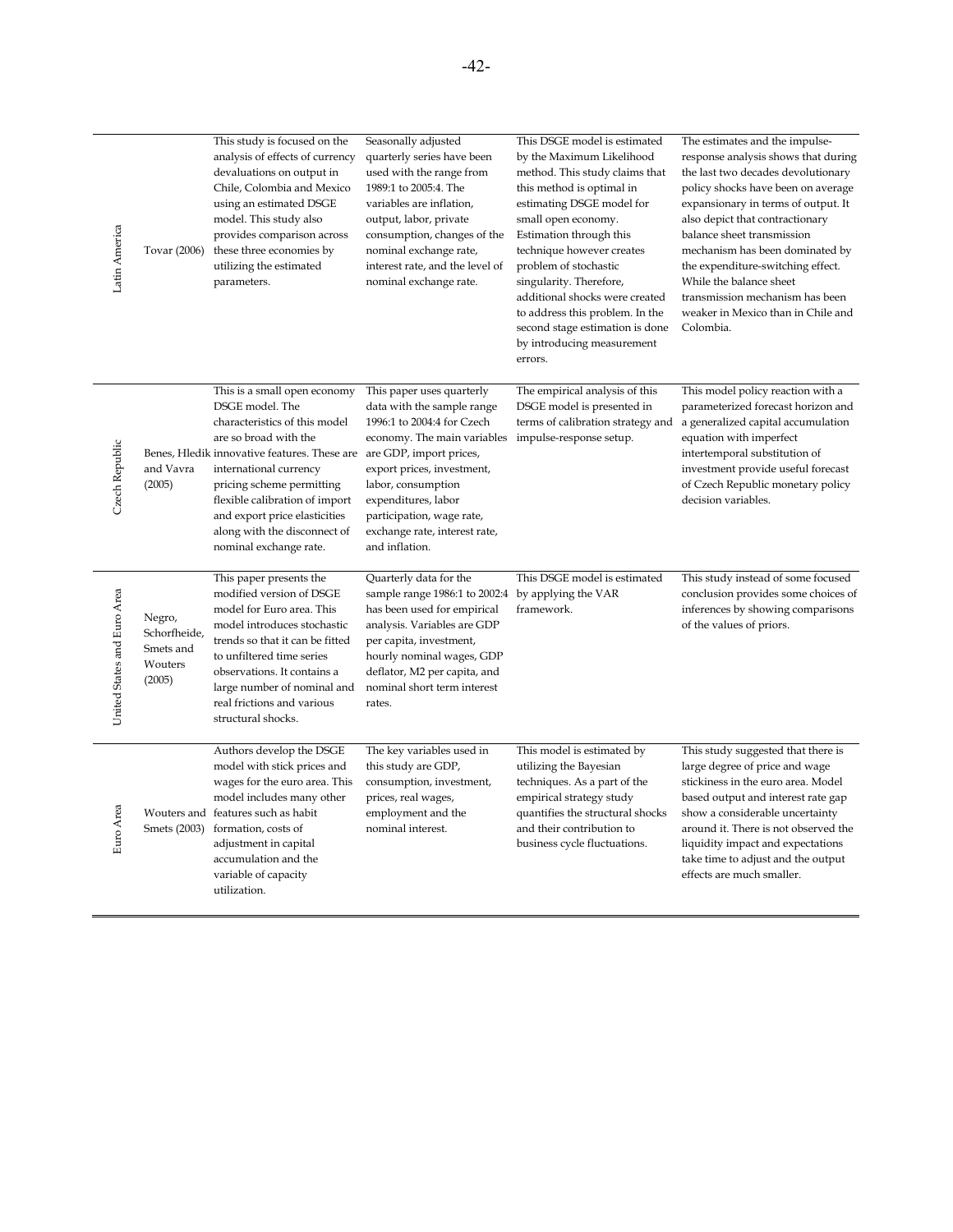#### **References**

- [1]. Adolfson, M., S. Laséen, J. Linde, and M. Villani (2008). "Evaluating an estimated new Keynesian small open economy model", *Journal of Economic Dynamics and Control*, 32: 2690–2721
- [2]. Adolfson, M., S. Laséen, J. Linde, and M. Villani (2007a). "RAMSES: a new general equilibrium model for monetary policy analysis", Risksbank, *Economic Review,* Vol. 2.
- [3]. Adolfson, M., S. Laséen, J. Linde, and M. Villani (2007b). "Bayesian estimation of an open economy DSGE model with incomplete pass-through", *Journal of International Economics*, 72: 481-511
- [4]. Altug, S. (1989). "Time-to-Build and Aggregate Fluctuations: Some New Evidence", *International Economic Review*, 30: 889–920
- [5]. An, S., and F. Schorfheide (2007). "Bayesian analysis of DSGE models", *Econometric Reviews*, 26: 113-172
- [6]. Benes, J., T. Hledik, M. Kumhof and D. Vavra (2005). "*An Economy in Transition and DSGE: What the Czech National Bank's New Projection Model Needs*", Czech National Bank, Research Department, Working Papers 2005/12
- [7]. Bosch, M. (2007). "*Job Creation and Job Destruction in the Presence of Informal Labour Markets*", Mimeo, London School of Economics.
- [8]. Brubakk, L, T. Anders, J. Maih, K. Olsen and M. Østnor (2006). "*Finding NEMO: Documentation of the Norwegian economy model*", Norwegian Central Bank, Staff Memo No. 2006-6.
- [9]. Bukhari, S. A. H. A. S. and S. U. Khan (2008). "*Estimating Output Gap for Pakistan Economy: Structural and Statistical Approaches*", State Bank of Pakistan, Working Paper Series No. 24
- [10]. Buncic, D. and M. Melecky (2008). "An Estimated New Keynesian Policy Model for Australia", *The Economic Record*, The Economic Society of Australia, 84: 1-16
- [11]. Calvo, G. A. (1983). "Staggered price setting in a utility-maximizing framework", *Journal of Monetary Economics*, 12: 383–398
- [12]. Canova, F. (2002). "*Validating two monetary models via VARs*", CEPR working 3442
- [13]. Canova, F. (2007). "*Methods for applied macroeconomic research",* Princeton University Press.
- [14]. Castillo, P., C. Montoro and V. Tuesta (2008). "*MEGA-D: Modelo de equilibrio general aggregado con dolarización parcial para la economía peruana*", Central Reserve Bank of Peru, forthcoming.
- [15]. Chisti, U. S. A. Hasan, and S. F. Mahmud (1992), "Macroeconometric modeling and Pakistan's Economy: A vector autoregression approach", *Journal of Development Economics,* 38: 353-370
- [16]. Christiano, L., and M. Eichenbaum (1992). "Current Real-Business Cycle Theories and Aggregate Labor-Market Fluctuations", *American Economic Review*, 82: 430–45
- [17]. Christiano, L. J., M. Eichenbaum, and C. L. Evans (1997). "Sticky price and limited participation models of money: A comparison", *European Economic Review*, 41: 1201-1249
- [18]. Christiano, L. J., M. Eichenbaum, and C. L. Evans (1998). "*Monetary policy shocks: What have we learned and to what end?*", In Taylor, J. B. and M. Woodford (Eds.), Handbook of Macroeconomics. Amsterdam, North-Holland.
- [19]. Christiano, L., M. Eichembaum and C. Evans (2005). "Nominal rigidities and the dynamic effects to a shock of monetary policy", *Journal of Political Economy*, 113: 1-45
- [20]. Christoffel, K., Günter C. and Anders W. (2008). "*NAWM: A Micro-Founded Open-Economy Model for Forecasting and Policy Analysis"*, ECB Working Paper No. 944 / October 2008.
- [21]. Clarida, R. and M. Gertler, (1997). "*How the Bundesbank conducts monetary policy*", Memo, Bundesbank.
- [22]. Clarida, R., J. Gali and M. Gertler, (1998). "Monetary policy rules in practice: Some international evidence", *European Economic Review*, 42: 1033-1067
- [23]. Clarida, R., J. Gali and M. Gertler, (1999). "The science of monetary policy: A new Keynesian perspective", *Journal of Economic Literature*, 37: 1661-1707
- [24]. Clarida, R., J. Gali and M. Gertler, (2000), "Monetary policy rules and macroeconomic stability: Evidence and some theory", *Quarterly Journal of Economics*, 115: 147-180
- [25]. Colander, D., P. Howwit, A. Kirman, A. Leijonhufvud and P. Mehrling (2008). "Beyond DSGE models: toward an empirically based macroeconomics", *American Economic Review*: Papers and Proceedings, 98: 236- 240
- [26]. Copaciu, M. F. Neagu , H. Braun-Erdei (2005). "*Survey Evidence on Price Setting Patterns of Romanian Firms*", Mimeo, National Bank of Romania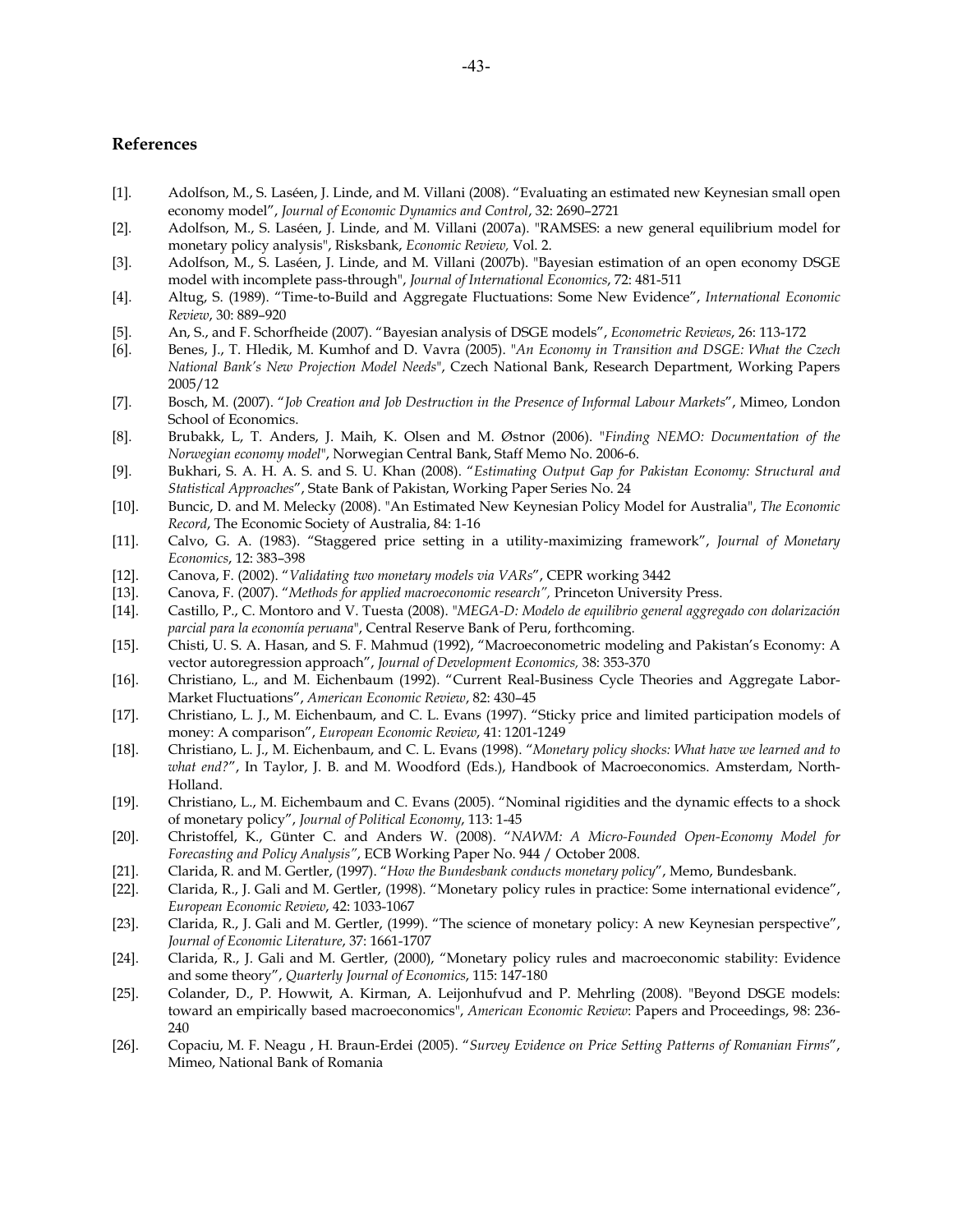- [27]. da Silveira, M. A. C. (2006). "*A Small Open Economy as a Limit Case of a Two-Country New Keynesian DSGE Model: A Bayesian Estimation with Brazilian Data*", Instituto de Pesquisa Econômica Aplicada, Discussion Paper no 1252a
- [28]. DeJong, D., B. Ingram, and C. Whiteman (2000). "A Bayesian Approach to Dynamic Macroeconomics", *Journal of Econometrics*, 98: 201–223
- [29]. Dib, A., M. Gammoudi, and K. Moran (2005). "*Forecasting with the New-Keynesian Model: An Experiment with Canadian Data*", manuscript, Bank of Canada
- [30]. Dib, A. & M. Gammoudi and K. Moran (2008). "Forecasting Canadian time series with the New Keynesian model", *Canadian Journal of Economics*, Canadian Economics Association, 41: 138-165
- [31]. DiCecio, R. and Edward Nelson, (2007). "An estimated DSGE model for the United Kingdom", *Review*, Federal Reserve Bank of St. Louis, July Issue, 215-232
- [32]. Diebold, F. X. (1998). "The Past, Present, and Future of Macroeconomic Forecasting", *Journal of Economic Perspectives*, 12: 175–192
- [33]. Dixit, A., and J. Stiglitz (1977). "Monopolistic Competition and Optimum Product Diversity", *American Economic Review*, 67: 297–30
- [34]. Eichenbaum, M. and C. Evans (1995). "Some empirical evidence on the effects of shocks to monetary policy on exchange rates", *Quarterly Journal of Economics*, 110: 975– 1010
- [35]. Erceg, C., L. Guerrieri and C. Gust (2006). "SIGMA: a new open economy model for policy analysis", *International Journal of Central Banking*, 2: 111-144
- [36]. Fama, E. (1984). "Forward and spot exchange rates", *Journal of Monetary Economics*, 14: 319– 338
- [37]. Faust, J. and J. Rogers (2003). "Monetary policy's role in exchange rate behavior", *Journal of Monetary*
- [38]. *Economics,* 50: 1403– 1424
- [39]. Favero, C. (2001). "*Applied macroeconometrics"*, Oxford University press.
- [40]. Froot, K. and J. Frankel (1989). "Forward discount bias: is it an exchange risk premium", *Quarterly Journal of Economics*, 104: 139– 161
- [41]. Gali, J. (2008). "*Monetary Policy, Inflation and the Business Cycle: An introduction to the New Keynesian Framework*", Princeton University Press
- [42]. Gali, J. and M. Gertler, (1999). "Inflation dynamics: A structural econometric analysis", *Journal of Monetary Economics*, 44: 195-222
- [43]. Gali, J., and M. Gertler (2007). "Macroeconomic modeling for monetary policy evaluation", *Journal of Economic Perspectives*, 21, Fall Issue
- [44]. Gali, J., T. Monacelli (2005). "Monetary Policy and Exchange Rate Volatility in a Small Open Economy" *Review of Economic Studies,* 72: 707-734
- [45]. Gelman, A., J. B. Carlin, H. S. Stern and D. B. Rubin (2006). "*Bayesian Data Analysis*", Second Edition, Text in Statistical Science, Chapman and Hall
- [46]. Geweke, J. (1995). "*Monte Carlo Simulation and Numerical Integration*", Federal Reserve Bank of Mineapolis, Research Department Staff Report 192.
- [47]. Geweke, J. (1999). "Using Simulation Methods for Bayesian Econometric Models: Inference, Development and Communication," *Econometric Reviews*, 18: 1–73
- [48]. Goodfriend, M. (2007). "How the world achieved consensus on monetary policy", *Journal of Economic Perspectives*, 21, Fall Issue
- [49]. Goodfriend, M. and R. King (1997). "The new neoclassical synthesis and the role of monetary policy", *NBER Macroeconomics Annual*, Vol. 1997.
- [50]. Gouvea, S., A. Minella, R. Santos, and N. Souza-Sobrinhoy (2008). "*Samba: Stochastic Analytical Model with a Bayesian Approach*", Workshop Paper, Central Bank Workshop on Macroeconomic Modeling 2008, Banco de la República, Colombia.
- [51]. Griffolio, T. M. (2007). "*DYNARE user manual: An introduction to the solution and estimation of DSGE models*", Unpublished Manuscript.
- [52]. Hamann, F., J. Pérez and D. Rodríguez (2006). "*Bringing a DSGE model into policy environment in Colombia*", Conference Paper, Central Bank of Chile
- [53]. Harrison, R., K. Nikolov, M. Quinn, G. Ramsay, A. Scott and R. Thomas (2005). "*Bank of England Quarterly Model",* Bank of England.
- [54]. Haque, N. U. & A. M. Husain, & P. J. Montiel (1994). "An empirical "dependent economy" model for Pakistan", *World Development*, 22: 1585-1597
- [55]. Hastings, W. (1970). "Monte Carlo sampling methods using Markov Chains and their applications" *Biometrika*, 57: 97–109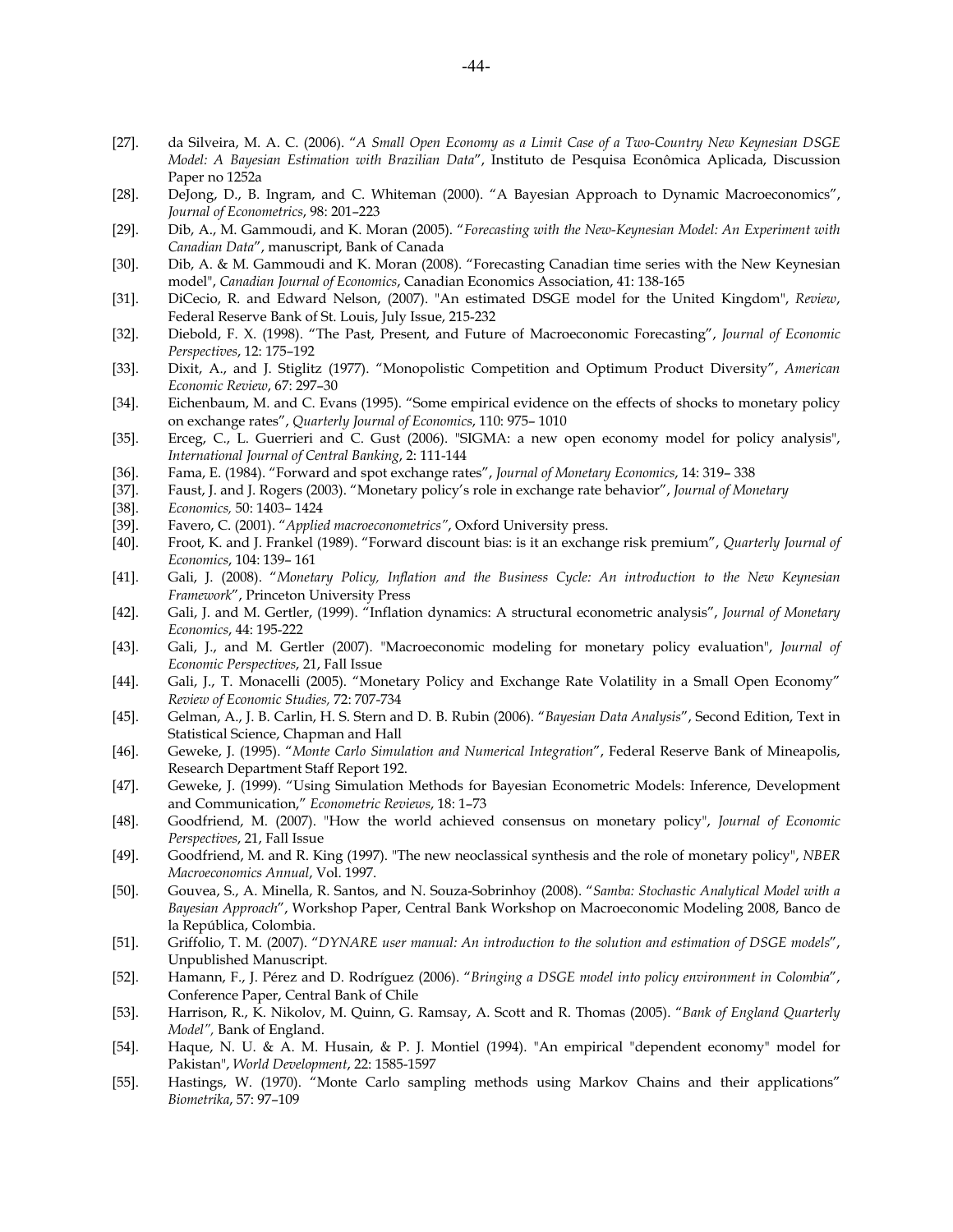- [56]. Ireland, P. N. (2000a). "*Sticky-Price Models of the Business Cycle: Specification and Stability*", NBER Working Paper 7511
- [57]. Ireland, P. N. (2000b). "*Sticky-Price Models of the Business Cycle: Specification and Stability*," NBER Working Paper 7511.
- [58]. Ireland, P. N. (2004). "*Technology Shocks in the New Keynesian Model*", NBER Working Paper No. W10309
- [59]. Justiniano, A., B. Preston (2004). "*Small open economy DSGE models: specification, estimation and model fit*", Manuscript, Columbia University.
- [60]. Justiniano, A., B. Preston (2005). "*Can structural small open economy models account for the influence of foreign shocks*", Manuscript, Columbia University.
- [61]. Kemal, A. R. and M. F. Arby (2004). "*Quarterization of annual GDP of Pakistan*", Statistical paper series 05, Pakistan Institute of Development Economics, Islamabad
- [62]. Keynes, J. M. (1936). "*The General Theory of Employment, Interest and Money"***,** Harcourt Brace Jovanovich.
- [63]. Kim, J. (2000). "Constructing and Estimating a Realistic Optimizing Model of Monetary," *Journal of Monetary Economics*, 45: 329–359
- [64]. Klein, P (2000). "Using the generalized Schur form to solve a multivariate linear rational expectations model", *Journal of Economic Dynamics & Control*, 24: 1405-1423
- [65]. Kolasa, M. (2008). "*Structural heterogeneity or asymmetric shocks? Poland and the euro area through the lens of a two-country DSGE model*", National Bank of Poland, Working Paper No. 49
- [66]. Koop, G., D. J. Poirier and J. L. Tobias (2007). "*Bayesian Econometric Methods*", Cambridge University Press
- [67]. Kwapil, C., J. Baumgartner and J. Scharler (2005). "*The Price-Setting Behavior of Austrian Firms Some Survey Evidence*", European Central Bank, Working Paper Series No. 464
- [68]. Kydland, F. E., and E. C. Prescott (1982). "Time to build and aggregate fluctuations", *Econometrica*, 50: 1345- 1370
- [69]. Kydland, F. E. and E. C. Prescott (1996). "The computational experiment: an econometric tool", *Journal of Economic Perspectives*, 10, Winter Issue.
- [70]. Lancaster, T. (2004). "*An introduction to modern Bayesian econometrics",* Blackwell publishing.
- [71]. Laforte, J. P. (2004). "*Comparing Monetary Policy Rules in an Estimated General Equilibrium Model of the U.S. Economy*", Memo, Federal Reserve Board of Governors.
- [72]. Landon-Lane, J. (1998). "Bayesian Comparison of Dynamic Macroeconomic Models," Ph.D. Dissertation, University of Minnesota
- [73]. Laxton, D. (2008). "Getting to know the Global Economy Model and its philosophy", *IMF Staff Papers*, 55: 213-242
- [74]. Leeper, E., and C. Sims (1994). "Toward a Modern Macroeconomic Model Usable for Policy Analysis" in Stanley Fischer and Julio Rotemberg (eds) *NBER Macroeconomics Annual*, MIT Press, Cambridge, MA.
- [75]. Liu, P. (2006). "*A Small New Keynesian Model of the New Zealand economy*", Reserve Bank of New Zealand, Discussion Paper Series, No. 03/06
- [76]. Lubik, T., Schorfheide, F. (2005). "*A Bayesian look at new open economy macroeconomics*". In: Gertler, M., Rogoff, K. (Eds.), NBER Macroeconomics Annual, 313– 336
- [77]. Lucas, J. R. (1976). "*Econometric policy evaluation: a critique*", in K. Brunner and A Meltzer, The Phillips curve and labor markets, North Holland.
- [78]. Lucas, J. R. and Sargent, T. J. (1979). "After Keynesian Macroeconomics", Federal Reserve Bank of Minneapolis, *Quarterly Review*, 3: 1-16
- [79]. Malik, W. S. and A. M. Ahmed (2007). "*The Taylor Rule and the Macroeconomic Performance in Pakistan*, Pakistan Institute of Development Economics, Working Paper Series No. 2007:34, Islamabad, Pakistan
- [80]. Mankiw, G. N. (1985). "Small menu costs and large business cycles: A macroeconomic model of monopoly", *Quarterly Journal of Economics*, 100: 529-539
- [81]. Mankiw, G. N. (1989). "Real business cycle: A new Keynesian perspective", *Journal of Economic Perspectives*, 3: 79-90
- [82]. Mankiw, G. N. (1990). "A quick refresher course in macroeconomics", *Journal of Economic Literature*, 28: 1645- 1660
- [83]. Mankiw, G. N. and D. Romer, (1990). "*New Keynesian Economics"***,** MIT, Press, Boston.
- [84]. Mankiw, G. N. (2006). "The macroeconomist as scientist and engineer", *Journal of Economic Perspectives*, fall issue, 20: 29-46l
- [85]. McCarthy, F. D. and L. Taylor (1980). "Macro Food Policy Planning: a General Equilibrium Model for Pakistan", *Review of Economics and Statistics*, 62: 107-121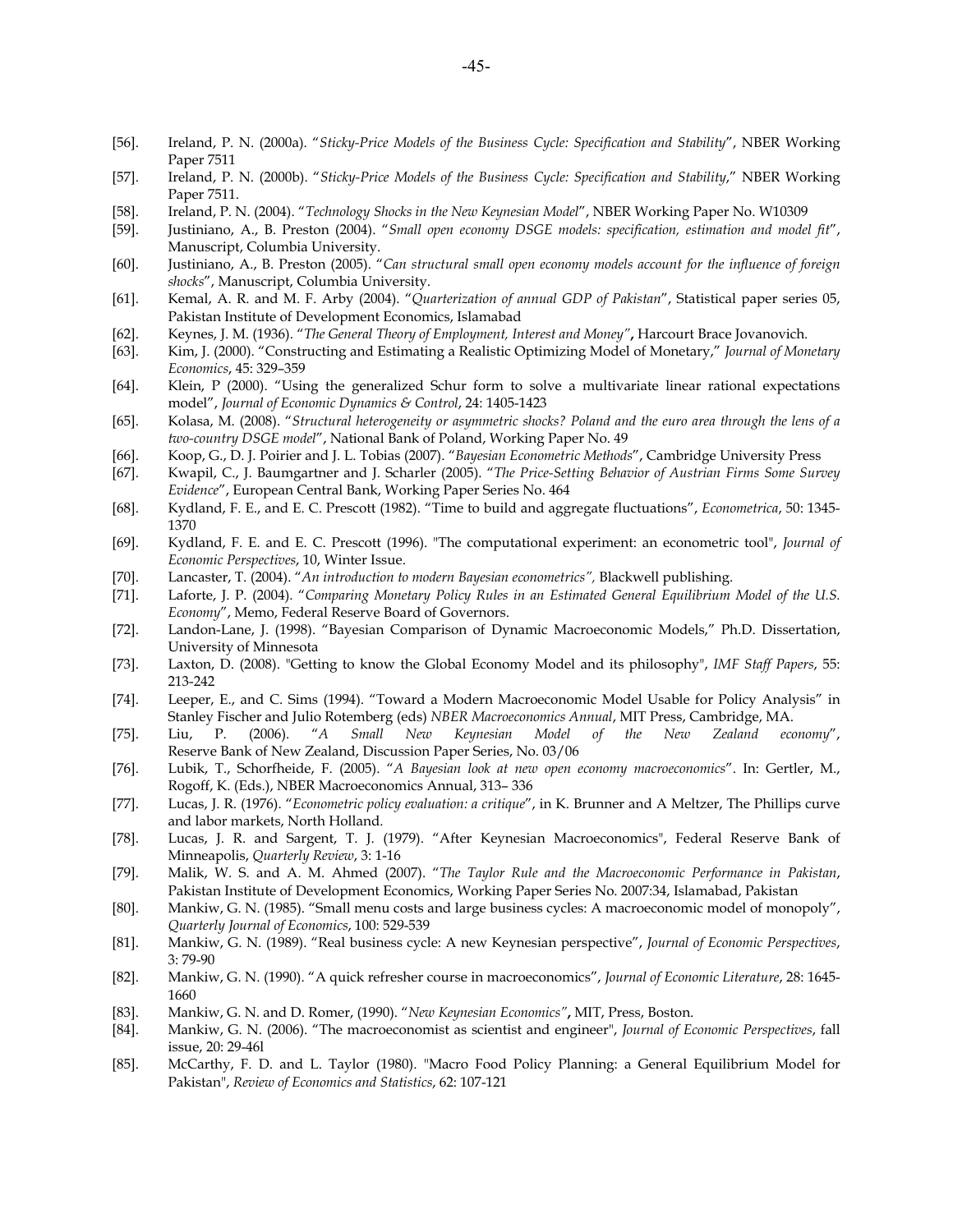- [86]. McGrattan, E. (1994). "The Macroeconomic Effects of Distortionary Taxation," *Journal of Monetary Economics*, 33: 573–601
- [87]. Medina, J. P. and C. Soto. (2006). "*Model for Analysis and Simulations: A Small Open Economy DSGE for Chile*", Conference Paper, Central Bank of Chile
- [88]. Medina, J. and C. Soto (2007). "*The Chilean business cycle through the lens of a stochastic general equilibrium model*", Central Bank of Chile, Working Papers No. 457
- [89]. Monacelli, T. (2003). "*Monetary Policy in a Low Pass-through Environment*", European Central Bank, Working Paper No. 227
- [90]. Murchison, S. and A. Rennison (2006). "*ToTEM: The Bank of Canada's new quarterly projection model*", Bank of Canada, Technical Report No. 97.
- [91]. Naqvi S. N. H., A. M. Ahmed and *et al.* (1983). "*The PIDE Macroeconometric Model of Pakistan's Economy*", Pakistan Institute of Development Economics, Islamabad, Pakistan
- [92]. Naqvi S. N. H., A. M. Ahmed (1986). "*Preliminary Revised P.I.D.E. Macro-econometric Model of Pakistan's Economy*", Pakistan Institute of Development Economics, Islamabad, Pakistan.
- [93]. Negro, M. D., F. Schorfheide, F. Smets and R. Wouters (2005). "*On the fit and forecasting performance of New-Keynesian models*", European Central Bank, Working Paper Series 491
- [94]. Obstfeld, M. and K. Rogoff (2002). "New directions for stochastic open economy models", *Journal of International Economics*, 50, 117-153
- [95]. Omer, M. and O. F. Saqib (2008). "*Monetary Targeting in Pakistan: A Skeptical Note*", State Bank of Pakistan, Working Paper Series No. 25
- [96]. Onatski, A., and N. Williams (2004). "*Empirical and Policy Performance of a Forward-Looking Monetary Model*", mimeo, Princeton University.
- [97]. Otrok, C. (2001). "On Measuring the Welfare Cost of Business Cycles", *Journal of Monetary Economics*, 47: 61– 92
- [98]. Pasha, H. A., M. A. Hasan, A. G. Pasha, Z. H. Ismail, A. Rasheed, M. A. Iqbal, R. Ghaus, A. R. Khan, N. Ahmed, N. Bano and N. Hanif (1995), "*Integrated Social Policy and Macro-Economic Planning Model for Pakistan*", Social Policy and Development Center, Karachi, Pakistan, Research Report, No. 7
- [99]. Peiris, S. J. and M. Saxegaard (2007). "*An Estimated DSGE Model for Monetary Policy Analysis in Low-Income Countries*", IMF Working Paper No. 07/282
- [100]. Pesenti, E. (2008). "The Global Economy Model: theoretical framework", *IMF Staff Papers*, 55, 243-284
- [101]. Prescott, E. (1986). "Theory ahead of business cycle measurement", Federal Reserve Bank of Minneapolis, *Quarterly Review,* Fall, 9-22
- [102]. Ratto, M., W. Roeger, J. in 't Veld (2008). "QUEST III: An estimated open-economy DSGE model of the euro area with fiscal and monetary policy", *Economic Modeling*, Forthcoming Issue
- [103]. Ratto, M. (2007). "Analyzing DSGE models with Global Sensitivity Analysis", *Computational Economics,* 31, 115 - 139
- [104]. Romer, C. and D. Romer (1997), "*Reducing inflation*", NBER and University of Chicago Press.
- [105]. Romer, D. (1993). "The New Keynesian Synthesis", *Journal of Economic Perspectives*, American Economic Association, 7: 5-22
- [106]. Romer, D. (2006). "*Advanced Macroeconomics"*. Third Edition, McGraw-Hill, New York.
- [107]. Ruge-Murcia, F. (2003). "Methods to Estimate Dynamic Stochastic General Equilibrium Models", *Cahier* 17- 2003.
- [108]. Sadeq, T. (2008). "*Bayesian estimation of a DSGE model and optimal monetary policy for central Europe transition countries*", Memo, EPEE, Université d.Evry Val d.Essonne
- [109]. Sargent, T. J., and N. Wallace (1975). "Rational expectations, the optimal monetary instrument, and the optimal money supply rule", *Journal of Political Economy*, 83: 241-254.
- [110]. Schmidtt-Grohé, S. and M. Uribe (2003). "Closing small open economy models", *Journal of International Economics*, 61: 163-185
- [111]. Schorfheide, F. (2000). "Loss Function Based Evaluation of DSGE Models", *Journal of Applied Econometrics*, 15: 645–670
- [112]. Siddiqui, R. and Z. Iqbal (1999). "*Social Accounting Matrix of Pakistan for 1989-90*", PIDE, Islamabad, Research Report Series No. 171
- [113]. Siddiqui, R. and Z. Iqbal (2001). "*Tariff Reduction and Functional Income Distribution in Pakistan: A CGE Approach*", MIMAP Technical Paper Series, No. 10, PIDE, Islamabad, Pakistan